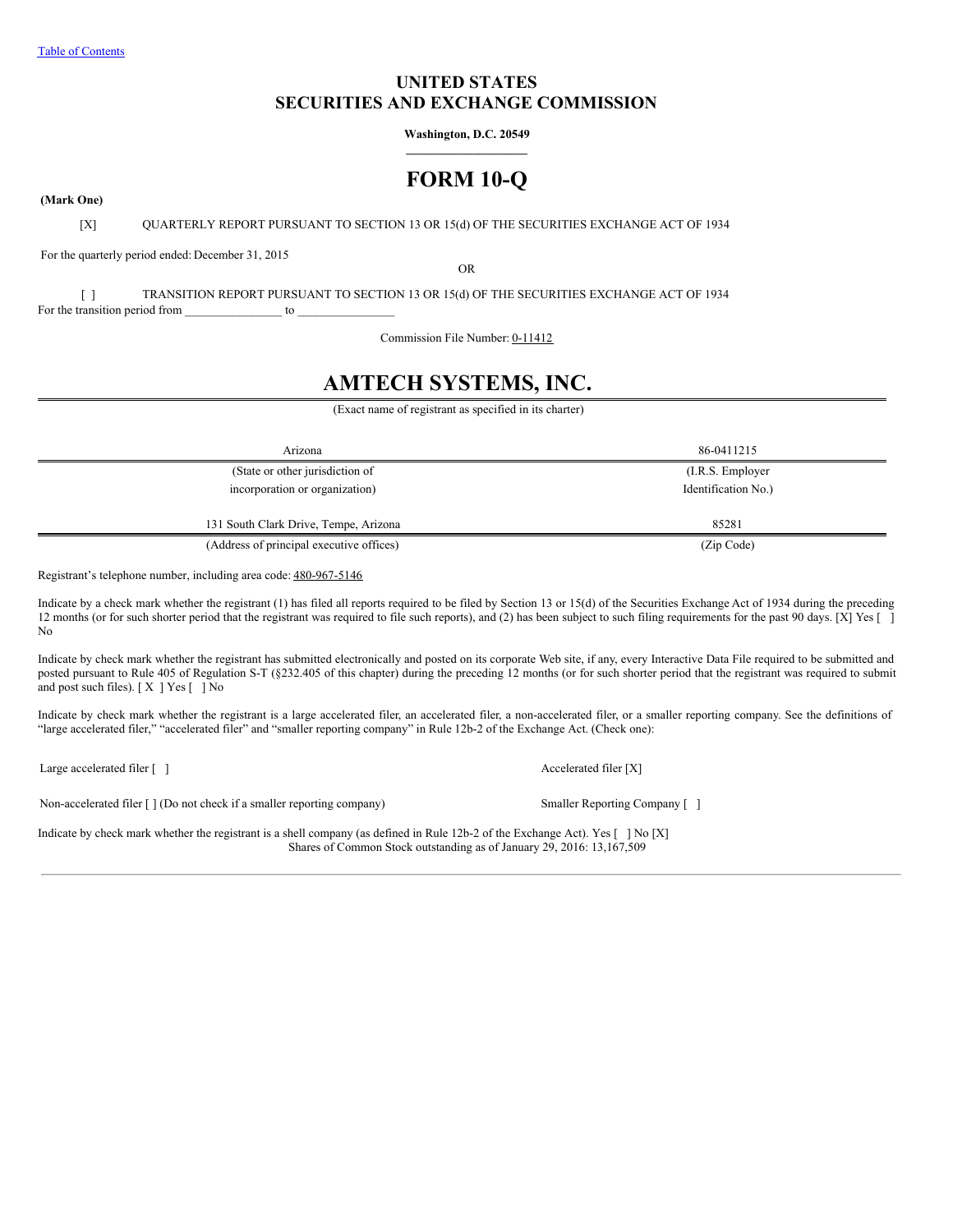#### **AMTECH SYSTEMS, INC. AND SUBSIDIARIES TABLE OF CONTENTS**

<span id="page-1-0"></span>

|                                                                                                              | Page            |
|--------------------------------------------------------------------------------------------------------------|-----------------|
| <b>PART I. FINANCIAL INFORMATION</b>                                                                         |                 |
| <b>Item 1. Condensed Consolidated Financial Statements</b>                                                   |                 |
| <b>Condensed Consolidated Balance Sheets</b>                                                                 |                 |
| December 31, 2015 (Unaudited) and September 30, 2015                                                         | $\overline{3}$  |
| Condensed Consolidated Statements of Operations (Unaudited)<br>Three Months Ended December 31, 2015 and 2014 | <u>4</u>        |
| Condensed Consolidated Statements of Comprehensive Income (Loss) (Unaudited)                                 |                 |
| Three Months Ended December 31, 2015 and 2014                                                                | <u>5</u>        |
| Condensed Consolidated Statements of Cash Flows (Unaudited) Three Months Ended December 31, 2015 and 2014    | $\underline{6}$ |
| Notes to Condensed Consolidated Financial Statements (Unaudited)                                             | $\overline{7}$  |
| Item 2. Management's Discussion and Analysis of Financial Condition and Results of Operations                |                 |
| <b>Cautionary Statement Regarding Forward-Looking Statements</b>                                             | 22              |
| Overview                                                                                                     | 22              |
| <b>Results of Operations</b>                                                                                 | 22              |
| <b>Liquidity and Capital Resources</b>                                                                       | 26              |
| <b>Off-Balance Sheet Arrangements</b>                                                                        | 27              |
| <b>Contractual Obligations</b>                                                                               | 27              |
| <b>Critical Accounting Policies</b>                                                                          | 27              |
| <b>Impact of Recently Issued Accounting Pronouncements</b>                                                   | $\overline{27}$ |
| <b>Item 3. Quantitative and Qualitative Disclosures About Market Risk</b>                                    | 28              |
| <b>Item 4. Controls and Procedures</b>                                                                       | 29              |
| <b>PART II. OTHER INFORMATION</b>                                                                            |                 |
| Item 1. Legal Proceedings                                                                                    | 30              |
| Item 1A. Risk Factors                                                                                        | 30              |
| Item 2. Unregistered Sales of Equity Securities and Use of Proceeds                                          | 30              |
| Item 3. Defaults Upon Senior Securities                                                                      | 30              |
| Item 4. Mine Safety Disclosures                                                                              | 30              |
| Item 5. Other Information                                                                                    | 31              |
| Item 6. Exhibits                                                                                             | 32              |
| <b>SIGNATURES</b>                                                                                            | 33              |
|                                                                                                              |                 |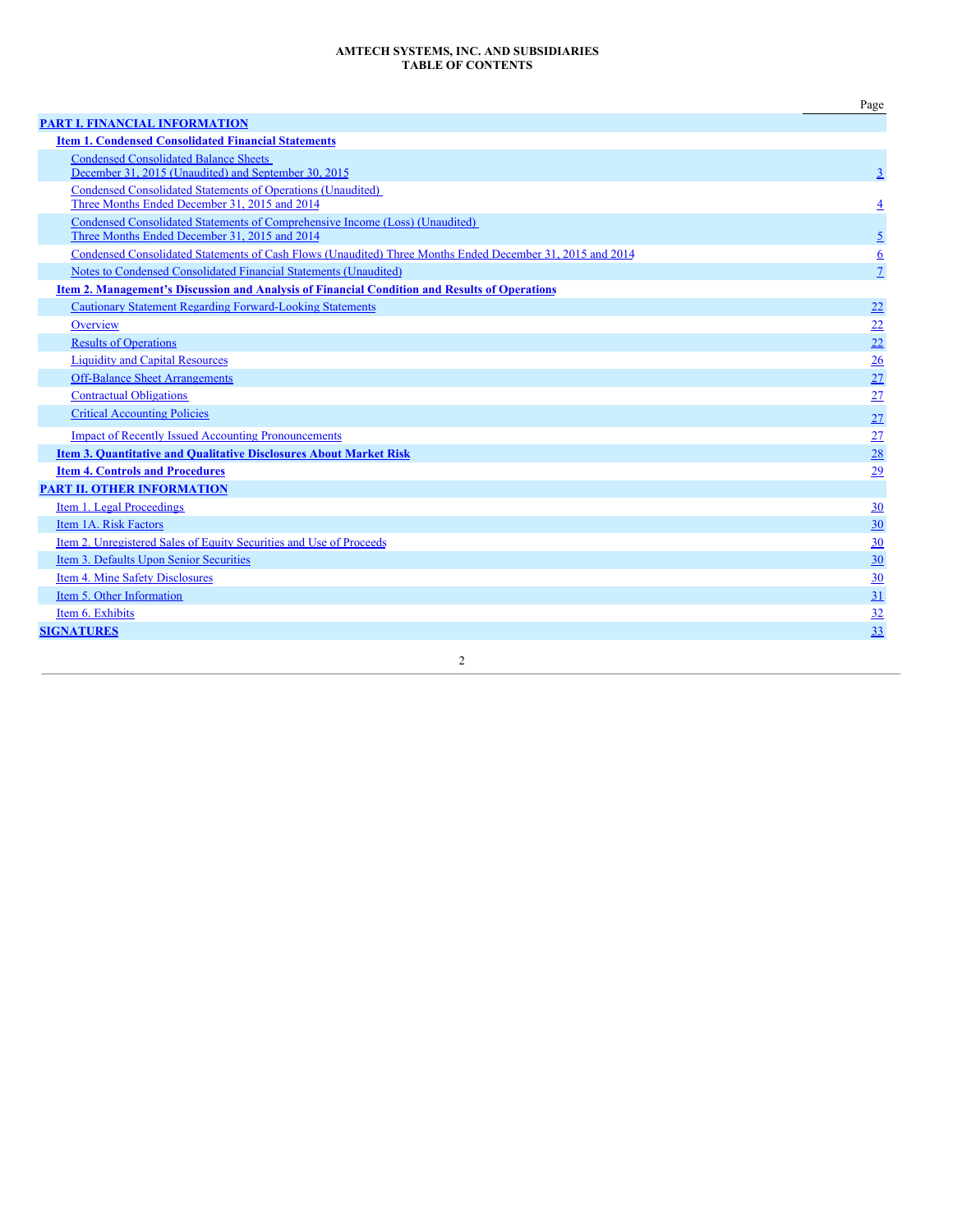## <span id="page-2-0"></span>**PART I. FINANCIAL INFORMATION**

## <span id="page-2-1"></span>**Item 1. Condensed Consolidated Financial Statements**

<span id="page-2-2"></span>**AMTECH SYSTEMS, INC. AND SUBSIDIARIES**

**Condensed Consolidated Balance Sheets (in thousands except share data)**

|                                                                                                                                                                                       |              | December 31,<br>2015 |              | September 30,<br>2015 |  |
|---------------------------------------------------------------------------------------------------------------------------------------------------------------------------------------|--------------|----------------------|--------------|-----------------------|--|
| <b>Assets</b>                                                                                                                                                                         |              | (Unaudited)          |              |                       |  |
| <b>Current Assets</b>                                                                                                                                                                 |              |                      |              |                       |  |
| Cash and cash equivalents                                                                                                                                                             | $\mathbb{S}$ | 22,617               | \$           | 25,852                |  |
| Restricted cash                                                                                                                                                                       |              | 847                  |              | 638                   |  |
| Accounts receivable                                                                                                                                                                   |              |                      |              |                       |  |
| Trade (less allowance for doubtful accounts of \$3,708 and \$5,009 at December 31, 2015, and September 30, 2015, respectively)                                                        |              | 16,063               |              | 14,488                |  |
| Unbilled and other                                                                                                                                                                    |              | 7,084                |              | 8,494                 |  |
| Inventories                                                                                                                                                                           |              | 21,541               |              | 23,329                |  |
| Deferred income taxes                                                                                                                                                                 |              | 2,050                |              | 2,050                 |  |
| Notes and other receivable                                                                                                                                                            |              | 67                   |              | 7,079                 |  |
| Other                                                                                                                                                                                 |              | 6,117                |              | 3,772                 |  |
| Total current assets                                                                                                                                                                  |              | 76,386               |              | 85,702                |  |
| Property, Plant and Equipment - Net                                                                                                                                                   |              | 17,079               |              | 17,761                |  |
| Deferred income taxes - Long Term                                                                                                                                                     |              | 430                  |              | 430                   |  |
| <b>Other Assets - Long Term</b>                                                                                                                                                       |              | 1,145                |              | 3,356                 |  |
| <b>Investments</b>                                                                                                                                                                    |              | 2,716                |              | 2,733                 |  |
| <b>Intangible Assets - Net</b>                                                                                                                                                        |              | 4,665                |              | 4,939                 |  |
| Goodwill                                                                                                                                                                              |              | 10,974               |              | 10,535                |  |
| <b>Total Assets</b>                                                                                                                                                                   | $\mathbb{S}$ | 113,395              | $\mathbb{S}$ | 125,456               |  |
| <b>Liabilities and Stockholders' Equity</b>                                                                                                                                           |              |                      |              |                       |  |
| <b>Current Liabilities</b>                                                                                                                                                            |              |                      |              |                       |  |
| Accounts payable                                                                                                                                                                      | \$           | 10,582               | \$           | 15,646                |  |
| Current maturities of long-term debt                                                                                                                                                  |              | 822                  |              | 919                   |  |
| Accrued compensation and related taxes                                                                                                                                                |              | 5,349                |              | 5,605                 |  |
| Accrued warranty expense                                                                                                                                                              |              | 766                  |              | 793                   |  |
| Deferred profit                                                                                                                                                                       |              | 4,679                |              | 4,873                 |  |
| Customer deposits                                                                                                                                                                     |              | 4,601                |              | 7,154                 |  |
| Other accrued liabilities                                                                                                                                                             |              | 2,725                |              | 3,551                 |  |
| Income taxes payable                                                                                                                                                                  |              | 940                  |              | 830                   |  |
| Total current liabilities                                                                                                                                                             |              | 30,464               |              | 39,371                |  |
| <b>Long-term Debt</b>                                                                                                                                                                 |              | 9,234                |              | 8,448                 |  |
| Income Taxes Payable - Long Term                                                                                                                                                      |              | 5,690                |              | 4,990                 |  |
| <b>Total liabilities</b>                                                                                                                                                              |              | 45,388               |              | 52,809                |  |
| <b>Commitments and Contingencies</b>                                                                                                                                                  |              |                      |              |                       |  |
| <b>Stockholders' Equity</b>                                                                                                                                                           |              |                      |              |                       |  |
| Preferred stock; 100,000,000 shares authorized; none issued                                                                                                                           |              |                      |              |                       |  |
| Common stock; \$0.01 par value; 100,000,000 shares authorized;<br>shares issued and outstanding: 13,164,009 and 13,150,469 at December 31, 2015, and September 30, 2015, respectively |              | 132                  |              | 131                   |  |
| Additional paid-in capital                                                                                                                                                            |              | 110,533              |              | 110,191               |  |
| Accumulated other comprehensive loss                                                                                                                                                  |              | (9,201)              |              | (8,666)               |  |
| Retained deficit                                                                                                                                                                      |              | (32, 837)            |              | (28, 822)             |  |
| Total stockholders' equity                                                                                                                                                            |              | 68,627               |              | 72,834                |  |
| Noncontrolling interest                                                                                                                                                               |              | (620)                |              | (187)                 |  |
| Total equity                                                                                                                                                                          |              | 68,007               |              | 72,647                |  |
| <b>Total Liabilities and Stockholders' Equity</b>                                                                                                                                     | \$           | 113,395              | \$           | 125,456               |  |
| The accompanying notes are an integral part of these condensed consolidated financial statements.                                                                                     |              |                      |              |                       |  |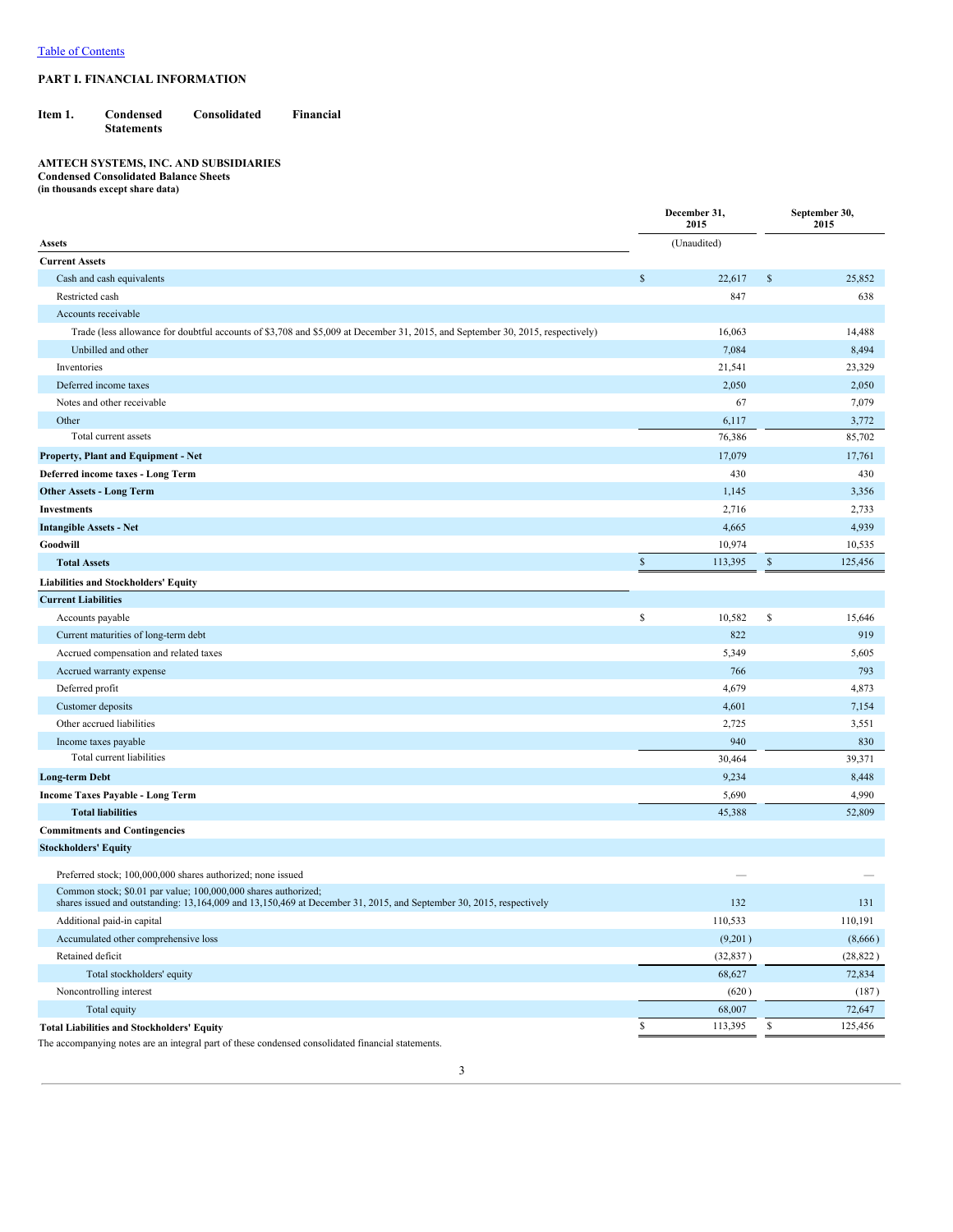## <span id="page-3-0"></span>**AMTECH SYSTEMS, INC. AND SUBSIDIARIES Condensed Consolidated Statements of Operations (Unaudited) (in thousands, except per share data)**

|                                                                                                                         |              | Three Months Ended December 31, |               |         |
|-------------------------------------------------------------------------------------------------------------------------|--------------|---------------------------------|---------------|---------|
|                                                                                                                         |              | 2015                            |               | 2014    |
| Revenues, net of returns and allowances                                                                                 | S            | 22,074                          | S.            | 12,396  |
| Cost of sales                                                                                                           |              | 16,119                          |               | 8,968   |
| Gross profit                                                                                                            |              | 5,955                           |               | 3,428   |
|                                                                                                                         |              |                                 |               |         |
| Selling, general and administrative                                                                                     |              | 7,596                           |               | 6,384   |
| Research, development and engineering                                                                                   |              | 2,288                           |               | 1,837   |
| Operating loss                                                                                                          |              | (3,929)                         |               | (4,793) |
| Interest expense and other income, net                                                                                  |              | (219)                           |               | 97      |
| Loss before income taxes                                                                                                |              | (4,148)                         |               | (4,696) |
| Income tax provision                                                                                                    |              | 300                             |               | 180     |
| <b>Net loss</b>                                                                                                         |              | (4, 448)                        |               | (4,876) |
|                                                                                                                         |              |                                 |               |         |
| Add: net loss (income) attributable to noncontrolling interest                                                          |              | 433                             |               | (319)   |
| Net loss attributable to Amtech Systems, Inc.                                                                           | S            | (4,015)                         | <sup>\$</sup> | (5,195) |
|                                                                                                                         |              |                                 |               |         |
| <b>Loss Per Share:</b>                                                                                                  |              |                                 |               |         |
|                                                                                                                         |              |                                 |               |         |
| Basic loss per share attributable to Amtech shareholders                                                                | $\mathbb{S}$ | (0.31)                          | <sup>\$</sup> | (0.53)  |
| Weighted average shares outstanding                                                                                     |              | 13,152                          |               | 9,854   |
| Diluted loss per share attributable to Amtech shareholders                                                              | $\mathbb{S}$ | (0.31)                          | $\mathbb{S}$  | (0.53)  |
| Weighted average shares outstanding                                                                                     |              | 13,152                          |               | 9,854   |
| $\tau$ the components are also and all the contracted of the component of a conditional $\alpha$ conditional components |              |                                 |               |         |

The accompanying notes are an integral part of these condensed consolidated financial statements.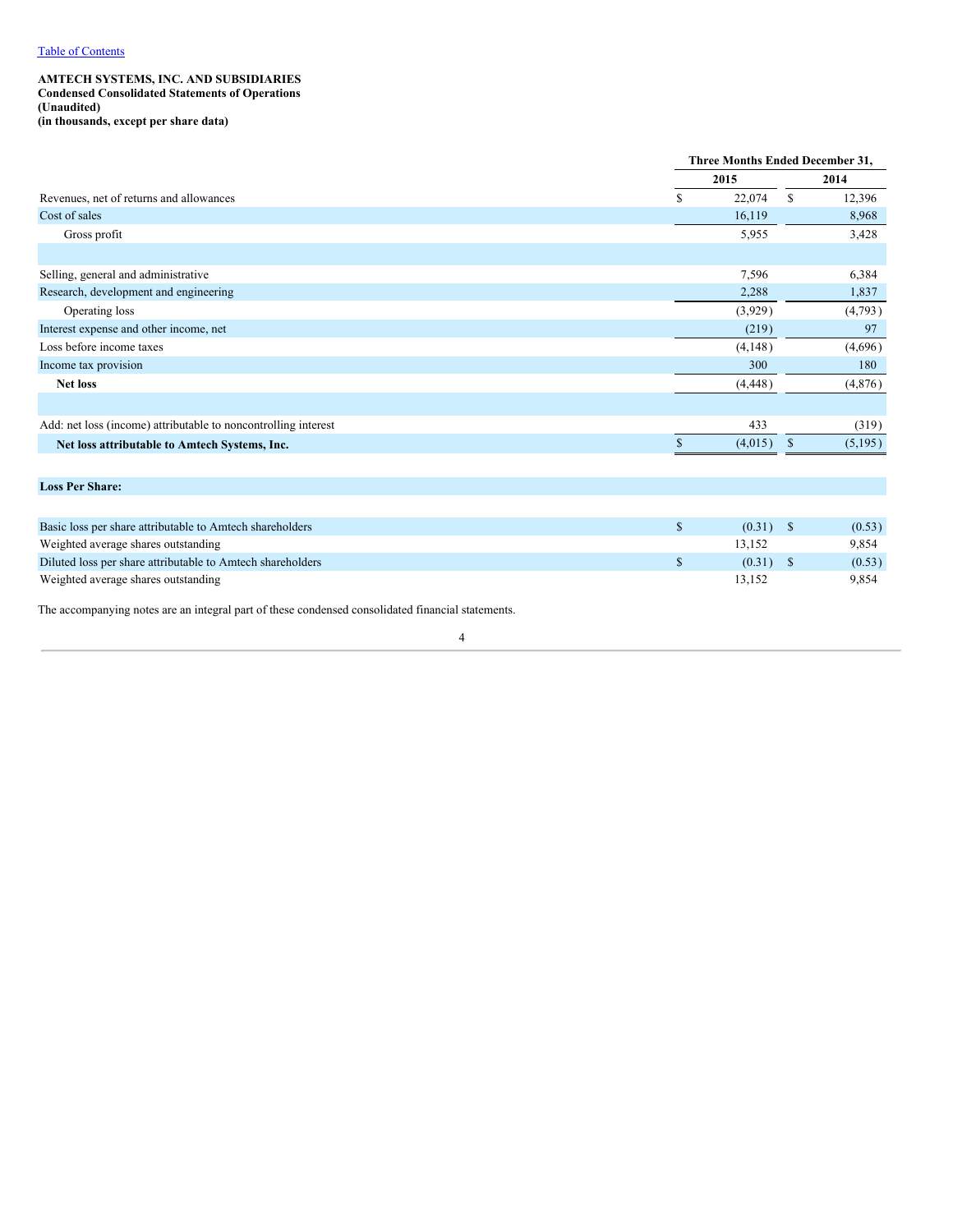## <span id="page-4-0"></span>**AMTECH SYSTEMS, INC. AND SUBSIDIARIES**

#### **Condensed Consolidated Statements of Comprehensive Income (Loss) (Unaudited)**

**(in thousands)**

|                                                                     |                   | Three Months Ended December 31, |  |  |  |
|---------------------------------------------------------------------|-------------------|---------------------------------|--|--|--|
|                                                                     | 2015              | 2014                            |  |  |  |
| Net loss                                                            | $(4,448)$ \$<br>ъ | (4,876)                         |  |  |  |
| Foreign currency translation adjustment                             | (535)             | (1,058)                         |  |  |  |
| Comprehensive loss                                                  | (4,983)           | (5,934)                         |  |  |  |
|                                                                     |                   |                                 |  |  |  |
| Comprehensive (income) loss attributable to noncontrolling interest | 433               | (313)                           |  |  |  |
| Comprehensive loss attributable to Amtech Systems, Inc.             | (4,550)           | (6,247)                         |  |  |  |
|                                                                     |                   |                                 |  |  |  |

The accompanying notes are an integral part of these condensed consolidated financial statements.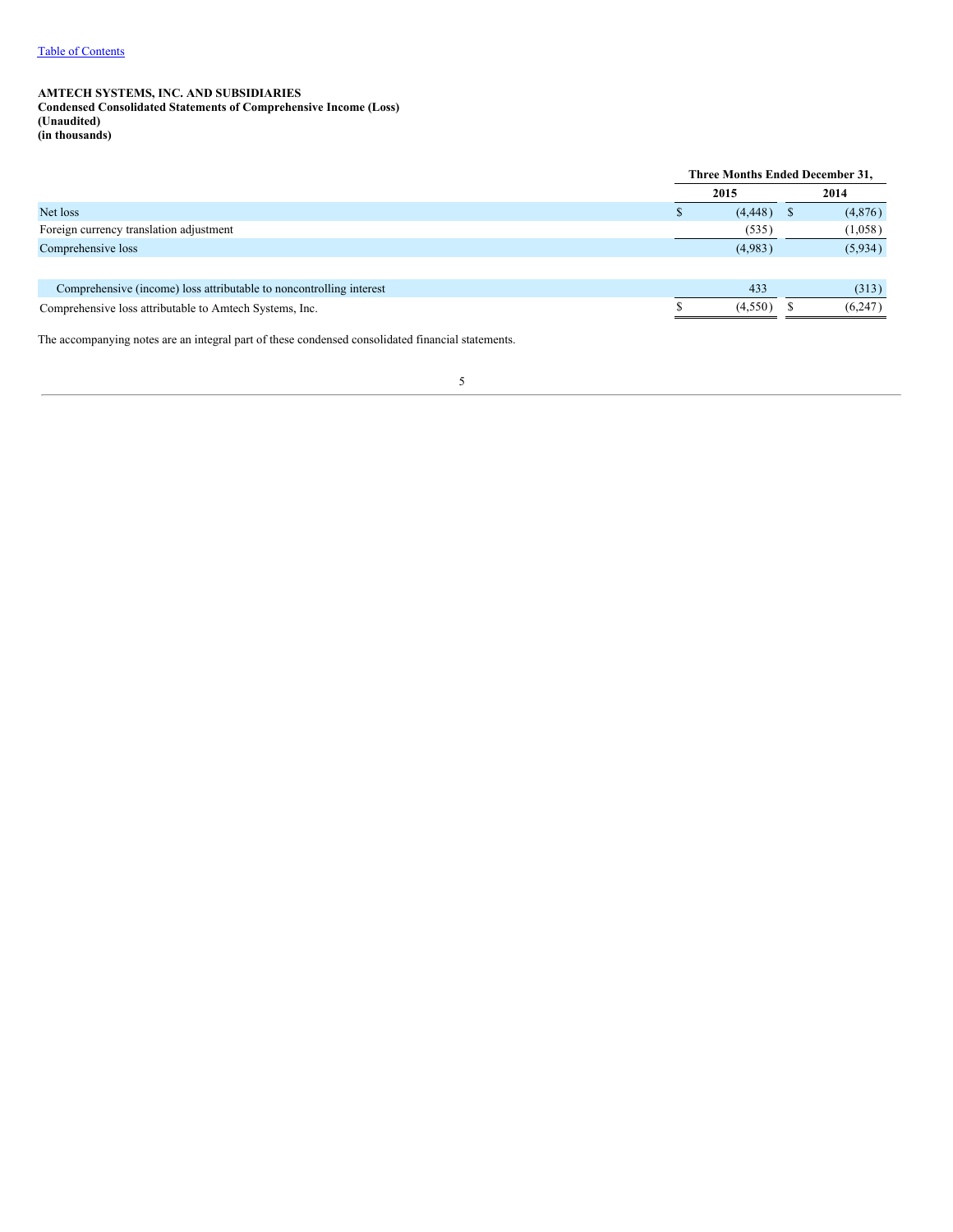## <span id="page-5-0"></span>**AMTECH SYSTEMS, INC. AND SUBSIDIARIES Condensed Consolidated Statements of Cash Flows (Unaudited) (in thousands)**

|                                                             |             | Three Months Ended December 31, |               |         |
|-------------------------------------------------------------|-------------|---------------------------------|---------------|---------|
|                                                             |             | 2015                            |               | 2014    |
| <b>Operating Activities</b>                                 |             |                                 |               |         |
| Net loss                                                    | \$          | (4, 448)                        | -\$           | (4,876) |
| Adjustments to reconcile net loss to net                    |             |                                 |               |         |
| cash provided by (used in) operating activities:            |             |                                 |               |         |
| Depreciation and amortization                               |             | 783                             |               | 705     |
| Write-down of inventory                                     |             | 39                              |               | 35      |
| Deferred income taxes                                       |             | 9                               |               | (4)     |
| Non-cash share based compensation expense                   |             | 342                             |               | 232     |
| Provision for (reversal of) allowance for doubtful accounts |             | (158)                           |               | 44      |
| Changes in operating assets and liabilities:                |             |                                 |               |         |
| Restricted cash                                             |             | (220)                           |               | (244)   |
| Accounts receivable                                         |             | (309)                           |               | 2,371   |
| <b>Inventories</b>                                          |             | 1,412                           |               | (535)   |
| Accrued income taxes                                        |             | 212                             |               | 172     |
| Other assets                                                |             | (167)                           |               | (722)   |
| Accounts payable                                            |             | (4,861)                         |               | (429)   |
| Accrued liabilities and customer deposits                   |             | (3, 354)                        |               | 6,407   |
| Deferred profit                                             |             | (50)                            |               | (1,259) |
| Net cash (used in) provided by operating activities         |             | (10,770)                        |               | 1,897   |
| <b>Investing Activities</b>                                 |             |                                 |               |         |
| Purchases of property, plant and equipment                  |             | (108)                           |               | (155)   |
| Acquisitions, net of cash acquired                          |             |                                 |               | (253)   |
| Proceeds from partial sale of subsidiary                    |             | 7,012                           |               |         |
| Loss on equity investments                                  |             | 17                              |               |         |
| Net cash provided by (used in) investing activities         |             | 6,921                           |               | (408)   |
| <b>Financing Activities</b>                                 |             |                                 |               |         |
|                                                             |             | (180)                           |               |         |
| Payments on long-term debt                                  |             |                                 |               |         |
| Borrowings on long-term debt                                |             | 830                             |               |         |
| Net cash provided by financing activities                   |             | 650                             |               | -       |
| <b>Effect of Exchange Rate Changes on Cash</b>              |             | (36)                            |               | (302)   |
| Net Increase (Decrease) in Cash and Cash Equivalents        |             | (3,235)                         |               | 1,187   |
| Cash and Cash Equivalents, Beginning of Period              |             | 25,852                          |               | 27,367  |
| Cash and Cash Equivalents, End of Period                    | \$          | 22,617                          | \$            | 28,554  |
|                                                             |             |                                 |               |         |
| <b>Supplemental Cash Flow Information:</b>                  |             |                                 |               |         |
| Cash paid for interest                                      | $\mathbf S$ | 89                              | <sup>\$</sup> |         |
|                                                             |             |                                 |               |         |

The accompanying notes are an integral part of these condensed consolidated financial statements.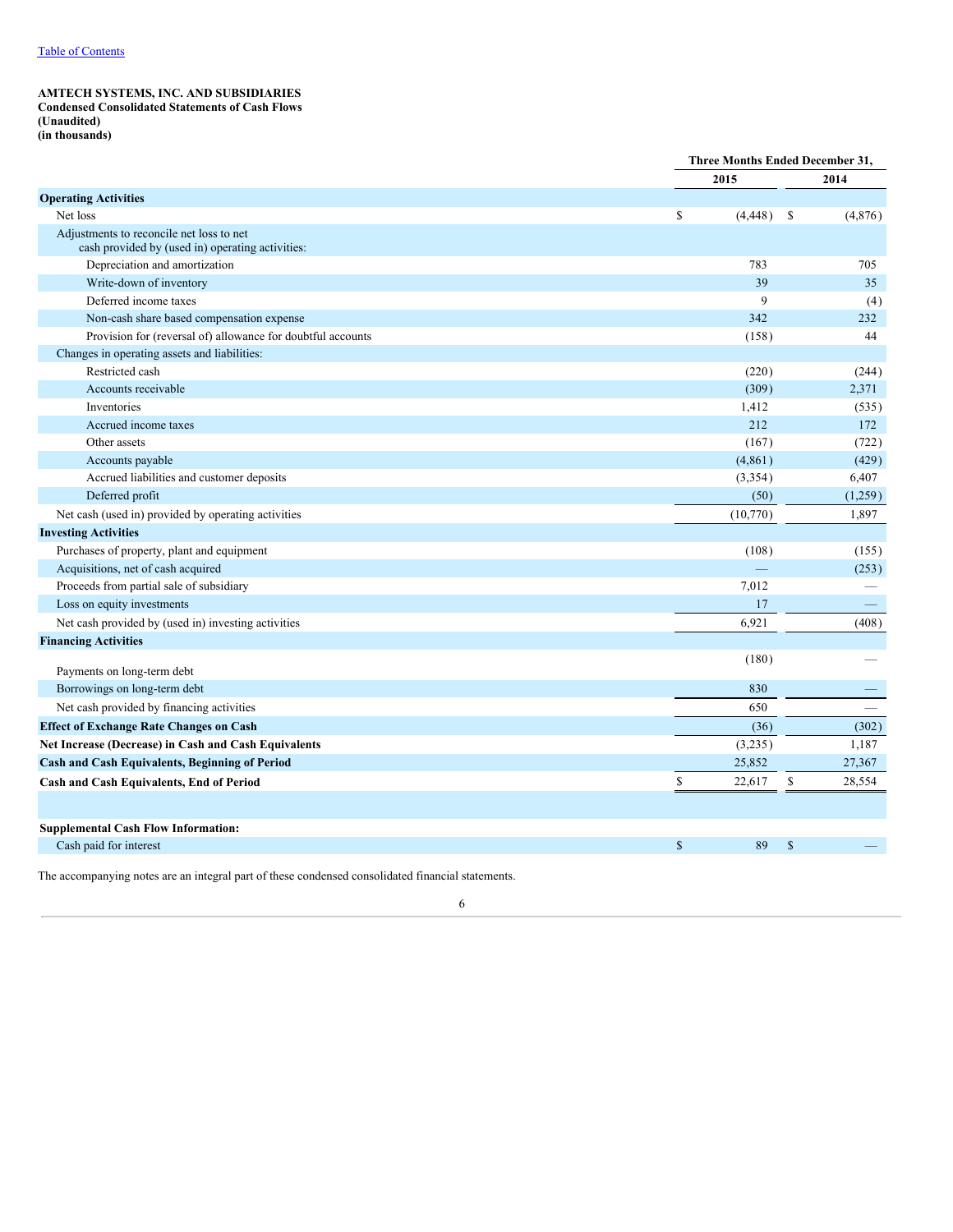## <span id="page-6-0"></span>**AMTECH SYSTEMS, INC. AND SUBSIDIARIES NOTES TO CONDENSED CONSOLIDATED FINANCIAL STATEMENTS THREE MONTHS ENDED DECEMBER 31, 2015 AND 2014 (UNAUDITED)**

#### **1. Summary of Significant Accounting Policies**

**Nature of Operations and Basis of Presentation** - Amtech Systems, Inc. (the "Company" or "Amtech") is a global manufacturer of capital equipment, including thermal processing, silicon wafer handling automation, and related consumables used in fabricating solar cells, LED and semiconductor devices. The Company sells these products to solar cell and semiconductor manufacturers worldwide, particularly in Asia, United States and Europe.

The Company serves niche markets in industries that are experiencing rapid technological advances and which historically have been very cyclical. Therefore, future profitability and growth depend on the Company's ability to develop or acquire and market profitable new products and on its ability to adapt to cyclical trends.

The accompanying unaudited condensed consolidated financial statements have been prepared pursuant to the rules and regulations of the Securities and Exchange Commission (the "SEC"), and consequently do not include all disclosures normally required by accounting principles generally accepted in the United States of America. In the opinion of management, the accompanying unaudited interim condensed consolidated financial statements contain all adjustments necessary, all of which are of a normal and recurring nature, to present fairly our financial position, results of operations and cash flows. Certain information and note disclosures normally included in financial statements have been condensed or omitted pursuant to the rules and regulations of the SEC. These condensed consolidated financial statements should be read in conjunction with the audited consolidated financial statements and notes thereto included in our Annual Report on Form 10-K for the fiscal year ended September 30, 2015.

The consolidated results of operations for the three months ended December 31, 2015, are not necessarily indicative of the results to be expected for the full fiscal year.

**Principles of Consolidation –** The consolidated financial statements include the accounts of the Company and its wholly owned subsidiaries and subsidiaries in which it has a controlling interest. The Company reports noncontrolling interests in consolidated entities as a component of equity separate from the Company's equity. The equity method of accounting is used for investments over which the Company has a significant influence but not a controlling financial interest. All material intercompany accounts and transactions have been eliminated in consolidation.

**Use of Estimates** - The preparation of consolidated financial statements in conformity with accounting principles generally accepted in the United States of America requires management to make estimates and assumptions that affect the reported amounts of assets and liabilities and disclosure of contingent assets and liabilities at the date of the consolidated financial statements and the reported amounts of revenue and expenses during the reporting period. Actual results could differ from those estimates.

Revenue Recognition - The Company reviews product and service sales contracts with multiple deliverables to determine if separate units of accounting are present. Where separate units of accounting exist, revenue allocated to delivered items is the lower of the relative selling price of the delivered items in the sales arrangement or the portion of the selling price that is not contingent upon performance of the service.

The Company recognizes revenue when persuasive evidence of an arrangement exists; the product has been delivered and title has transferred, or services have been rendered; and the seller's price to the buyer is fixed or determinable and collectability is reasonably assured. For us, this policy generally results in revenue recognition at the following points:

1. For the Company's equipment business, transactions where legal title passes to the customer upon shipment, revenue is recognized upon shipment for those products where the customer's defined specifications have been met with at least two similarly configured systems and processes for a comparably situated customer. Selling prices may include both equipment and services, i.e., installation and start-up services performed by our service technicians. The equipment and services are multiple deliverables. Certain equipment that has a positive track record of successful installation and customer acceptance are considered to be routine systems. Revenue recognition upon delivery of such equipment that has been routinely installed and accepted is equal to the total selling price minus the relative selling price of the undelivered services.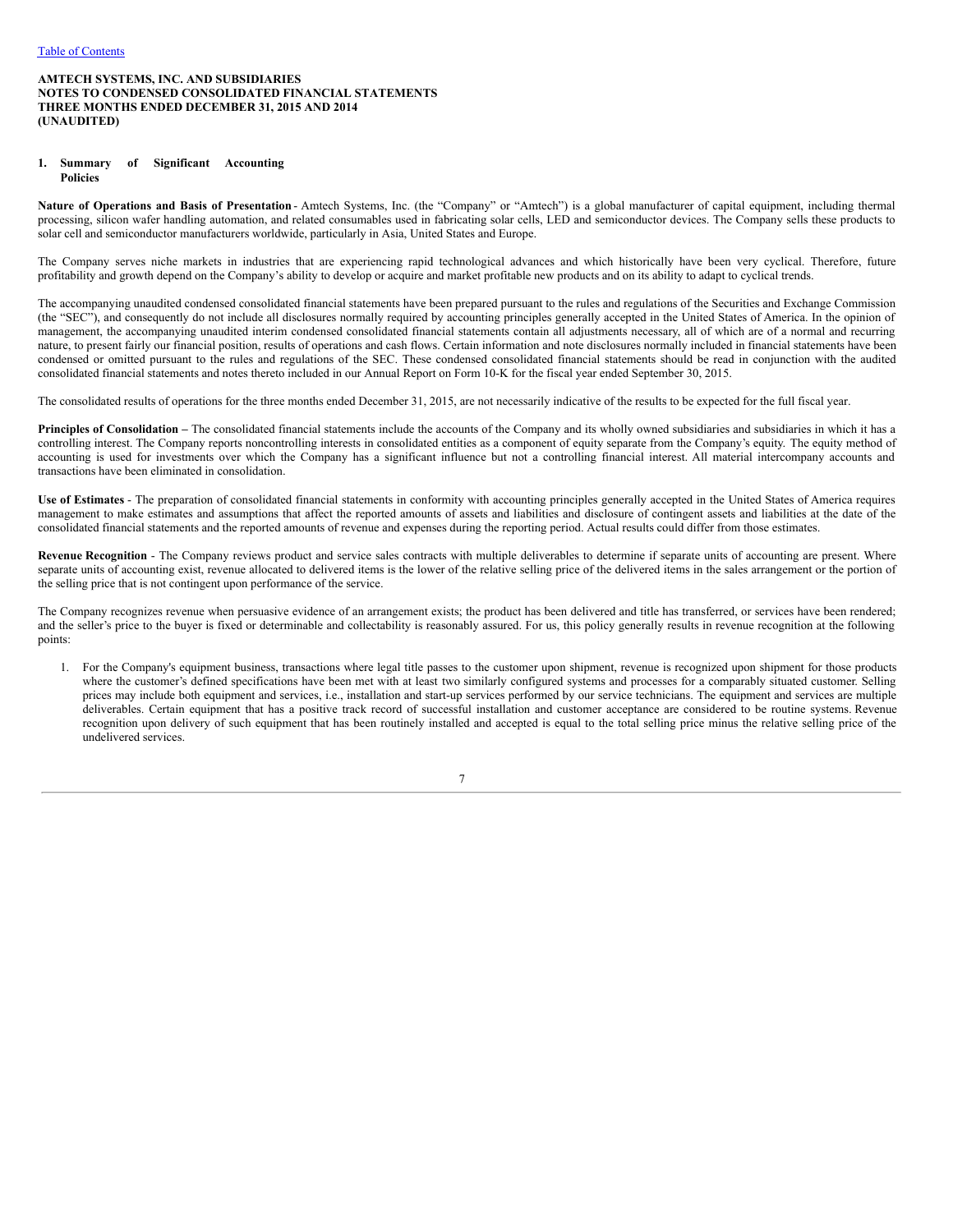Where the installation and acceptance of more than two similarly configured items of equipment have not become routine, recognition of revenue upon delivery of equipment is limited to the lesser of (i) the total selling price minus the relative selling price of the undelivered services or (ii) the non-contingent amount.

Since the Company only defers those costs directly related to installation, or other unit of accounting not yet delivered, and the portion of the contract price is often considerably greater than the relative selling price of those items, the policy at times will result in deferral of profit that is disproportionate in relation to the deferred revenue. When this is the case, the gross margin recognized in one period will be lower and the gross margin reported in a subsequent period will improve.

- 2. For products where the customer's defined specifications have not been met with at least two similarly configured systems and processes, the revenue and directly related costs are deferred at the time of shipment and later recognized at the time of customer acceptance or when this criterion has been met. On occasion, the Company has experienced longer than expected delays in receiving cash from certain customers pending final installation or system acceptance. If some customers refuse to pay the final payment, or otherwise delay final acceptance or installation, the deferred revenue would not be recognized, adversely affecting future cash flows and operating results.
- 3. Sales of certain equipment, spare parts and consumables are recognized upon shipment, as there are no post shipment obligations other than standard warranties.
- 4. Service revenue is recognized upon performance of the services requested by the customer. Revenue related to service contracts is recognized ratably over the period of the contract or in accordance with the terms of the contract, which generally coincides with the performance of the services requested by the customer.

**Deferred Profit** – Revenue deferred pursuant to the Company's revenue recognition policy, net of the related deferred costs, if any, is recorded as deferred profit in current liabilities. The components of deferred profit are as follows:

|                   | December 31,<br>2015   | September 30,<br>2015 |
|-------------------|------------------------|-----------------------|
|                   | (dollars in thousands) |                       |
| Deferred revenues | 6,994                  | 7,280                 |
| Deferred costs    | 2,315                  | 2,407                 |
| Deferred profit   | 4,679                  | 4,873                 |

**Cash Equivalents –** The Company considers all highly liquid investments with a maturity of three months or less when purchased to be cash equivalents. Cash and cash equivalents consist of amounts invested in U.S. money market funds and various U.S. and foreign bank operating and time deposit accounts.

**Restricted Cash** – Restricted cash of \$0.8 million and \$0.6 million as of December 31, 2015, and September 30, 2015, respectively, includes collateral for bank guarantees required by certain customers from whom deposits have been received in advance of shipment. Restricted cash as of December 31, 2015 and September 30, 2015 includes \$0.2 million relating the Company's proportional responsibility, assumed in connection with the BTU International Inc. ("BTU") acquisition, for clean-up costs at a Superfund site.

**Accounts Receivable and Allowance for Doubtful Accounts –** Accounts receivable are recorded at the gross sales price of products sold to customers on trade credit terms. Accounts receivable are considered past due when payment has not been received from the customer within the normal credit terms extended to that customer. A valuation allowance is established for accounts when collection is no longer probable. Accounts are written off against the allowance when the probability of collection is remote.

**Accounts Receivable - Unbilled and Other** – Unbilled and other accounts receivable consist mainly of the contingent portion of the sales price that is not collectible until successful installation of the product. These amounts are generally billed upon final customer acceptance.

**Concentrations of Credit Risk –** Financial instruments that potentially subject the Company to significant concentrations of credit risk consist principally of cash and trade accounts receivable. The Company's customers consist of solar cell and semiconductor manufacturers worldwide, as well as the lapping and polishing marketplace. Credit risk is managed by performing ongoing credit evaluations of the customers' financial condition, by requiring significant deposits where appropriate, and by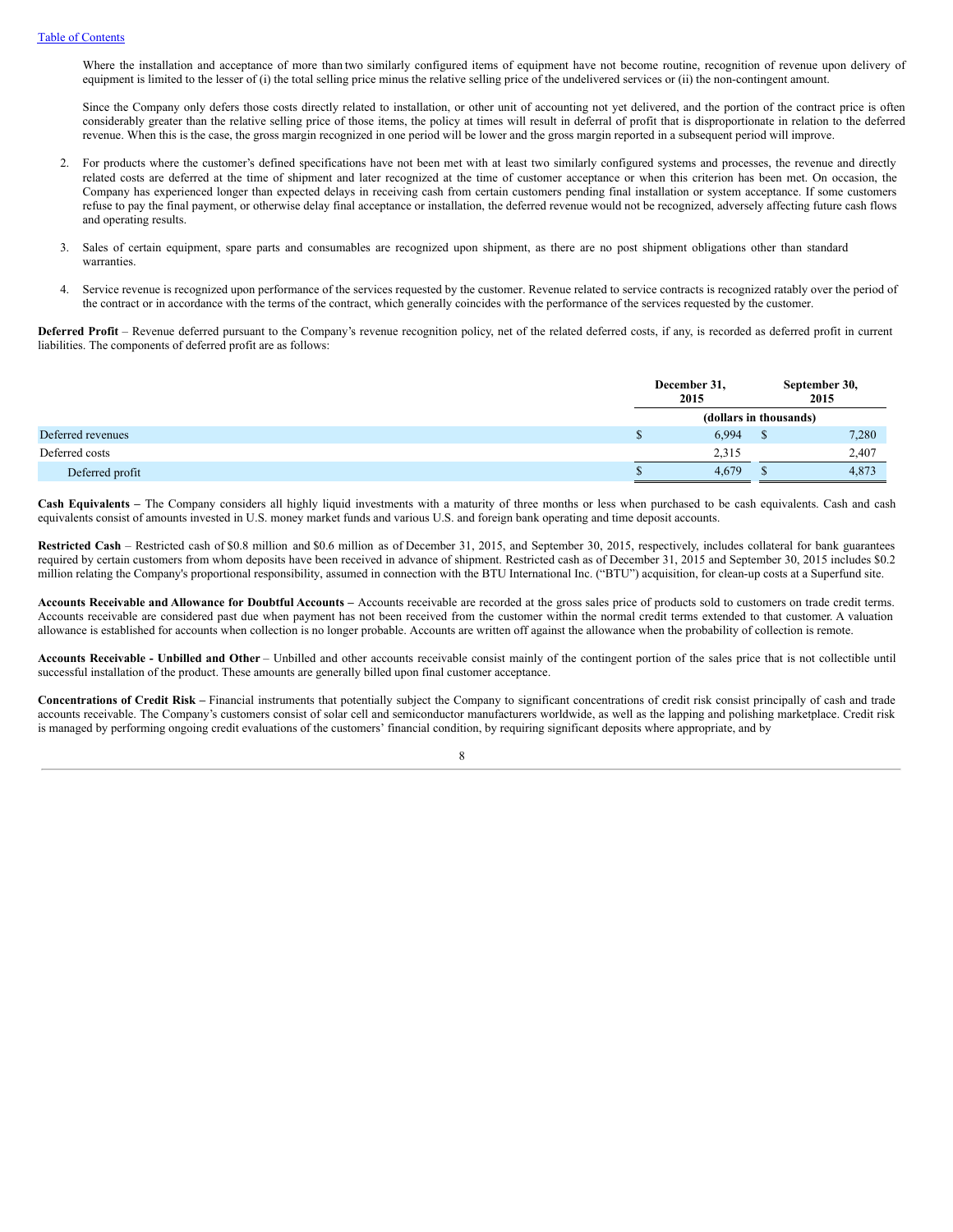actively monitoring collections. Letters of credit are required of certain customers depending on the size of the order, type of customer or its creditworthiness, and country of domicile. Reserves for potentially uncollectible receivables are maintained based on an assessment of collectability.

The Company maintains its cash, cash equivalents and restricted cash in multiple financial institutions. Balances in the United States, which account for approximately80% of the Company's total cash balances are primarily invested in US Treasuries or are in financial institutions insured by the Federal Deposit Insurance Corporation (FDIC). The remainder of the Company's cash is maintained with financial institutions with reputable credit in The Netherlands, France and China.

As of December 31, 2015 and September 30, 2015,no customer individually represented greater than 10% of accounts receivable.

Refer to Note 6 to Condensed Consolidated Financial Statements, Major Customers and Foreign Sales, for information regarding revenue and assets in other countries subject to fluctuation in foreign currency exchange rates.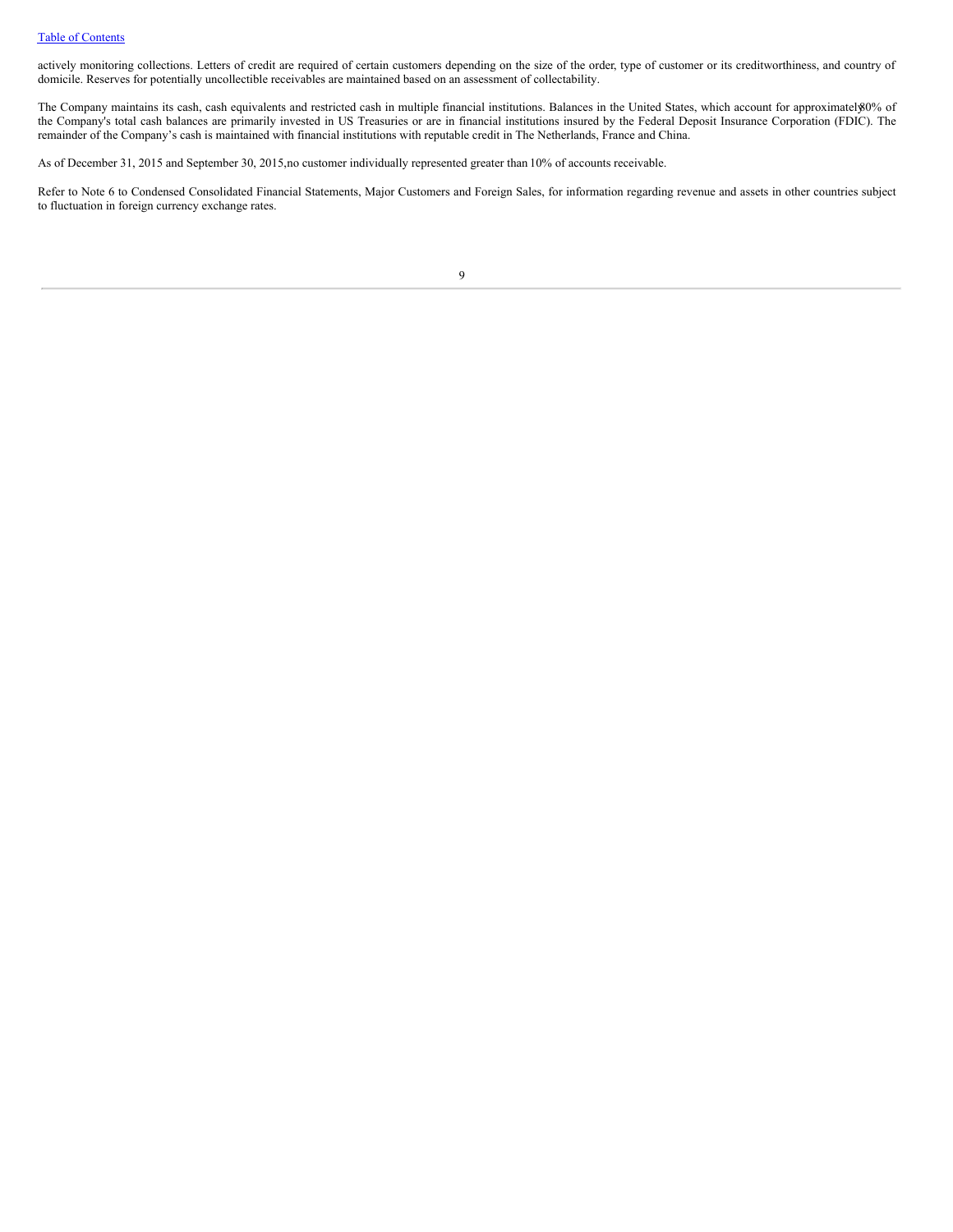**Inventories** – Inventories are stated at the lower of cost or net realizable value. Approximately60% of inventory is valued on an average cost basis with the remainder determined on a first-in, first-out (FIFO) basis. The components of inventories are as follows:

|                                   | December 31,<br>2015 | September 30,<br>2015  |        |  |
|-----------------------------------|----------------------|------------------------|--------|--|
|                                   |                      | (dollars in thousands) |        |  |
| Purchased parts and raw materials | 10,950               |                        | 11,587 |  |
| Work-in-process                   | 4,314                |                        | 5,089  |  |
| Finished goods                    | 6,277                |                        | 6,653  |  |
|                                   | 21,541               |                        | 23,329 |  |

**Property, Plant and Equipment** – Property, plant and equipment are recorded at cost. Maintenance and repairs are charged to expense as incurred. The cost of property retired or sold and the related accumulated depreciation are removed from the applicable accounts when disposition occurs and any gain or loss is recognized. Depreciation is computed using the straight-line method. Useful lives for equipment, machinery and leasehold improvements range from three to seven years; for furniture and fixtures from five to ten years; and for buildings 20-30 years.

The following is a summary of property, plant and equipment:

|                                           |   | December 31,<br>2015 |                        | September 30,<br>2015 |
|-------------------------------------------|---|----------------------|------------------------|-----------------------|
|                                           |   |                      | (dollars in thousands) |                       |
| Land, building and leasehold improvements | æ | 17,904               | -S                     | 18,095                |
| Equipment and machinery                   |   | 9,564                |                        | 9,709                 |
| Furniture and fixtures                    |   | 5,325                |                        | 5,465                 |
|                                           |   | 32,793               |                        | 33,269                |
| Accumulated depreciation and amortization |   | (15,714)             |                        | (15,508)              |
|                                           |   | 17.079               |                        | 17,761                |
|                                           |   |                      |                        |                       |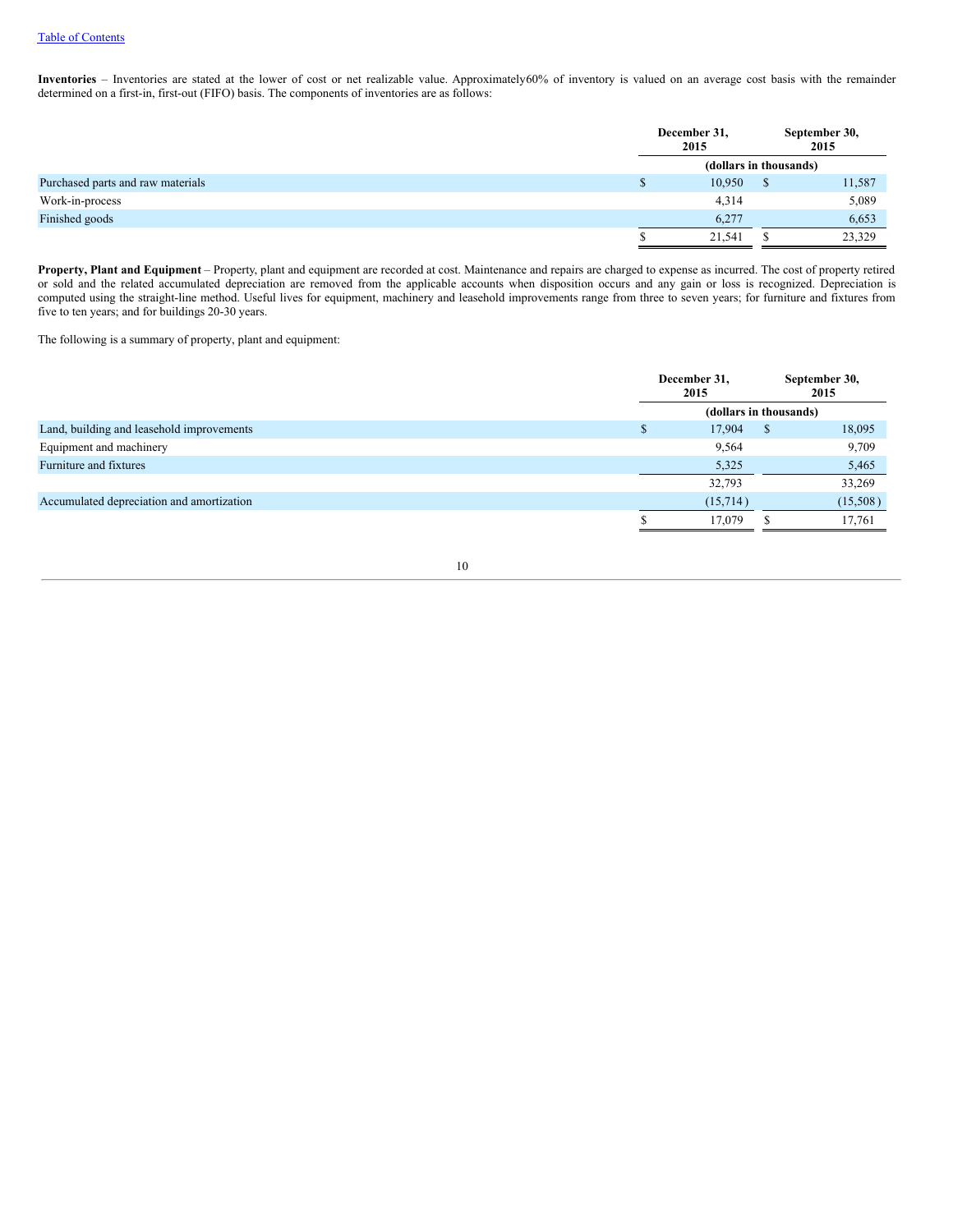Goodwill - Goodwill and intangible assets with indefinite lives are not subject to amortization, but are tested for impairment when it is determined that it is more likely than not that the fair value of a reporting unit or the indefinite-lived intangible asset is less than its carrying amount, typically at the end of the fiscal year, or more frequently if circumstances dictate.

The following is a summary of activity in goodwill:

|                                         | Solar                    |    | Semiconductor          |   | Polishing |   | Total   |
|-----------------------------------------|--------------------------|----|------------------------|---|-----------|---|---------|
|                                         |                          |    | (dollars in thousands) |   |           |   |         |
| Goodwill                                | \$<br>6,617              | -S | 4,463                  | S | 728       | S | 11,808  |
| Accumulated impairment losses           | (1,273)                  |    |                        |   |           |   | (1,273) |
| Carrying value at September 30, 2015    | 5,344                    |    | 4,463                  |   | 728       |   | 10,535  |
| Goodwill recognized due to acquisitions | $\overline{\phantom{a}}$ |    | 600                    |   |           |   | 600     |
| Net exchange differences                | (161)                    |    | _                      |   |           |   | (161)   |
| Carrying value at December 31, 2015     | 5,183                    |    | 5,063                  |   | 728       |   | 10,974  |
|                                         |                          |    |                        |   |           |   |         |
| Goodwill                                | 6,413                    | S  | 5,063                  | S | 728       | S | 12,204  |
| Accumulated impairment losses           | (1,230)                  |    | _                      |   |           |   | (1,230) |
| Carrying value at December 31, 2015     | 5,183                    |    | 5,063                  |   | 728       |   | 10,974  |

**Intangibles** – Intangible assets are capitalized and amortized on a straight-line basis over their useful life if the life is determinable. If the life is not determinable, amortization is not recorded.

The following is a summary of intangibles:

|                        | Useful Life   | <b>Gross Carrying</b><br>Amount |    | Accumulated<br>Amortization | <b>Net Carrying</b><br>Amount |   | <b>Gross Carrying</b><br>Amount | Accumulated<br>Amortization | <b>Net Carrying</b><br>Amount |
|------------------------|---------------|---------------------------------|----|-----------------------------|-------------------------------|---|---------------------------------|-----------------------------|-------------------------------|
|                        |               | December 31, 2015               |    |                             |                               |   |                                 | September 30, 2015          |                               |
|                        |               | (dollars in thousands)          |    |                             |                               |   |                                 |                             |                               |
| Non-compete agreements | 4-8 years     | \$<br>133                       | -S | $(133)$ \$                  | $\qquad \qquad - \qquad$      | S | 137S                            | $(137)$ \$                  |                               |
| Customer lists         | 10 years      | 2,412                           |    | (776)                       | 1,636                         |   | 2,434                           | (808)                       | 1,626                         |
| Technology             | $5-10$ years  | 3,126                           |    | (1,526)                     | 1,600                         |   | 3,223                           | (1, 368)                    | 1,855                         |
| Trade names            | $10-15$ years | 1,449                           |    | (97)                        | 1,352                         |   | .456                            | (72)                        | 1,384                         |
| Other                  | $2-10$ years  | 287                             |    | (210)                       | 77                            |   | 278                             | (204)                       | 74                            |
|                        |               | 7,407 \$                        |    | $(2,742)$ \$                | 4,665                         |   | 7,528 \$                        | $(2,589)$ \$                | 4,939                         |

**Long-lived assets -** Long-lived assets are reviewed for impairment when events or changes in circumstances indicate that the carrying amount of an asset may not be recoverable.

Warranty - A limited warranty is provided free of charge, generally for periods of 12 to 24 months, for all purchases of the Company's new products and systems. Accruals are recorded for estimated warranty costs at the time revenue is recognized. The following is a summary of activity in accrued warranty expense: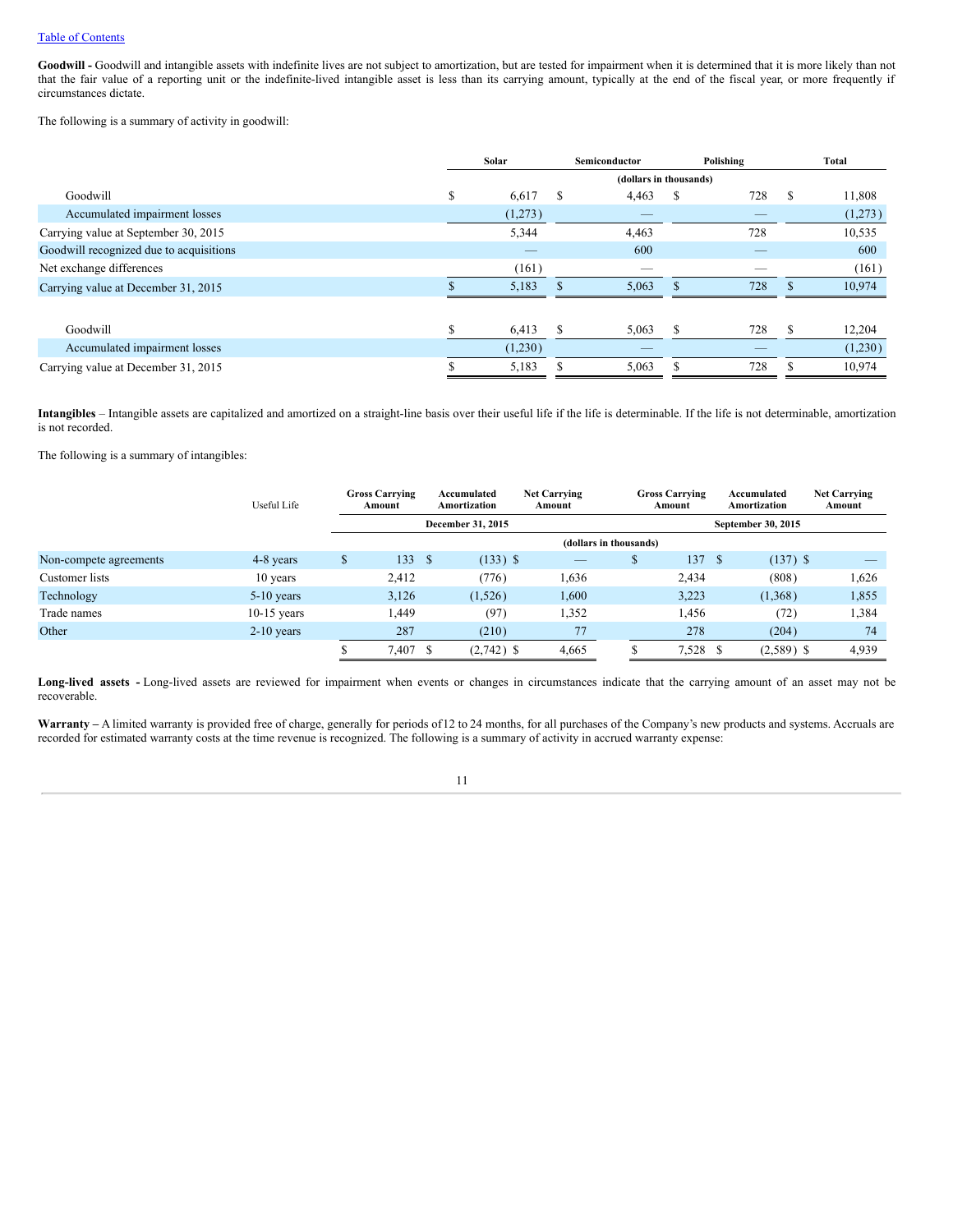|                                  |      | Three Months Ended December 31, |       |  |  |
|----------------------------------|------|---------------------------------|-------|--|--|
|                                  | 2015 |                                 | 2014  |  |  |
|                                  |      | (dollars in thousands)          |       |  |  |
| Beginning balance                |      | 793<br>Ъ                        | 628   |  |  |
| Warranty expenditures            |      | (22)                            | (228) |  |  |
| Warranty provisions/(adjustment) |      | (5)                             | 307   |  |  |
| Ending balance                   |      | 766                             | 707   |  |  |

**Stock-Based Compensation -** The Company measures compensation costs relating to share-based payment transactions based upon the grant date fair value of the award. Those costs are recognized as expense over the requisite service period, which is generally the vesting period. The benefits of tax deductions in excess of recognized compensation cost are credited to additional paid-in capital and reported as cash flow from financing activities rather than as cash flow from operating activities.

Stock-based compensation expense reduced the Company's results of operations by the following amounts:

|                                          | Three Months Ended December 31, |  |       |  |
|------------------------------------------|---------------------------------|--|-------|--|
|                                          | 2015                            |  | 2014  |  |
|                                          | (dollars in thousands)          |  |       |  |
| Effect on income before income taxes (1) | (342)                           |  | (232) |  |
| Effect on income taxes                   | 48                              |  | 36    |  |
| Effect on net income                     | (294)                           |  | (196) |  |

(1) Stock-based compensation expense is included in selling, general and administrative expenses.

Stock options issued under the terms of the Company's option plans have, or will have, an exercise price equal to the fair market value of the common stock at the close of trading on the NASDAQ the day prior to the date of the option grant and expire no later than 10 years from the date of grant, with the most recent grant expiring in 2025. Options issued by the Company generally vest over six months to four years, subject to the Company's board of directors' discretion.

Stock option transactions and the options outstanding are summarized as follows:

|                                                                     |                | Three months ended December 31, |                                                 |                |               |                                                 |  |  |
|---------------------------------------------------------------------|----------------|---------------------------------|-------------------------------------------------|----------------|---------------|-------------------------------------------------|--|--|
|                                                                     |                | 2015                            |                                                 |                | 2014          |                                                 |  |  |
|                                                                     | <b>Options</b> |                                 | Weighted<br>Average<br><b>Exercise</b><br>Price | <b>Options</b> |               | Weighted<br>Average<br><b>Exercise</b><br>Price |  |  |
| Outstanding at beginning of period                                  | 1,627,477      | $\mathbb{S}$                    | 9.11                                            | 1,063,324      | <sup>\$</sup> | 7.37                                            |  |  |
| Granted                                                             | 344,075        |                                 | 5.25                                            | 282,500        |               | 9.98                                            |  |  |
| Exercised                                                           |                | _                               | _                                               | _              |               |                                                 |  |  |
| Forfeited                                                           | (33, 642)      |                                 | 14.90                                           |                |               |                                                 |  |  |
| Outstanding at end of period                                        | 1,937,910      | $\mathcal{S}$                   | 8.34                                            | 1,345,824      | <sup>\$</sup> | 7.91                                            |  |  |
| Exercisable at end of period                                        | 1,189,855      | $\mathbb{S}$                    | 9.21                                            | 802,703        | - \$          | 7.81                                            |  |  |
| Weighted average fair value of options<br>granted during the period | \$<br>3.03     |                                 |                                                 | S<br>6.09      |               |                                                 |  |  |

The fair value of options was estimated at the applicable grant date using the Black-Scholes option pricing model with the following assumptions: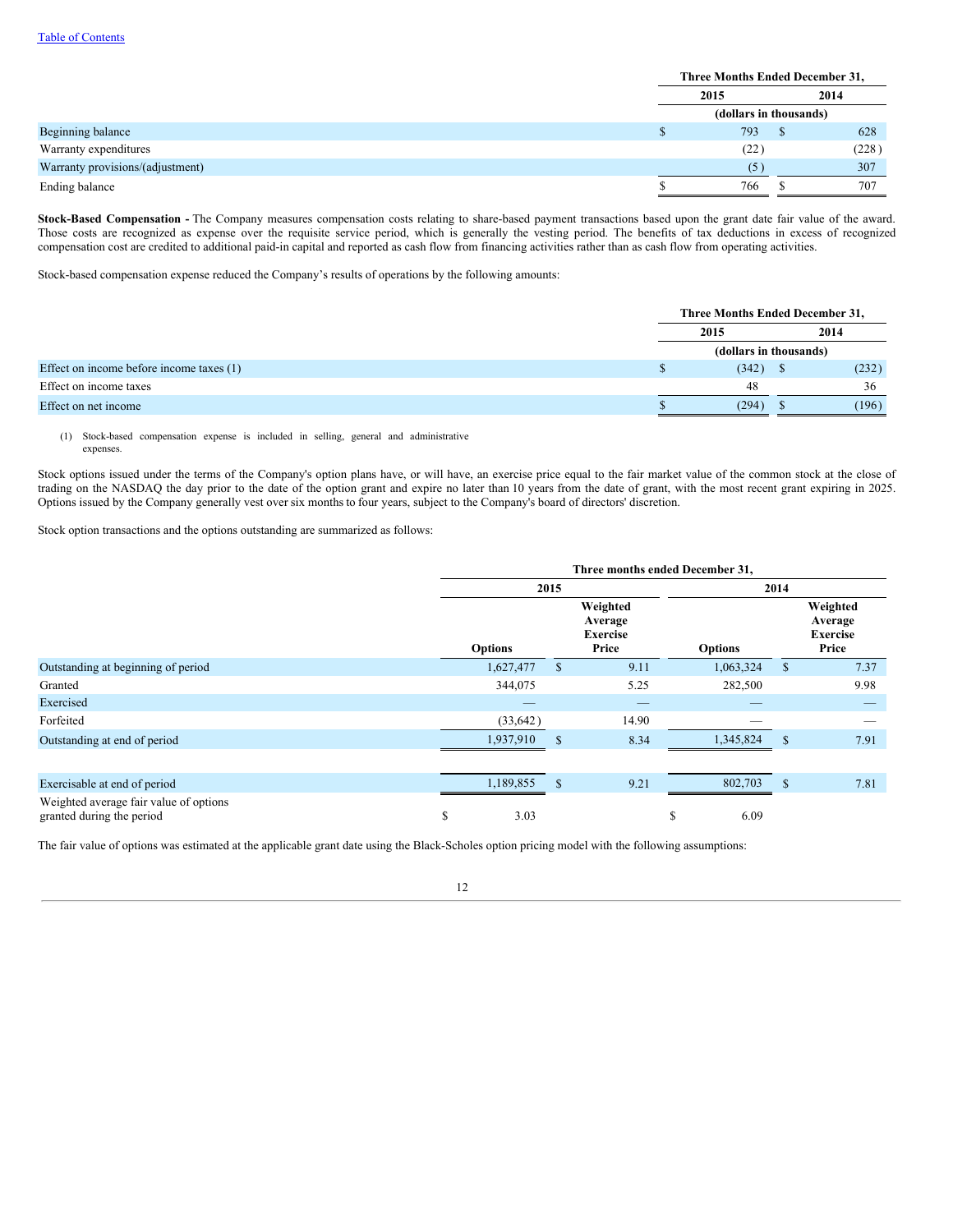|                         | Three months ended December 31, |         |
|-------------------------|---------------------------------|---------|
|                         | 2015                            | 2014    |
| Risk free interest rate | 2%                              | $2\%$   |
| Expected life           | 6 years                         | 6 years |
| Dividend rate           | $0\%$                           | $0\%$   |
| Volatility              | 62%                             | 67%     |

To estimate expected lives for this valuation, it was assumed that options will be exercised at varying schedules after becoming fully vested. Forfeitures have been estimated at the time of grant and will be revised, if necessary, in subsequent periods if actual forfeitures differ from those estimates. Forfeitures were estimated based upon historical experience. Fair value computations are highly sensitive to the volatility factor assumed; the greater the volatility, the higher the computed fair value of the options granted. The Company uses historical stock prices to determine the volatility factor.

The Company awards restricted shares under the existing share-based compensation plans. The Company's restricted share awards vest in equal annual installments over a twoto four-year period. The total value of these awards is expensed on a ratable basis over the service period of the employees receiving the grants. The "service period" is the time during which the employees receiving grants must remain employees for the shares granted to fully vest.

Restricted stock transactions and awards outstanding are summarized as follows:

|                              |          | Three months ended December 31,                               |      |          |      |                                                               |  |
|------------------------------|----------|---------------------------------------------------------------|------|----------|------|---------------------------------------------------------------|--|
|                              |          | 2015                                                          |      |          | 2014 |                                                               |  |
|                              | Awards   | Weighted<br>Average<br><b>Grant Date</b><br><b>Fair Value</b> |      | Awards   |      | Weighted<br>Average<br><b>Grant Date</b><br><b>Fair Value</b> |  |
| <b>Beginning Outstanding</b> | 13,540   | S                                                             | 7.98 | 35,203   | -S   | 10.13                                                         |  |
| Released                     | (13,540) |                                                               | 7.98 | (21,663) |      | 11.47                                                         |  |
| <b>Ending Outstanding</b>    | _        |                                                               | $-$  | 13,540   | -S   | 7.98                                                          |  |

### **Fair Value of Financial Instruments**

In accordance with the requirements of the Fair Value Measurements and Disclosures Topic of the Financial Accounting Standards Board ("FASB") Accounting Standards Codification ("ASC"), the Company groups its financial assets and liabilities measured at fair value on a recurring basis in three levels, based on the markets in which the assets and liabilities are traded and the reliability of the assumptions used to determine fair value. These levels are:

Level 1 - Valuation is based upon quoted market price for identical instruments traded in active markets.

Level 2 - Valuation is based upon quoted market prices for similar instruments in active markets, quoted prices for identical or similar instruments in markets that are not active, and model-based valuation techniques for which all significant assumptions are observable in the market.

Level 3 - Valuation is generated from model-based techniques that use significant assumptions not observable in the market. Valuation techniques include use of discounted cash flow models and similar techniques.

In accordance with the requirements of the Fair Value Measurements and Disclosures Topic of the FASB ASC, it is the Company's policy to use observable inputs whenever reasonably practicable in order to minimize the use of unobservable inputs when developing fair value measurements. When available, the Company uses quoted market prices to measure fair value. If market prices are not available, the fair value measurement is based on models that use primarily market based parameters including interest rate yield curves, option volatilities and currency rates. In certain cases, where market rate assumptions are not available, the Company is required to make judgments about assumptions market participants would use to estimate the fair value of a financial instrument. Changes in the underlying assumptions used, including discount rates and estimates of future cash flows, could significantly affect the results of current or future values.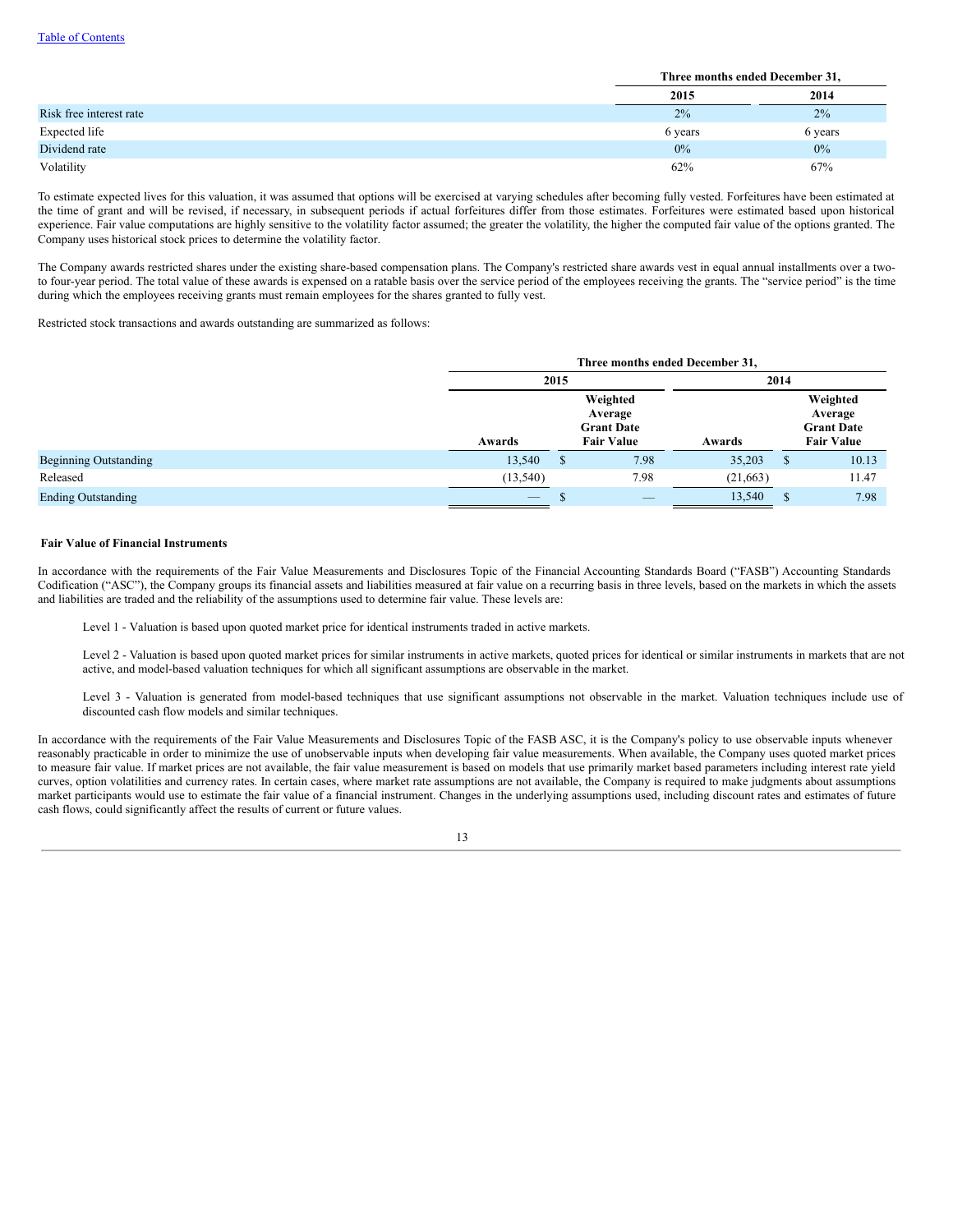*Cash, Cash Equivalents and Restricted Cash* - Included in Cash and Cash Equivalents in the Condensed Consolidated Balance Sheets are money market funds invested in treasury bills, notes and other direct obligations of the U.S. Treasury and foreign bank operating and time deposit accounts. The fair value of this cash equivalent is based on Level 1 inputs in the fair value hierarchy.

*Receivables and Payables* -The recorded amounts of these financial instruments, including accounts receivable and accounts payable, approximate their fair value because of the short maturities of these instruments. If measured at fair value in the financial statements, these financial instruments would be classified as Level 3 in the fair value hierarchy.

*Debt -* The recorded amounts of these financial instruments, including long-term debt and current maturities of long-term debt, approximate fair value and are considered Level 2 in the fair value hierarchy.

Pensions - The Company has retirement plans covering substantially all employees. The principal plans are the multiemployer defined benefit pension plans of the Company's operations in The Netherlands and France and the plan for hourly union employees in Pennsylvania. The multiemployer plans in the United States and France are insignificant to the Company's results of operations and financial condition. The Company's defined contribution plans cover substantially all of the employees in the United States. The Company matches employee funds on a discretionary basis.

**Shipping expense** – Shipping expenses of \$0.4 million and \$0.2 million for the three months endedDecember 31, 2015 and 2014, respectively, are included in selling, general and administrative expenses.

**Research, development and engineering expense** – Research, development and engineering expenses consist of the cost of employees, consultants and contractors who design, engineer and develop new products and processes; materials and supplies used in those activities; and product prototyping. The Company receives reimbursements through governmental research and development grants which are netted against these expenses when certain conditions have been met. The table below shows gross research and development expenses and grants earned:

|                                           |  | <b>Three Months Ended</b> |  |                      |  |
|-------------------------------------------|--|---------------------------|--|----------------------|--|
|                                           |  | December 31,<br>2015      |  | December 31,<br>2014 |  |
|                                           |  | (dollars in thousands)    |  |                      |  |
| Research, development and engineering     |  | 2,615                     |  | 2,573                |  |
| Grants earned                             |  | (327)                     |  | (736)                |  |
| Net research, development and engineering |  | 2,288                     |  | 1,837                |  |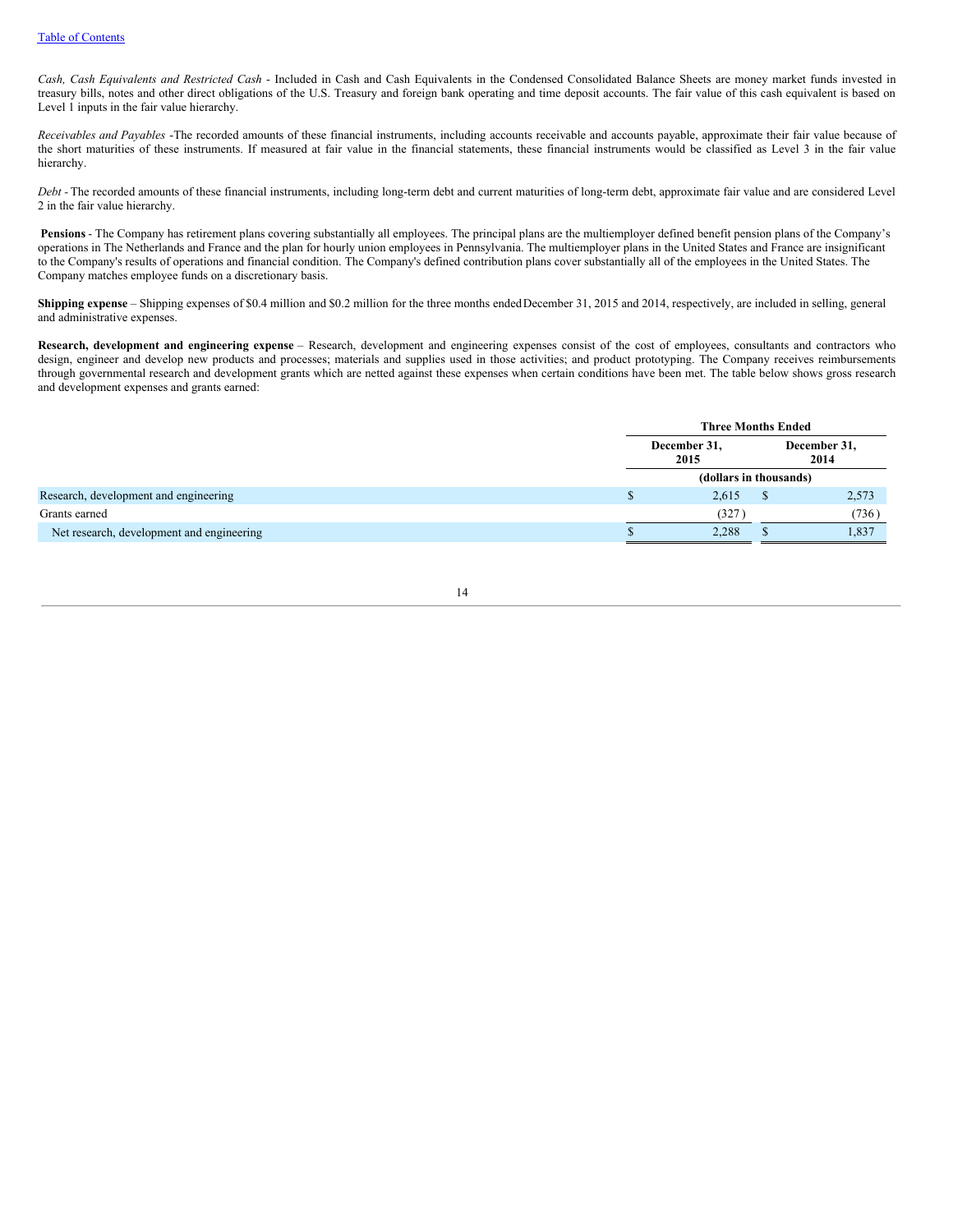## **Impact of Recently Issued Accounting Pronouncements**

In January 2016, the FASB issued Accounting Standards Update ("ASU") No. 2016-01, Financial Instruments - Overall (Subtopic 825-10), Recognition and Measurement of Financial Assets and Financial Liabilities, which addresses certain aspects of recognition, measurement, presentation, and disclosure of financial instruments. This ASU is effective for fiscal years beginning after December 15, 2017 and early adoption is not permitted. The Company is currently evaluating the impact that the standard will have on its consolidated financial statements.

In November 2015, the FASB issued ASU No. 2015-17, Balance Sheet Classification of Deferred Taxes. This ASU requires entities to classify deferred tax liabilities and assets as noncurrent in a classified statement of financial position. This ASU is effective for fiscal years beginning after December 15, 2016, and interim periods within those annual periods. Early adoption is permitted for all entities as of the beginning of an interim or annual reporting period. The adoption of this guidance by the Company is not expected to have a material impact on its consolidated financial statements.

In July 2015, the FASB issued ASU No. 2015-16, Business Combinations (Topic 805): Simplifying the Accounting for Measurement-Period Adjustments, which simplifies the accounting for measurement-period adjustments to provisional amounts recognized in a business combination. ASU 2015-16 is effective for fiscal years (and interim reporting periods within those years) beginning after December 15, 2016. The provisions of ASU 2015-16 are not expected to have a material effect on the Company's financial condition, results of operations, or cash flows.

In July 2015, the FASB issued ASU No. 2015-11, Simplifying the Measurement of Inventory. This ASU simplifies the measurement of inventory by requiring certain inventory to be measured at the lower of cost or net realizable value. The amendments in this ASU are effective for fiscal years beginning after December 15, 2016 and for interim periods therein. The Company does not expect adoption of this ASU to have a material impact on the Company's consolidated financial position and results of operations.

In April 2015, the FASB issued ASU No. 2015-3, Interest-Imputation of Interest (Subtopic 835-30). This ASU requires debt issuance costs related to a recognized debt liability be presented in the balance sheet as a direct deduction from the carrying amount of the related debt liability instead of being presented as an asset. The ASU requires retrospective application and represents a change in accounting principle. The ASU is effective for fiscal years beginning after December 15, 2015. Early adoption is permitted for financial statements that have not been previously issued. The Company is currently evaluating the impact that the standard will have on its consolidated financial statements.

In January 2015, the FASB issued ASU No. 2015-1, Income Statement - Extraordinary and Unusual Items (Subtopic 225-20). The FASB issued this ASU as part of its initiative to reduce costs and complexity in accounting standards, known as its Simplification Initiative. This ASU eliminates from generally accepted accounting principles in the United States the concept of extraordinary items in an effort to save time and reduce costs, while alleviating uncertainty and maintaining accurate and fulsome disclosure. The amendments in this ASU are effective for fiscal years, and interim periods within those fiscal years, beginning after December 15, 2015. The Company is currently assessing the impact of this ASU but does not expect it to have a material impact on its consolidated financial position and results of operations.

In June 2014, the FASB issued ASU No. 2014-12 which provides guidance on how to account for share-based payment awards where the terms of the award provide that a performance target that affects vesting could be achieved after the requisite service period. This ASU requires a performance target that affects vesting and that could be achieved after the requisite service period be treated as a performance condition. This ASU is effective for annual periods, and interim periods within those annual periods, beginning after December 15, 2015, and early adoption is permitted. The Company is currently assessing the impact of this ASU but does not expect it to have a material impact on its consolidated financial position and results of operations.

In May 2014, the FASB issued ASU No. 2014-09, Revenue from Contracts with Customers, which supersedes most of the current revenue recognition requirements. The core principle of the new guidance is that an entity should recognize revenue to depict the transfer of promised goods or services to customers in an amount that reflects the consideration to which the entity expects to be entitled in exchange for these goods or services. New disclosures about the nature, amount, timing and uncertainty of revenue and cash flows arising from contracts with customers are also required. This guidance is effective for the Company in the first quarter of fiscal year 2018 and early application is not permitted. Entities must adopt the new guidance using one of two retrospective application methods. The Company is currently evaluating the standard and the impact on its financial position and results of operations.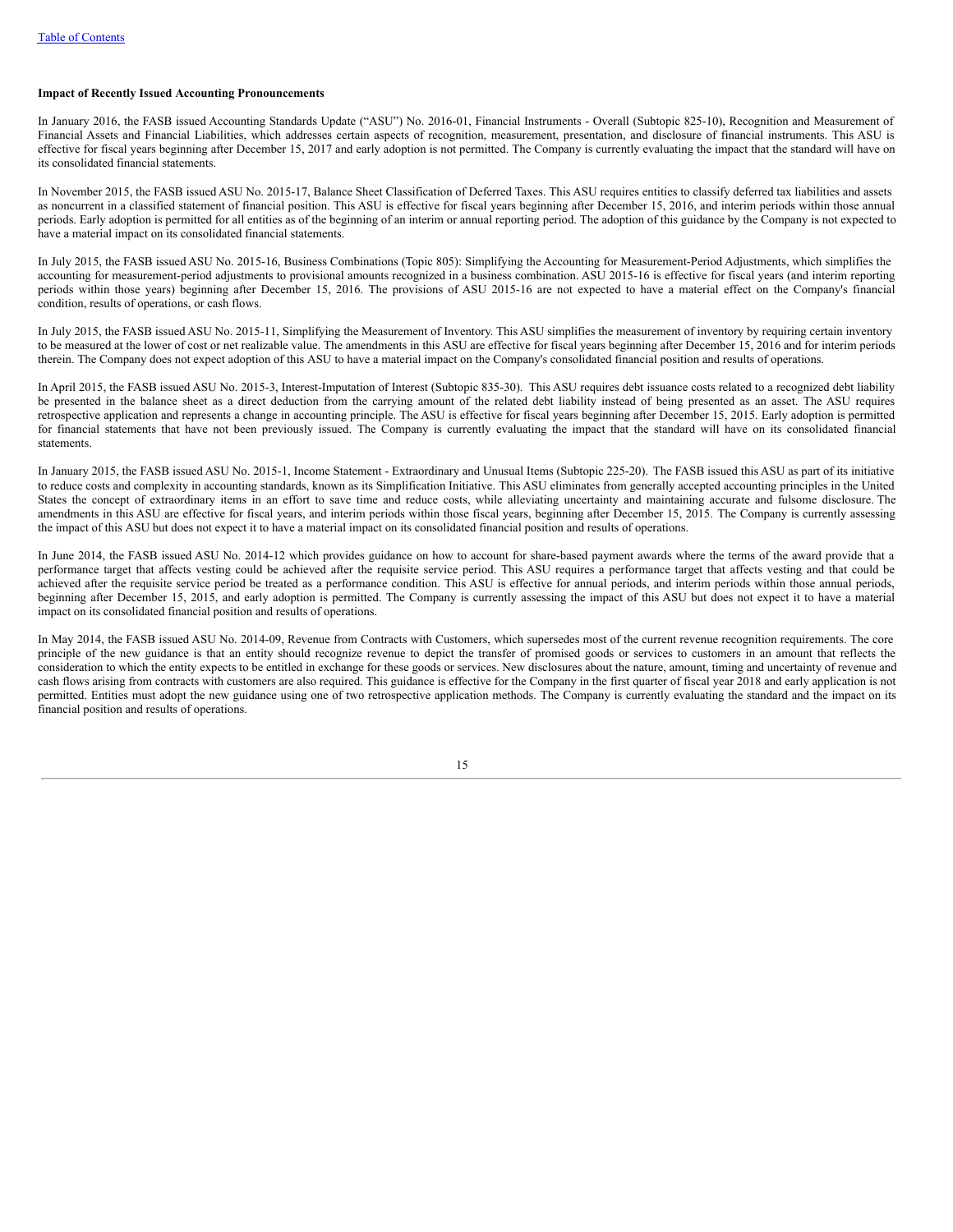#### **2. Income Taxes**

The quarterly income tax provision is calculated using an estimated annual effective tax rate, based upon expected annual income, permanent items, statutory rates and planned tax strategies in the various jurisdictions in which the Company operates. However, losses in certain jurisdictions and discrete items are treated separately.

Deferred tax assets and liabilities reflect the tax effects of temporary differences between the carrying value of assets and liabilities for financial reporting purposes and the amounts used for income tax purposes. The Company records a valuation allowance if, based on the weight of available evidence, it is more likely than not that some portion or all of a deferred tax asset will not be realized. Our expectations regarding realization of our deferred tax assets is based upon the weight of all available evidence, including such factors as our recent earnings history, expected future taxable income and available tax planning strategies. The Company maintains a valuation allowance with respect to certain state, federal and foreign deferred tax assets that may not be recovered. Each quarter, the valuation allowance is re-evaluated. During the three months ended December 31, 2015 the valuation allowance increased by \$0.7 million due to net operating losses in The Netherlands and China.

The Company classifies all of our uncertain tax positions as non-current income taxes payable. At December 31, 2015 and September 30, 2015, the total amount of unrecognized tax benefits was approximately \$1.8 million. If recognized, these amounts would favorably impact the effective tax rate. Income taxes payable long-term primarily includes, among other items, withholding taxes that are not due until the related intercompany service fees are paid.

The Company classifies interest and penalties related to unrecognized tax benefits as income tax expense. As of December 31, 2015 and September 30, 2015, the Company had an accrual for potential interest and penalties of approximately \$1.9 million and \$1.8 million, respectively.

The Company and one or more of its subsidiaries file income tax returns in The Netherlands, France, China, Singapore, Malaysia, Hong Kong, and Germany, as well as the U.S. and various states in the U.S. The Company and its subsidiaries have a number of open tax years dictated by statute in each of their respective taxing jurisdictions, but generally is from 3 to 5 years.

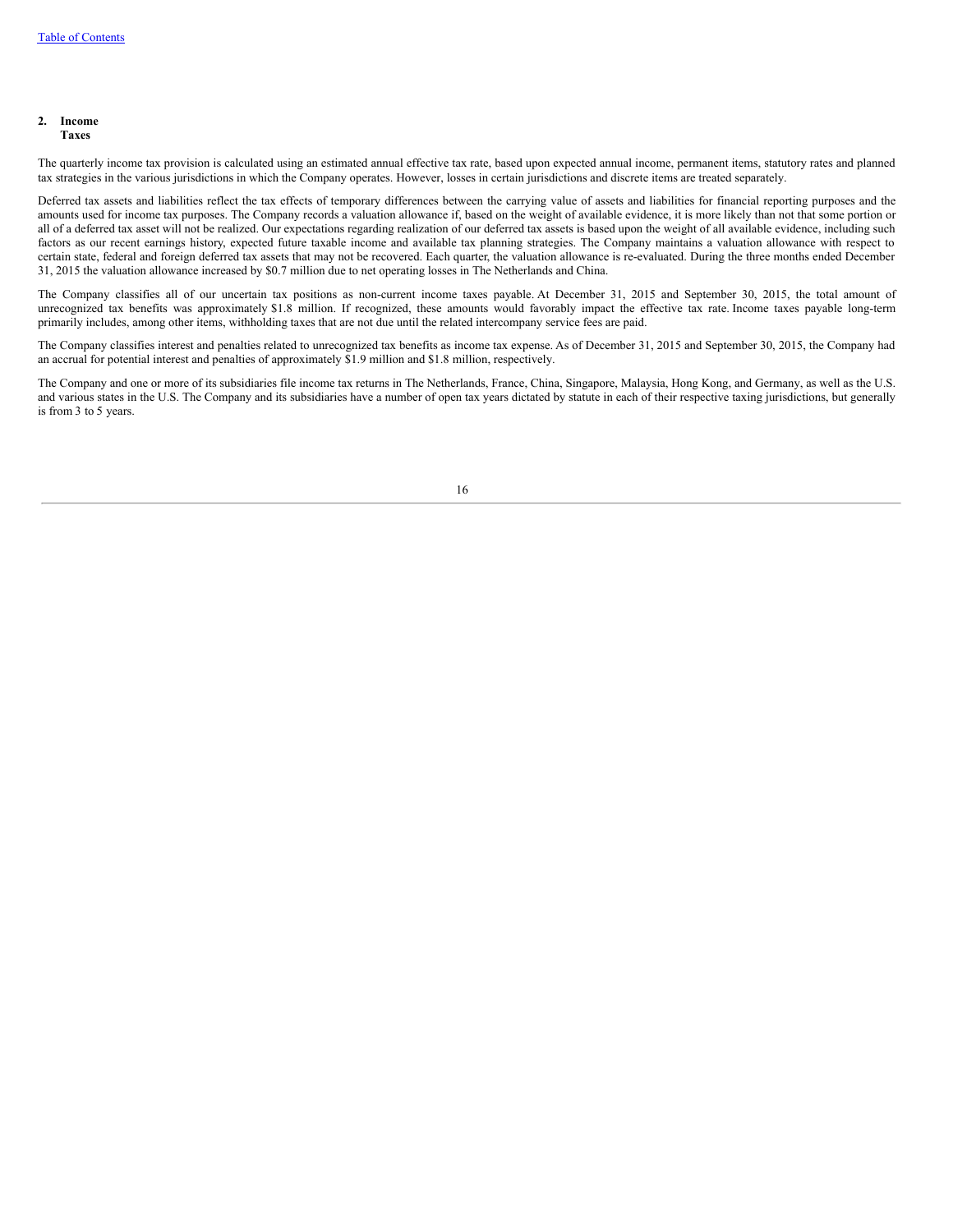# **3. Earnings Per**

# **Share**

Basic earnings per share ("EPS") is computed by dividing net income (loss) by the weighted average number of common shares outstanding for the period. Diluted EPS is computed similarly to basic EPS except that the denominator is increased to include the number of additional common shares that would have been outstanding if potentially dilutive common shares had been issued. In the case of a net loss, diluted earnings per share is calculated in the same manner as basic EPS.

For the three months ended December 31, 2015, options for 1,938,000 shares are excluded from the diluted EPS calculations because they are anti-dilutive. For the three months ended December 31, 2014, options for 1,346,000 shares and 14,000 restricted stock awards were excluded from the diluted EPS calculations because they were anti-dilutive.

The following table outlines basic and diluted EPS:

|                                                            |    | Three Months Ended December 31,          |   |         |
|------------------------------------------------------------|----|------------------------------------------|---|---------|
|                                                            |    | 2015                                     |   | 2014    |
|                                                            |    | (in thousands, except per share amounts) |   |         |
| <b>Basic Loss Per Share Computation</b>                    |    |                                          |   |         |
| Net loss attributable to Amtech Systems, Inc.              |    | (4,015)                                  | S | (5,195) |
| Weighted Average Shares Outstanding:                       |    |                                          |   |         |
| Common stock                                               |    | 13,152                                   |   | 9,854   |
| Basic loss per share attributable to Amtech shareholders   |    | (0.31)                                   |   | (0.53)  |
| <b>Diluted Loss Per Share Computation</b>                  |    |                                          |   |         |
| Net loss attributable to Amtech Systems, Inc.              | S. | (4,015)                                  | S | (5,195) |
| Weighted Average Shares Outstanding:                       |    |                                          |   |         |
| Common stock                                               |    | 13,152                                   |   | 9,854   |
| Common stock equivalents (1)                               |    |                                          |   |         |
| Diluted shares                                             |    | 13,152                                   |   | 9,854   |
| Diluted loss per share attributable to Amtech shareholders |    | (0.31)                                   |   | (0.53)  |

(1) The number of common stock equivalents is calculated using the treasury stock method and the average market price during the period.

## **4. Stockholders' Equity**

**Shareholder Rights Plan** - On December 15, 2008, the Company and Computershare Trust Company, N.A., as Rights Agent (the "Rights Agent"), entered into an Amended and Restated Rights Agreement (the "Restated Rights Agreement") which amended and restated the terms governing the previously authorized shareholder rights (each a "Right") to purchase fractional shares of the Company's Series A Participating Preferred Stock ("Series A Preferred") currently attached to each of the Company's outstanding Common Shares, par value \$0.01 per share ("Common Shares"). As amended, each Right entitles the registered holder to purchase from the Company one one-thousandth of a share of Series A Preferred at an exercise price of \$51.60 (the "Exercise Price"), subject to adjustment. The Rights will expire10 years after issuance and will be exercisable if (a) a person or group becomes the beneficial owner of 15% or more of the Company's common stock or (b) a person or group commences a tender or exchange offer that would result in the offeror beneficially owning 15% or more of the Company's common stock. The Final Expiration Date (as defined in the Restated Rights Agreement) is December 14, 2018.

On October 1, 2015, the Company entered into a Second Amended and Restated Rights Agreement (the "Second Restated Rights Agreement") with Computershare Trust Company, N.A., which expands the definition of Exempted Person to include any person that the Board, in its sole and absolute discretion, exempts from becoming an Acquiring Person under the Second Restated Rights Agreement. A Person deemed an Exempted Person under the Second Restated Rights Agreement cannot trigger any of the Rights provided therein so long as such Exempted Person complies with the terms and conditions by which the Board approved such exemption from the Restated Rights Agreement.

As previously disclosed, on October 8, 2015, the Company entered into a Letter Agreement (the "Agreement") by and between the Company and certain shareholders of the Company who jointly file (the "Joint Filers") under Section 13 of the Securities Exchange Act of 1934, as amended (the "Exchange Act"). The Agreement permits the Joint Filers, pursuant to the Restated Rights

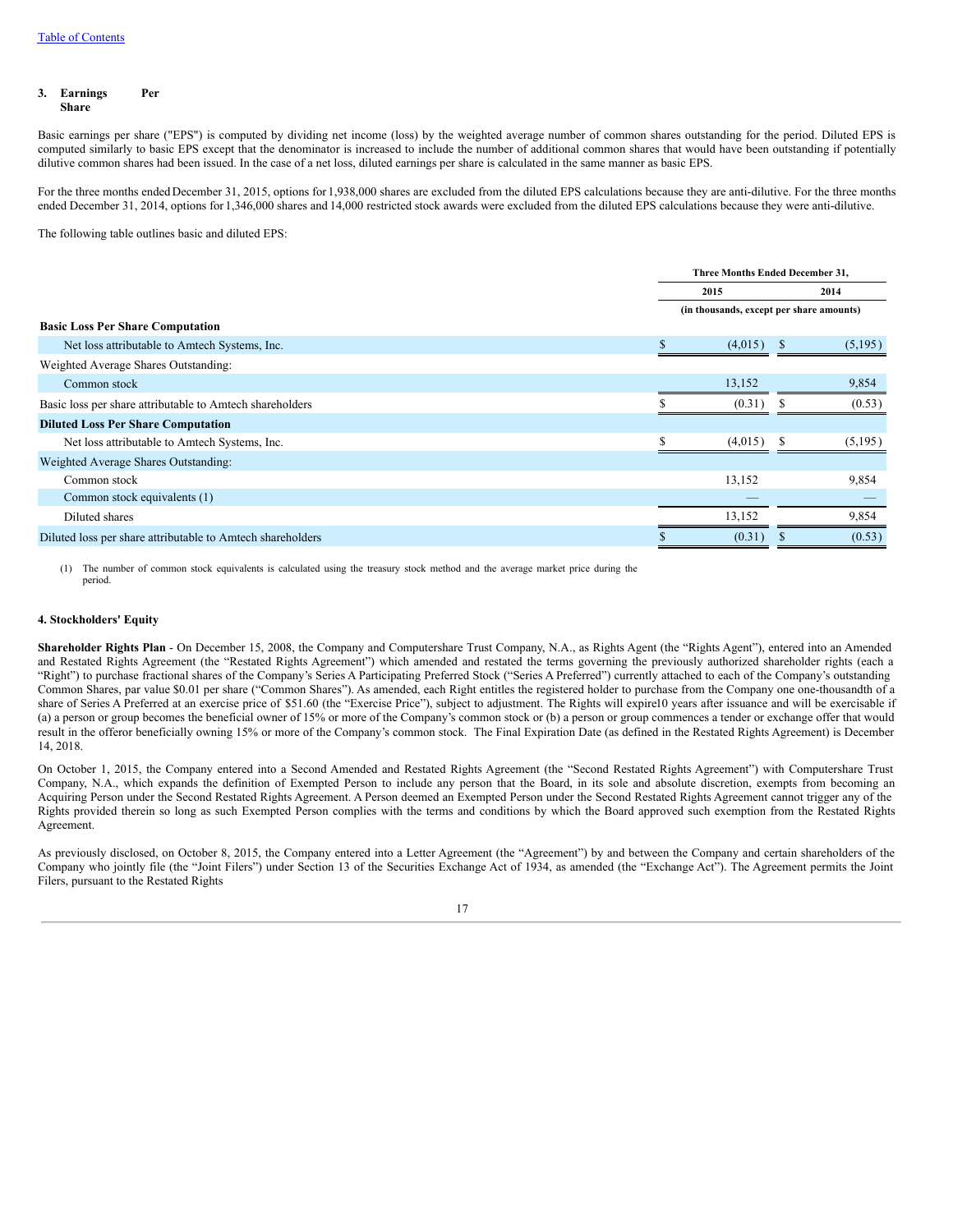Agreement, to individually acquire shares of common stock of the Company that would, in the aggregate, bring the Joint Filers' collective ownership to no more than19.9% of the Company's issued and outstanding common stock at any time. In the event the Joint Filers' collective ownership at any time exceeds 19.9% of the Company's issued and outstanding shares of common stock, the Company is entitled to specific performance and all other remedies entitled to the Company at law or equity, among others. The Company's board of directors approved the Agreement and transactions contemplated thereunder, and has the sole authority to terminate the Agreement at any time.

#### **5. Business Segment Information**

Following the Company's acquisition of BTU, an evaluation was conducted of the Company's organizational structure. Beginning with the second quarter of fiscal 2015, the Company made changes to its reportable segments. Prior period amounts have been revised to conform to the current period segment reporting structure. The Company's three reportable segments are as follows:

Solar *-* The Company is a leading supplier of thermal processing systems, including related automation, parts and services, to the solar/photovoltaic industry and also offers PECVD (plasma-enhanced chemical vapor deposition) equipment to the global solar market.

Semiconductor - In the Company's Semiconductor segment, it designs, manufactures, sells and services thermal processing equipment and related controls for use by leading semiconductor manufacturers, and in electronics, automotive and other industries.

*Polishing -* In the Company's Polishing segment, the Company produces consumables and machinery for lapping (fine abrading) and polishing of materials, such as sapphire substrates, optical components, silicon wafers, numerous types of crystal materials, ceramics and metal components.

On December 24, 2014, the Company acquired a 51% controlling interest in SoLayTec, and on January 30, 2015, the Company completed its acquisition of BTU. Beginning in the second quarter of 2015, SoLayTec's business is included in the results for the solar segment, and BTU's business is included in the results for the semiconductor segment. See Note 10, "Acquisitions", for additional information with respect to the Company's acquisitions.

Information concerning our business segments is as follows:

|                          |              | Three months ended December 31, |            |         |  |
|--------------------------|--------------|---------------------------------|------------|---------|--|
|                          |              | 2015                            |            | 2014    |  |
|                          |              | (dollars in thousands)          |            |         |  |
| Net Revenues:            |              |                                 |            |         |  |
| Solar $(1)^*$            | \$.          | 9,543                           | \$         | 8,286   |  |
| Semiconductor            |              | 10,700                          |            | 732     |  |
| Polishing                |              | 1,831                           |            | 3,378   |  |
|                          |              | 22,074                          |            | 12,396  |  |
| Operating income (loss): |              |                                 |            |         |  |
| Solar $(1)^*$            | $\mathbb{S}$ | $(1,864)$ \$                    |            | (2,495) |  |
| Semiconductor            |              | (160)                           |            | (100)   |  |
| Polishing                |              | 169                             |            | 742     |  |
| Non-segment related      |              | (2,074)                         |            | (2,940) |  |
|                          |              | (3,929)                         | $^{\circ}$ | (4,793) |  |

(1) \* The financial statement of business units included in the Solar segment include some sales of equipment and parts to the semiconductor, silicon wafer and MEMS industries, comprising less than 25% of the Solar segment revenue.

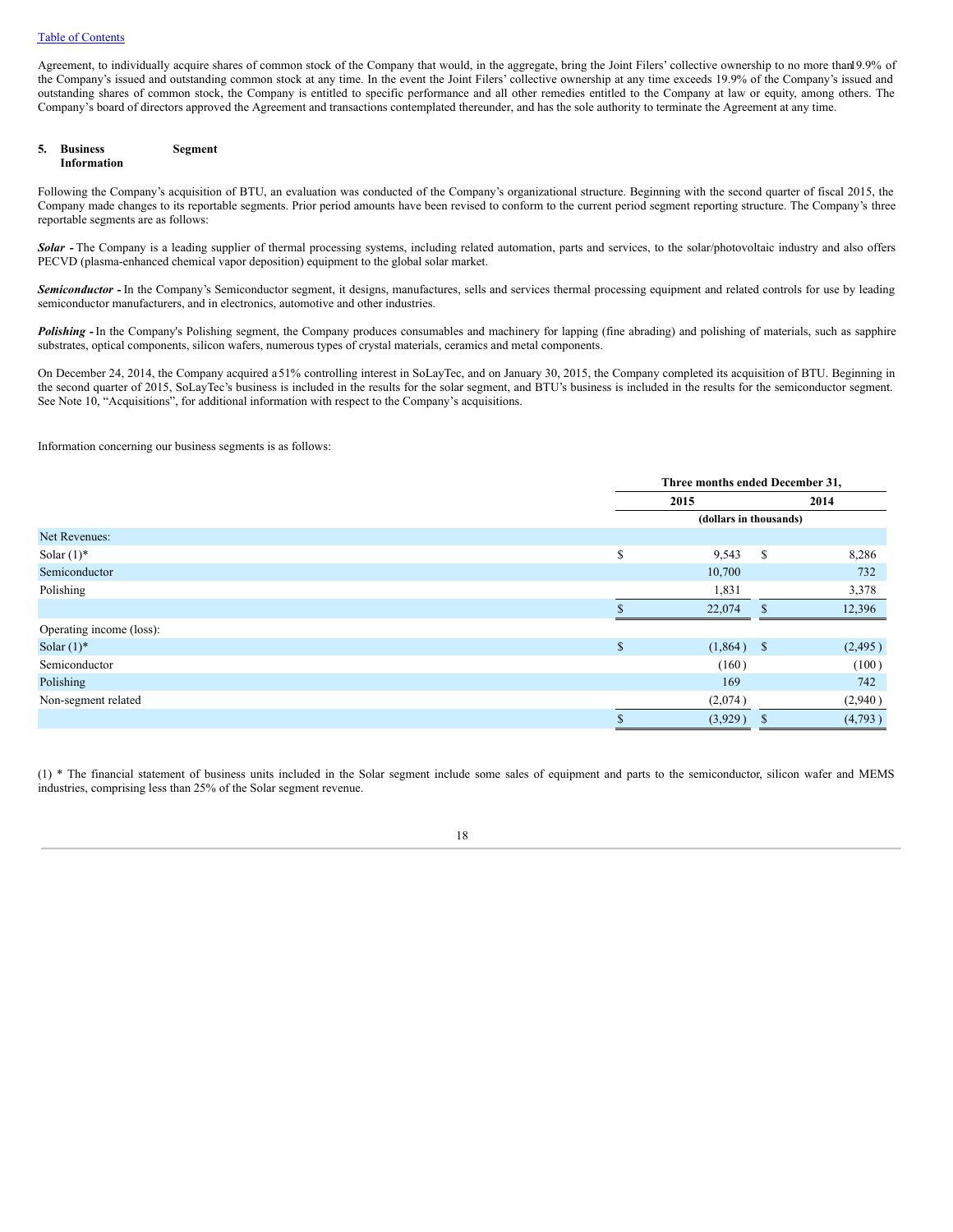|                      | December 31,<br>2015   |    | September 30,<br>2015 |
|----------------------|------------------------|----|-----------------------|
|                      | (dollars in thousands) |    |                       |
| Identifiable Assets: |                        |    |                       |
| Solar                | 40,229                 | -S | 45,717                |
| Semiconductor        | 46,303                 |    | 46,912                |
| Polishing            | 5,395                  |    | 5,793                 |
| Non-segment related  | 21,468                 |    | 27,034                |
|                      | 113,395                | S  | 125,456               |

## **6. Major Customers and Foreign Sales**

During the three months ended December 31, 2015, one customer individually represented 14% of net revenues. During the three months ended December 31, 2014, two customers individually represented 12% and 11% of net revenues, respectively.

The Company has operations in The Netherlands, United States, France, and China. Our net revenues were to customers in the following geographic regions:

|                            | Three months ended December 31, |         |
|----------------------------|---------------------------------|---------|
|                            | 2015                            | 2014    |
| <b>United States</b>       | 28%                             | 23 %    |
| Other                      | $3\%$                           | $-$ %   |
| <b>Total North America</b> | 31%                             | $23\%$  |
|                            |                                 |         |
| China                      | 20%                             | $26\%$  |
| Taiwan                     | $13\%$                          | 19%     |
| Other                      | $21\%$                          | $6\%$   |
| <b>Total Asia</b>          | 54 %                            | 51 %    |
| Germany                    | $2\%$                           | $10\%$  |
| Other                      | 13%                             | 16%     |
| <b>Total Europe</b>        | 15%                             | $26\%$  |
|                            | $100\%$                         | $100\%$ |

## **7. Long-term Debt**

In January 2015, the Company acquired \$7.2 million of long-term debt as part of the BTU acquisition. The debt acquired is a mortgage note secured by its real property in Billerica, Massachusetts, and has a remaining balance of \$6.8 million as of December 31, 2015. The debt acquired has an interest rate of4.4% through September 26, 2018, at which time the interest rate will be adjusted to a per annum fixed rate equal to the aggregate of the Federal Home Loan Board Five Year Classic Advance Rate plus two hundred forty basis points. The loan agreement requires compliance with certain covenants. One covenant requires that the outstanding principal plus accrued interest and fees thereon not be greater than 80% of the appraised value of the mortgaged premises. The Company was not in compliance with this covenant as of December 31, 2015. As of the date hereof, the Company has not received any notice of acceleration from the lender, nor has the Company received a waiver. Due to non-compliance, the Company has reclassified \$0.1 million to current liabilities. The maturity date of the debt acquired is September 26, 2023.

In December 2014, the Company acquired long-term debt as part of the SoLayTec B.V. ("SoLayTec") acquisition. SoLayTec borrowed additional funds during the three months ended December 31, 2015 of \$0.8 million. As of December 31, 2015 the SoLayTec long-term debt has a remaining balance of\$3.2 million. The debt acquired has interest rates ranging from 5.95% to 10% and maturity dates ranging from fiscal 2017 to fiscal 2021.

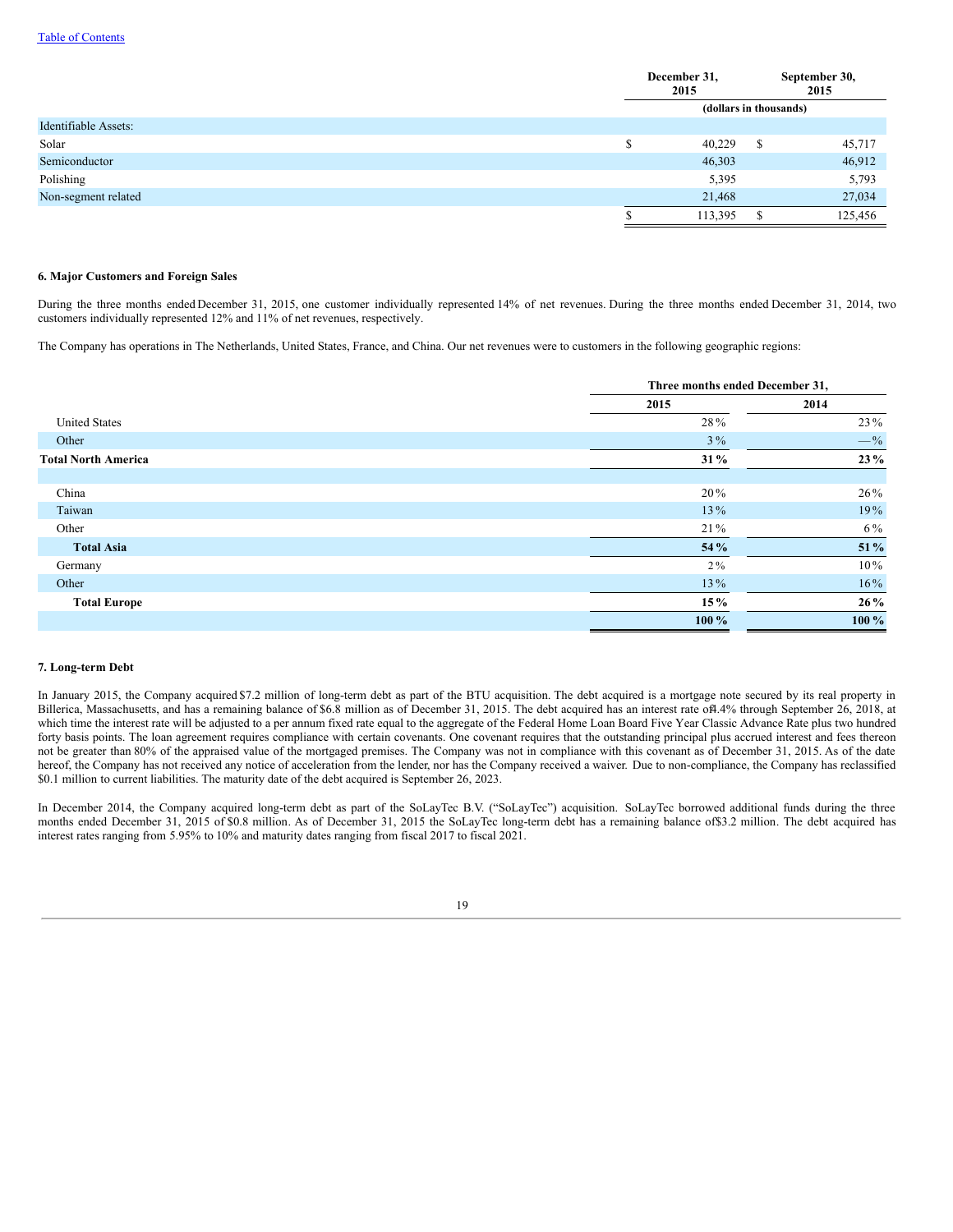## **8. Commitments and Contingencies**

**Purchase Obligations** – As of December 31, 2015 the Company had purchase obligations in the amount of \$7.2 million compared to \$9.8 million as of September 30, 2015. These purchase obligations consist of outstanding purchase orders for goods and services. While the amount represents purchase agreements, the actual amounts to be paid may be less if any agreements are renegotiated, canceled or terminated.

**Development projects** – In fiscal 2014, Tempress Systems, Inc. ("Tempress") entered into an agreement with the Energy Research Centre of the Netherlands ("ECN"), a Netherlands government sponsored research institute, for a joint research and development project. Under the terms of the agreement, Tempress sold an ion implanter ("Equipment") to ECN for \$1.4 million. Both Tempress and ECN are performing research and development projects utilizing the Equipment at the ECN facilities. Each party to the agreement will have 100% rights to the results of the projects developed separately by the individual parties. Any results co-developed will be jointly owned. Over the fouryear period of the agreement, Tempress is required to contribute \$1.4 million to the project in the form of installation of the equipment, acceptance testing, project meeting attendance, training, parts, and service, including keeping the equipment in good condition and repair for the first two years of the agreement. As of December 31, 2015, Tempress has contributed \$0.9 million of the required \$1.4 million to the project.

**EPA Accrual** - As a result of the BTU acquisition, the Company assumed BTU's proportional responsibility for clean-up costs at a Superfund site. As an equipment manufacturer, BTU generated and disposed of small quantities of solid waste that were considered hazardous under Environment Protection Agency ("EPA") regulations. Because BTU historically used a waste disposal firm that disposed of the solid waste at a site that the EPA designated as a Superfund site, BTU was named by the EPA as one of the entities responsible for a portion of the expected clean-up costs. Based on the Company's proportional responsibility, as negotiated with and agreed to by the EPA, the Company's liability related to this matter is less than \$0.1 million, which is included in Other Accrued Liabilities on the Condensed Consolidated Balance Sheet as of December 31, 2015. In 2009, in accordance with the agreement, the Company established a letter of credit for \$0.2 million to the benefit of the EPA for potential cash payments as settlements for the Company's proportional liability.

**Legal Proceedings –** The Company and its subsidiaries are defendants from time to time in actions for matters arising out of their business operations. As previously disclosed in the Company's filings with the SEC, shortly after the Company entered into the merger agreement with BTU, two separate putative stockholder class action complaints (together, the "Stockholder Actions") were filed in the Court of Chancery of the State of Delaware (the "Delaware Court"). The first was filed on November 4, 2014 and the second on November 17, 2014, on behalf of BTU's public stockholders, against BTU, members of the BTU board, Amtech and the special purpose merger subsidiary. The Stockholder Actions were consolidated on December 4, 2014. The complaints generally alleged that, in connection with entering into the merger agreement, the BTU board of directors breached certain fiduciary duties owed to BTU's stockholders. The complaints sought various forms of declaratory and injunctive relief, as well as compensatory damages.

On January 16, 2015, the Company and BTU, along with the other defendants named therein, entered into a memorandum of understanding (the "MOU") to settle the Stockholder Actions. Pursuant to the MOU, the parties to the Stockholder Actions agreed to resolve the claims alleged and the Company and BTU agreed to make certain additional disclosures regarding the merger. On June 22, 2015, the Company and BTU, along with the other defendants named therein, filed a Stipulation and Agreement of Compromise and Settlement with the Delaware Court to memorialize the MOU. On November 6, 2015, the Company and BTU, along with the other defendants named therein, filed an Amended Stipulation and Agreement of Compromise and Settlement (the "Amended Stipulation of Settlement") with the Delaware Court. The Amended Stipulation of Settlement provides for a release of all alleged claims against the Company and BTU, along with the other defendants named therein, subject to an exception for certain securities law claims. In addition, the Amended Stipulation of Settlement provides that BTU, its insurer(s), or its successor(s) in interest will be responsible for the payment of certain amounts in plaintiffs' attorney fees and expenses in connection with the settlement, and that the defendants in the Stockholder Actions agree not to oppose an application to the Delaware Court for fees and expenses not to exceed \$325,000.

In an effort to bring the Amended Stipulation of Settlement into conformity with recent rulings by the Delaware Court, the parties to the Stockholder Actions modified the Order and Final Judgment (the "Order") to be approved by the Delaware Court. In amending the Order, the parties modified the definition of "Released Claims" by limiting the Released Claims solely to claims related to any disclosures (or lack thereof) to BTU's stockholders concerning the merger and any fiduciary claims concerning the decision to enter into the merger. The modified Order further narrowed the definition of Released Claims by removing the inclusion of "Unknown Claims" from the definition of the Released Claims.

The Amended Stipulation of Settlement and Order are subject to court approval. The Company and BTU entered into the Amended Stipulation of Settlement solely to avoid the costs, risks, and uncertainties inherent in litigation and without admitting any liability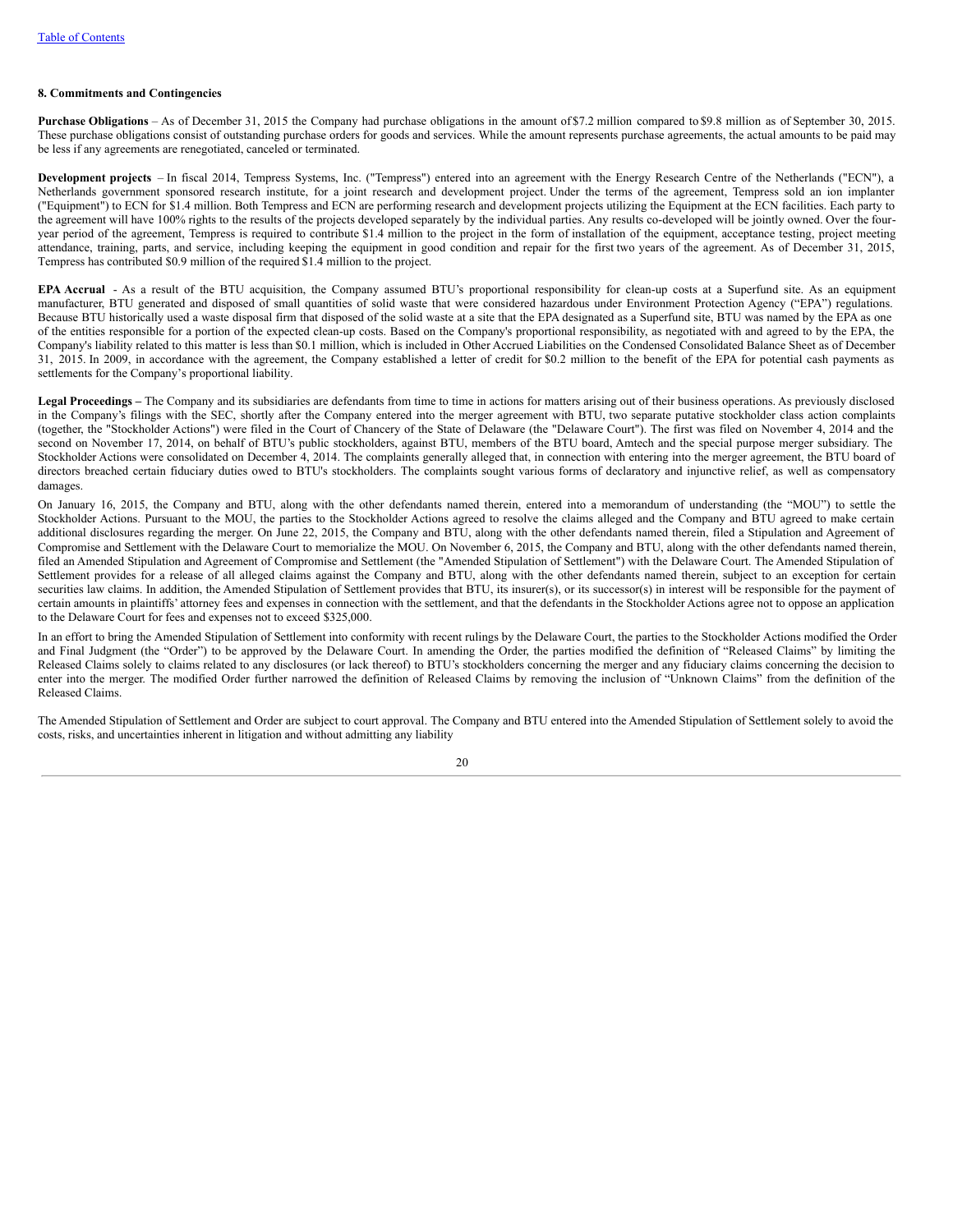or wrongdoing. There can be no assurance that the court will approve the Amended Stipulation of Settlement or the Order, as amended. In such event, the proposed settlement as contemplated by the Amended Stipulation of Settlement may be terminated.

These Stockholder Actions may cause the company to incur substantial costs and divert management's attention from operational matters. Additionally, no outcome is certain, so additional harm could potentially result to the Company from this litigation.

#### **9. Investments**

The Company's equity method investments include a 15% interest in Kingstone Technology Hong Kong Limited ("Kingstone"), which is effectively a 10% beneficial ownership in the Shanghai operating entity Shanghai Kingstone Semiconductor Company, Ltd. The Company recognizes it's portion of net income or losses on a one-quarter lag. At December 31, 2015, the carrying value of the equity method investment in Kingstone was \$2.7 million. For the quarter ended December 31, 2015, Kingstone's equity losses were less than \$0.1 million and have been included in our condensed consolidated statements of operations in interest expense and other income, net.

#### **10. Acquisitions**

#### *SoLayTec*

On December 24, 2014, the Company expanded its participation in the solar market by acquiring a51% controlling interest in SoLayTec, which provides atomic layer deposition systems used in high efficiency solar cells, for a total purchase price consideration of \$1.9 million. In connection with this acquisition, the Company recorded \$3.2 million in goodwill and \$2.0 million in identifiable intangible assets.

## *BTU*

On January 30, 2015, the Company completed its acquisition of BTU (the "Merger"). In connection with the Merger, each share of BTU common stock outstanding immediately prior to the effective time of the Merger, including BTU restricted stock units that vested immediately prior to the effective time of the Merger, was converted to 0.3291 shares of common stock of the Company. The Company issued 3,185,852 shares of Company common stock on the Merger date. Pursuant to the terms of the merger agreement, options to purchase BTU common stock held by BTU employees were assumed by the Company and converted into options to purchase shares of Company common stock on substantially the same terms and conditions as were applicable to such BTU stock options, with appropriate adjustments based upon the exchange ratio of 0.3291 to the exercise price and the number of shares of Company common stock subject to such stock option. As a result of the Merger, the company owns 100% of the outstanding stock of BTU. In connection with this acquisition, we recorded \$5.1 million in goodwill and \$2.9 million in identifiable intangible assets.

## **11. Related Party Transactions**

In the fourth quarter of 2015, the Company deconsolidated Kingstone, reducing its ownership to15% of the Hong Kong holding company (effectively a 10% beneficial ownership in the Shanghai operating entity). Upon the deconsolidation, Kingstone became a related party of the Company. Based on the terms of the transaction agreements, the Company expects to receive payment from Kingstone for its exclusive sale and service rights in the solar ion implant equipment. At December 31, 2015 the value of the sale and service rights has a carrying value of \$2.2 million and is included in Other in current assets on the Condensed Consolidated Balance Sheets. Upon receipt of the payment, the Company will continue to have non-exclusive sales and service rights for these products. At December 31, 2015, the Company's related accounts receivable owing from Kingstone were \$0.5 million, which are included in Accounts Receivable on the Condensed Consolidated Balance Sheet.

## <span id="page-20-0"></span>**Item 2. MANAGEMENT'S DISCUSSION AND ANALYSIS OF FINANCIAL CONDITION AND RESULTS OF OPERATIONS**

The following discussion and analysis of our financial condition and results of operations should be read in conjunction with our condensed consolidated financial statements and the related notes included in Item 1, "Condensed Consolidated Financial Statements" in this quarterly report on Form 10-Q and our consolidated financial statements and related notes included in Item 8,

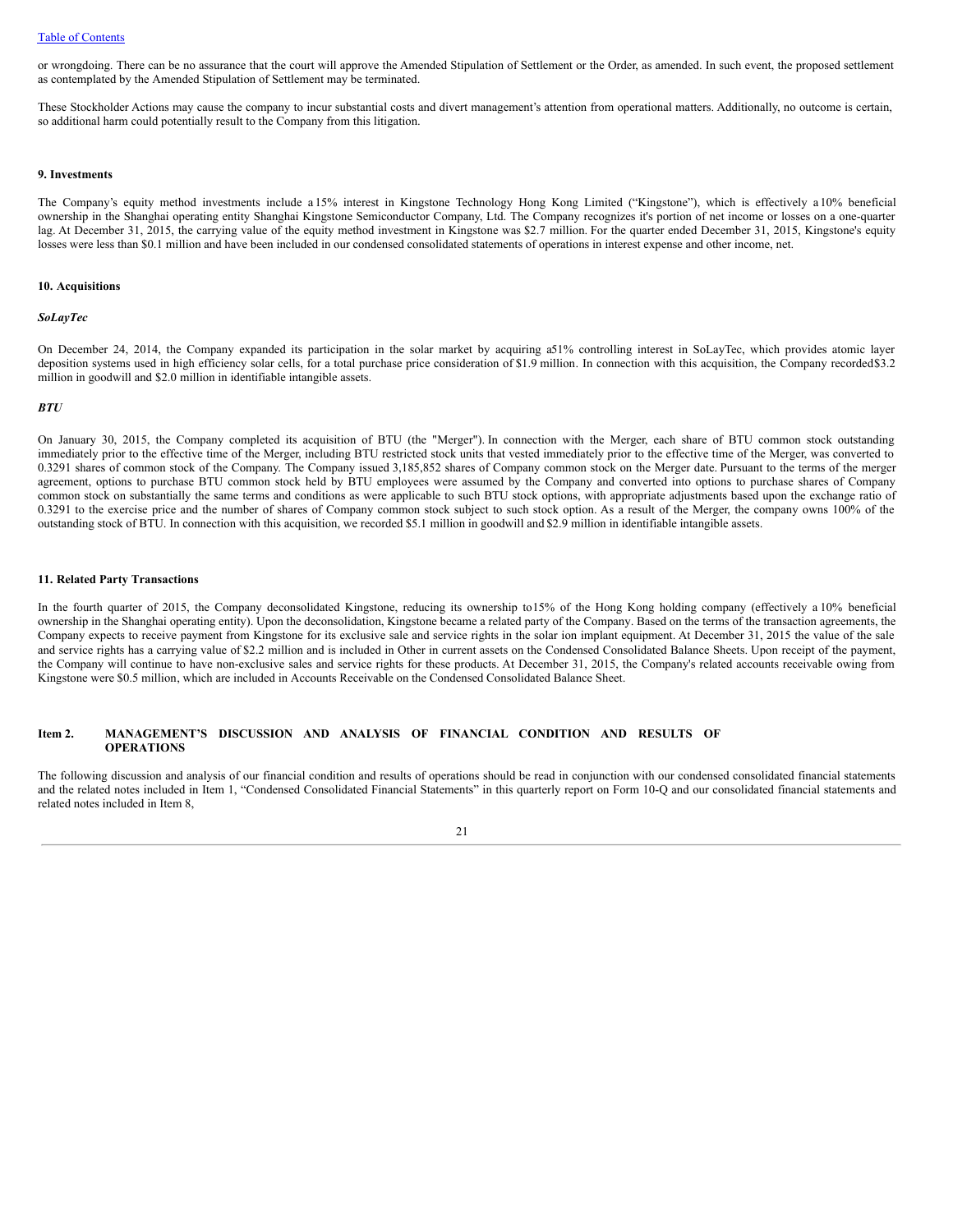"Financial Statements and Supplementary Data" in our Annual Report on Form 10-K for the fiscal year ended September 30, 2015.

#### <span id="page-21-0"></span>**Cautionary Statement Regarding Forward-Looking Statements**

Certain information contained or incorporated by reference in this Quarterly Report on Form 10-Q is forward-looking in nature. All statements included or incorporated by reference in this Quarterly Report on Form 10-Q, or made by management of Amtech Systems, Inc. and its subsidiaries ("Company", "Amtech", "we" or "our"), other than statements of historical fact, are hereby identified as "forward-looking statements" (as such term is defined in Section 27A of the Securities Act of 1933, as amended, and Section 21E of the Securities Exchange Act of 1934, as amended (the "Exchange Act")). In some cases, forward-looking statements can be identified by terminology such as "may," "will," "should," "would," "expects," "plans," "anticipates," "intends," "believes," "estimates," "predicts," "potential," "continue," or the negative of these terms or other comparable terminology. Examples of forward-looking statements include statements regarding Amtech's future financial results, operating results, business strategies, projected costs, products under development, competitive positions and plans and objectives of the Company and its management for future operations.

We cannot guarantee that any forward-looking statement will be realized, although we believe that the expectations reflected in the forward-looking statements are reasonable. Achievement of future results is subject to risks, uncertainties and potentially inaccurate assumptions. The Form 10-K that we filed with the Securities and Exchange Commission for the year-ended September 30, 2015 listed various important factors that could affect Amtech's future operating results and financial condition and could cause actual results to differ materially from historical results and expectations based on forward-looking statements made in this document or elsewhere by Amtech or on its behalf. These factors can be found under the heading "Risk Factors" in the Form 10-K and investors should refer to them. Because it is not possible to predict or identify all such factors, any such list cannot be considered a complete set of all potential risks or uncertainties. Except as required by law, we undertake no obligation to publicly update forward-looking statements, whether as a result of new information, future events, or otherwise.

## **Introduction**

Management's Discussion and Analysis ("MD&A") is intended to facilitate an understanding of our business and results of operations. MD&A consists of the following sections:

- **Overview**
- Results of **Operations**
- Liquidity and Capital **Resources**
- Off Balance Sheet **Arrangements**
- Contractual **Obligations**
- Critical Accounting Policies
- Impact of Recently Issued Accounting Pronouncements

#### <span id="page-21-1"></span>**Overview**

We operate in three segments: (i) solar, (ii) semiconductor and (iii) polishing. In our solar segment, we are a leading global supplier of thermal processing systems, including diffusion, plasma-enhanced chemical vapor deposition (PECVD), atomic layer deposition (ALD), and related automation, parts and services, to the solar/photovoltaic industry. In our semiconductor segment, we supply thermal processing equipment, including solder reflow equipment and related controls for use by leading semiconductor manufacturers, and in electronics assembly for automotive and other industries. In our polishing supplies segment, we produce consumables and machinery for lapping (fine abrading) and polishing of materials, such as sapphire substrates, optical components, silicon wafers, numerous types of crystalline materials, ceramics and metal components.

Our customers are primarily manufacturers of solar cells and integrated circuits. The solar cell and semiconductor industries are cyclical and historically have experienced significant fluctuations. Our revenue is impacted by these broad industry trends. Since 2012, the solar cell industry has experienced a structural imbalance between supply and demand. This imbalance has negatively impacted our results of operations.

Our strategy has been, and continues to be, to grow the Company through strategic product development and acquisitions. In addition to internal product development, we have acquired companies with complementary products or products that serve adjacent process steps. On January 30, 2015, we completed the acquisition of BTU, which provides complementary thermal processing technologies in the semiconductor, electronics and solar sectors, and strengthens our footprint in China and other key geographic markets. On December 24, 2014, we expanded our participation in the solar market by acquiring a 51% controlling interest in SoLayTec, which provides atomic layer deposition systems used in high efficiency solar cells.

In September 2015, we sold a portion of our interest in Kingstone, a Shanghai-based technology company specializing in ion implant solutions for the solar and semiconductor industries (in which we acquired a 55% ownership in February 2011), to a China-based venture capital firm. Proceeds from the sale of shares were paid to Amtech and used to support the company's core strategic initiatives. Upon completion of the transaction, we owned 15% of the Hong Kong holding company (effectively a 10% beneficial ownership in the Shanghai operating entity).

#### <span id="page-21-2"></span>**Results of Operations**

The following table sets forth certain operational data as a percentage of net revenue for the periods indicated:

|               | <b>Three Months Ended</b> |                      |
|---------------|---------------------------|----------------------|
|               | December 31,<br>2015      | December 31,<br>2014 |
| Net revenue   | $100 \%$                  | 100 %                |
| Cost of sales | 73 %                      | 72 %                 |
| Gross margin  | $27\%$                    | 28 %                 |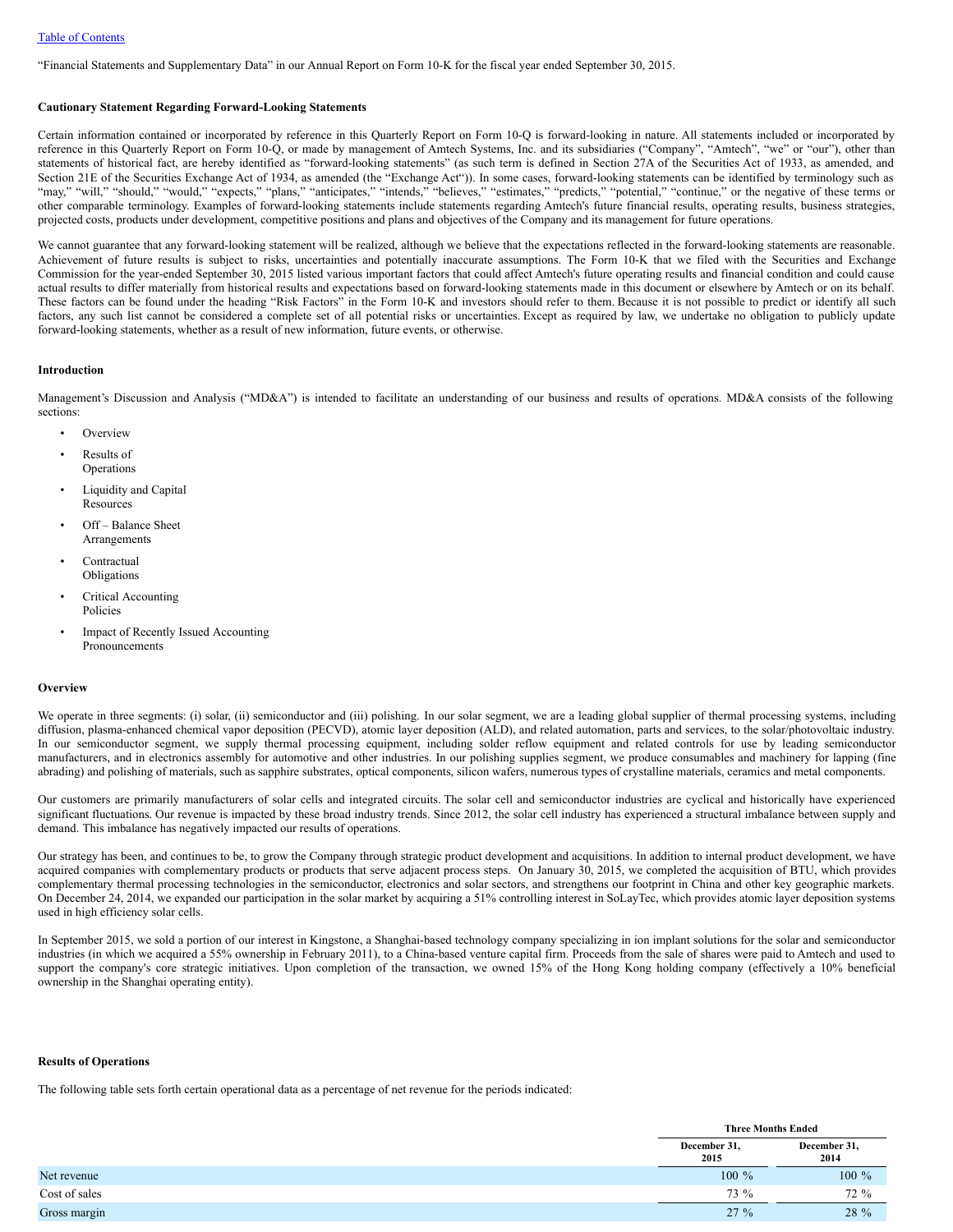| Selling, general and administrative                            | $34\%$   | 52 %     |
|----------------------------------------------------------------|----------|----------|
| Research, development and engineering                          | $10\%$   | $15\%$   |
| Operating loss                                                 | (17)%    | (39)%    |
| Interest expense and other income, net                         | (1)%     | $1\%$    |
| Loss before income taxes                                       | $(18)\%$ | $(38)\%$ |
| Income taxes provision                                         | $1\%$    | $1\%$    |
| Net loss                                                       | (19)%    | (39)%    |
| Add: net loss (income) attributable to noncontrolling interest | $2\%$    | $(3)\%$  |
| Net loss attributable to Amtech Systems, Inc.                  | (17)%    | (42)%    |
|                                                                |          |          |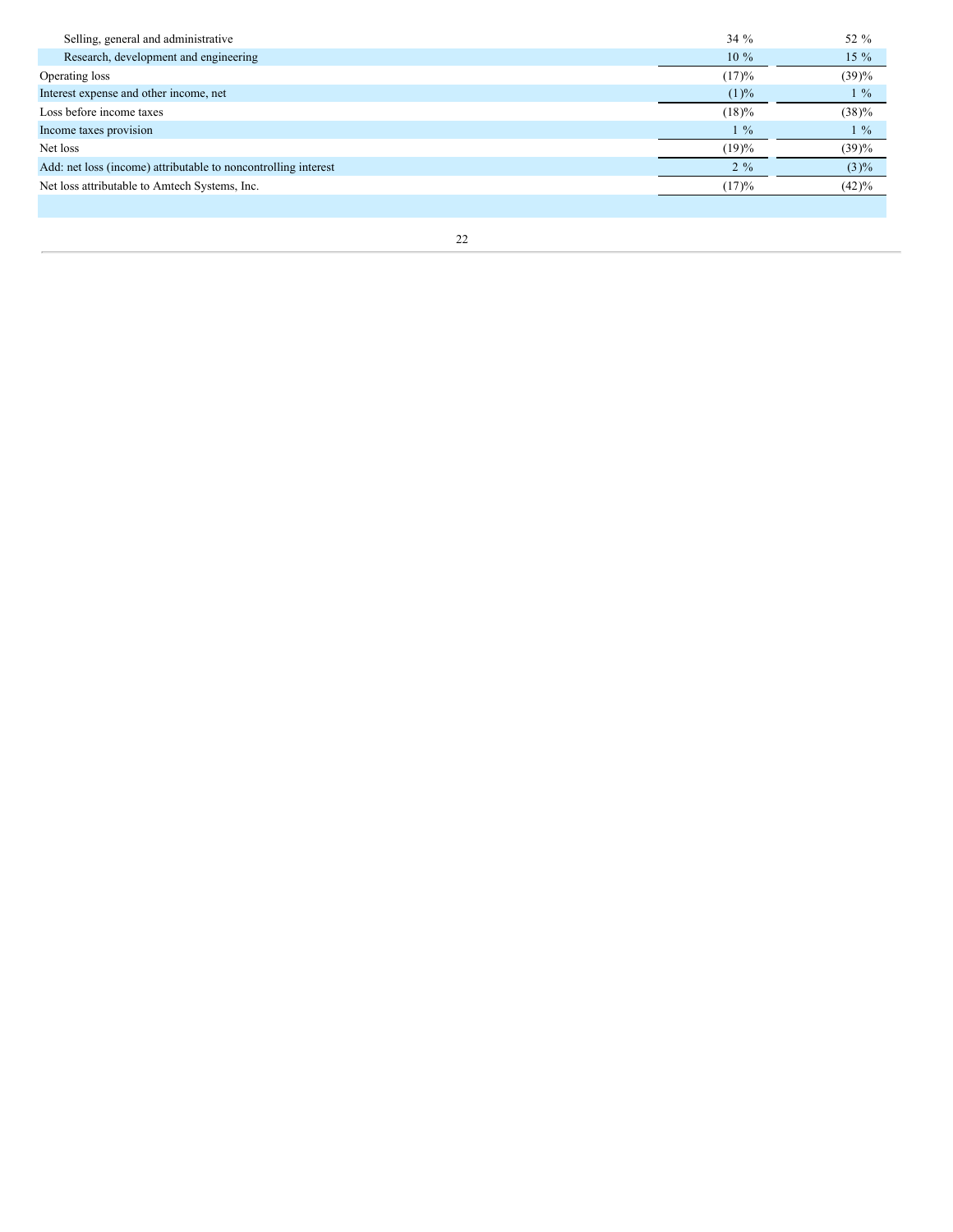#### *Net Revenue*

Net revenue consists of revenue recognized upon shipment or installation of equipment, with the exception of products using new technology, for which revenue is recognized upon customer acceptance. Spare parts sales are recognized upon shipment and service revenue is recognized upon completion of the service activity or ratably over the term of the service contract. Since the majority of our revenue is generated from large system sales, revenue and operating income can be significantly impacted by the timing of system shipments, and recognition of revenue based on customer acceptances.

|                   |   | <b>Three Months Ended</b><br>December 31, |    |        |          |             |          |  |
|-------------------|---|-------------------------------------------|----|--------|----------|-------------|----------|--|
| Segment           |   | 2015                                      |    | 2014   |          | Incr (Decr) | % Change |  |
|                   |   | (dollars in thousands)                    |    |        |          |             |          |  |
| Solar             | S | 9,543                                     | \$ | 8,286  | <b>S</b> | 1,257       | 15 %     |  |
| Semiconductor     |   | 10,700                                    |    | 732    |          | 9,968       | 1,362 %  |  |
| Polishing         |   | 1,831                                     |    | 3,378  |          | (1, 547)    | (46)%    |  |
| Total net revenue |   | 22,074                                    |    | 12,396 |          | 9,678       | 78 %     |  |
|                   |   |                                           |    |        |          |             |          |  |

Net revenue for the quarters ended December 31, 2015 and 2014 was\$22.1 million and \$12.4 million, respectively, an increase of \$9.7 million or 78%. Revenue from the solar segment increased 15% due primarily to increased recognition of previously-deferred revenue. Revenue from the semiconductor segment increased due primarily to the acquisition of BTU in January 2015. Revenue from the polishing segment decreased 46% due primarily to decreases in sales of polishing templates and equipment. Templates are used in single-sided polishing processes for use in LED lighting and mobile communication devices. Sales of polishing templates have decreased due primarily to the strength of the US dollar versus currencies in the markets we serve.

#### *Backlog and Orders*

Our order backlog as of December 31, 2015 and 2014 was \$42.9 million and \$48.3 million, respectively, a decrease of \$5.4 million. Our backlog as of December 31, 2015 includes approximately \$31.3 million of orders and deferred revenue from our solar industry customers, compared to \$40.7 million at December 31, 2014. New orders booked in the quarter ended December 31, 2015 were \$35.6 million (\$23.0 million solar) compared to \$30.0 million (\$24.0 million solar) of customer orders in the quarter ended December 31, 2014. As of December 31, 2015, one customer individually accounted for 44% of our total backlog.

The orders included in our backlog are generally credit approved customer purchase orders expected to ship within the next twelve months. Because our orders are typically subject to cancellation or delay by the customer, our backlog at any particular point in time is not necessarily representative of actual sales for succeeding periods, nor is backlog any assurance that we will realize profit from completing these orders. Our backlog also includes revenue deferred pursuant to our revenue recognition policy, derived from orders that have already been shipped, but which have not met the criteria for revenue recognition.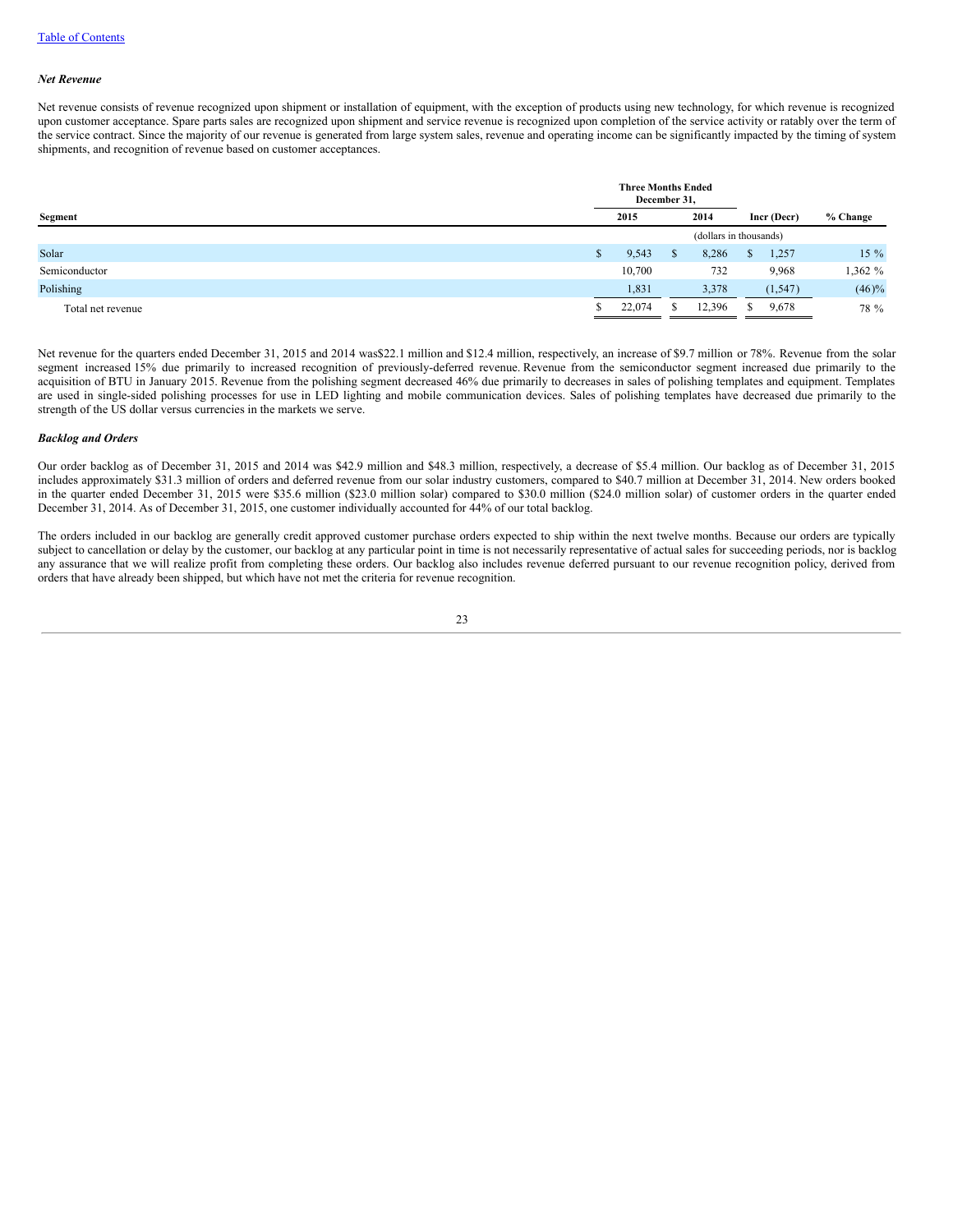## *Gross Profit and Gross Margin*

Gross profit is the difference between net revenue and cost of goods sold. Cost of goods sold consists of purchased material, labor and overhead to manufacture equipment and spare parts and the cost of service and support to customers for installation, warranty and paid service calls. Gross margin is gross profit as a percent of net revenue.

| Segment            |    | Three months ended<br>December 31, |                        |             |   |          |         |
|--------------------|----|------------------------------------|------------------------|-------------|---|----------|---------|
|                    |    | 2015<br>2014                       |                        | Incr (Decr) |   | % Change |         |
|                    |    |                                    | (dollars in thousands) |             |   |          |         |
| Solar              | \$ | 1,748                              |                        | 2,038       | S | (290)    | (14)%   |
| Semiconductor      |    | 3,742                              |                        | 183         |   | 3,559    | 1,945 % |
| Polishing          |    | 465                                |                        | 1,207       |   | (742)    | (61)%   |
| Total gross profit | S  | 5,955                              |                        | 3,428       |   | 2,527    | 74 %    |

Gross profit for the three months ended December 31, 2015 and 2014 was \$6.0 million and \$3.4 million, respectively, an increase of \$2.6 million. Gross margin on products from our solar segment decreased compared to the first three months of fiscal 2015, due primarily to high margins on ion implant revenue in fiscal 2015 which did not repeat in fiscal 2016. In the semiconductor segment, gross profit and gross margin increased primarily due to the BTU acquisition. Gross margin on products from our polishing segment decreased primarily due to lower sales volumes. For the three months ended December 31, 2015 and 2014, we recognized previously-deferred profit of \$0.6 million and \$1.3 million, respectively.

## *Selling, General and Administrative*

Selling, general and administrative expenses ("SG&A") consist of the cost of employees, consultants and contractors, facility costs, sales commissions, shipping costs, promotional marketing expenses, legal, accounting expenses and bad debt expense.

SG&A expenses for the three months ended December 31, 2015 and 2014 were \$7.6 million and \$6.4 million, respectively. SG&A increased due primarily to expenses incurred by BTU which was acquired in the second quarter of fiscal 2015. Partially offsetting the expenses incurred by BTU were lower legal and consulting expenses related to activity that led to our acquisition of BTU, as well as lower commission expenses. SG&A expense includes \$0.3 million and \$0.2 million of stock-based compensation expense for the three months ended December 31, 2015 and 2014, respectively.

## *Research, Development and Engineering*

Research, development and engineering ("RD&E") expenses consist of the cost of employees, consultants and contractors who design, engineer and develop new products and processes as well as materials and supplies used in producing prototypes. We receive reimbursements through governmental research and development grants which are netted against these expenses when certain conditions have been met.

|                                           | Three months ended December<br>31, |       |   |       |  |                  |            |
|-------------------------------------------|------------------------------------|-------|---|-------|--|------------------|------------|
|                                           | 2015                               |       |   | 2014  |  | Incr.<br>(Decr.) | $%$ change |
|                                           | (dollars in thousands)             |       |   |       |  |                  |            |
| Research, development and engineering     |                                    | 2,615 | S | 2,573 |  | 42               | $2\%$      |
| Grants earned                             |                                    | (327) |   | (736) |  | 409              | $(56)\%$   |
| Net research, development and engineering |                                    | 2,288 |   | 1,837 |  | 451              | $25 \%$    |

RD&E expense, net of grants earned, for the three months ended December 31, 2015 increased\$0.5 million compared to the three months ended December 31, 2014. The increase in RD&E spending results primarily from the acquisition of BTU and SoLayTec, partially offset by the effect of the deconsolidation of Kingstone in fiscal 2015.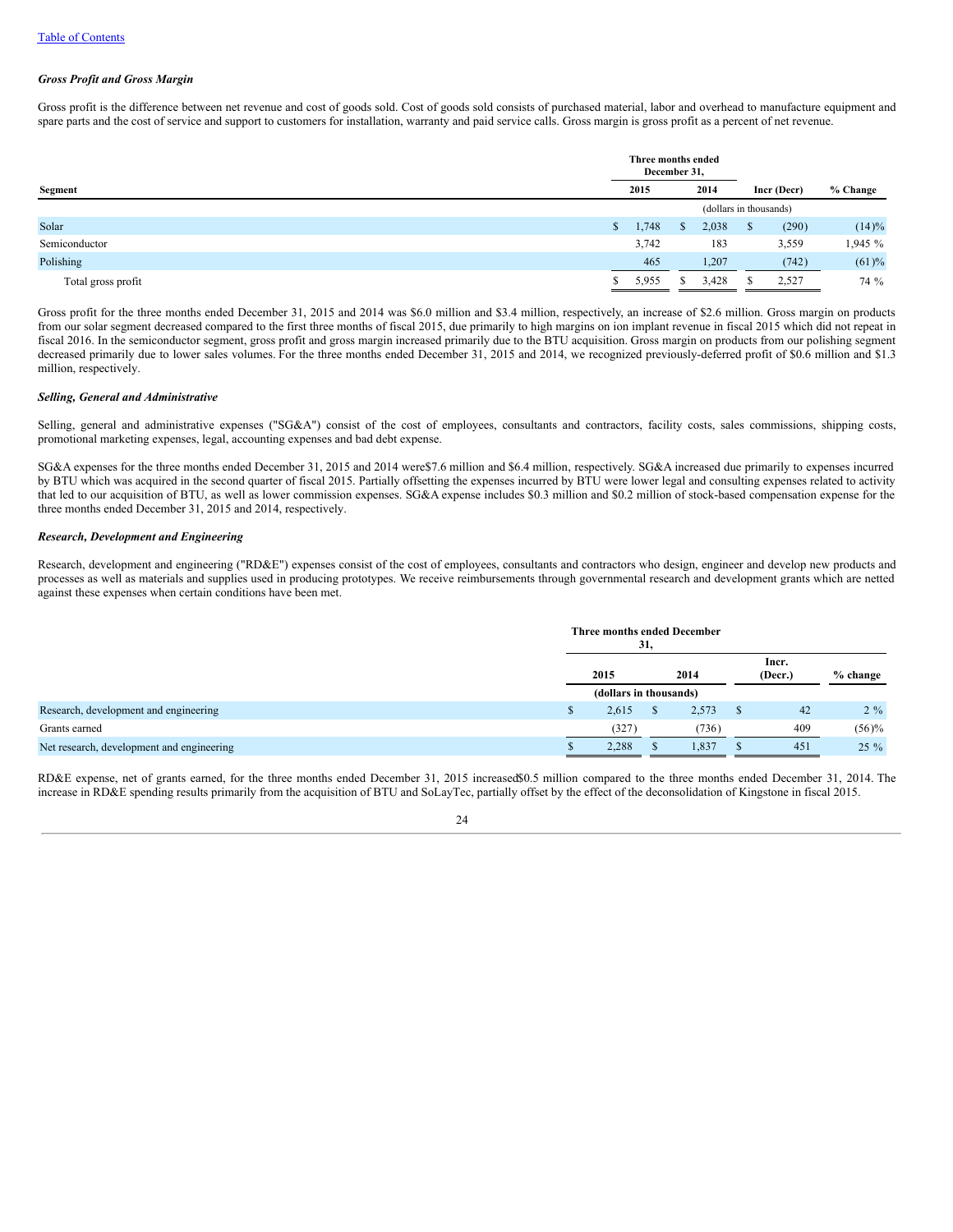#### *Income Taxes*

For the three months ended December 31, 2015 and 2014 we recorded income tax expense of\$0.3 million and \$0.2 million, respectively. The income tax provisions are based upon estimates of annual income, annual permanent differences and statutory tax rates in the various jurisdictions in which we operate, except that certain loss jurisdictions and discrete items are treated separately. During the three months ended December 31, 2015, the valuation allowance on deferred tax assets increased due to net operating losses in The Netherlands and China.

The Company establishes a valuation allowance when it is "more likely than not" that all or a portion of deferred tax assets will not be realized. A review of all available positive and negative evidence is considered, including a company's performance, the market environment in which the company operates and the length of carryback and carryforward periods. According to the accounting standards, it is difficult to conclude that a valuation allowance is not needed when the negative evidence includes cumulative losses in recent years. Therefore, cumulative losses weigh heavily in the overall assessment. As a result of the merger with BTU, we determined that it is more likely than not that some of our U.S. federal deferred tax assets would not be realized, and thus the Company recorded a partial valuation allowance in the U.S. In making this determination, we considered the cumulative losses in the U.S., including those of BTU, expected future taxable income and available tax planning strategies. The Company continues to have a full valuation allowance on the deferred tax assets related to The Netherlands, China and the United Kingdom and a partial valuation allowance on the deferred tax assets in the United States and France.

Our future effective income tax rate depends on various factors, such as the amount of income (loss) in each tax jurisdiction, tax regulations governing each region, non-tax deductible expenses incurred as a percent of pre-tax income and the effectiveness of our tax planning strategies. At the end of 2011, we restructured our European operations to lower the tax rate on The Netherlands operations from 35% to a marginal rate of 25%, as we intend to permanently reinvest future Dutch earnings in our foreign operations. The effect of the restructure on our tax rate depends on the amount of income or loss earned in The Netherlands, as well as the portion of such income that can be demonstrated to have been derived from qualified new technologies, as well as the factors mentioned above.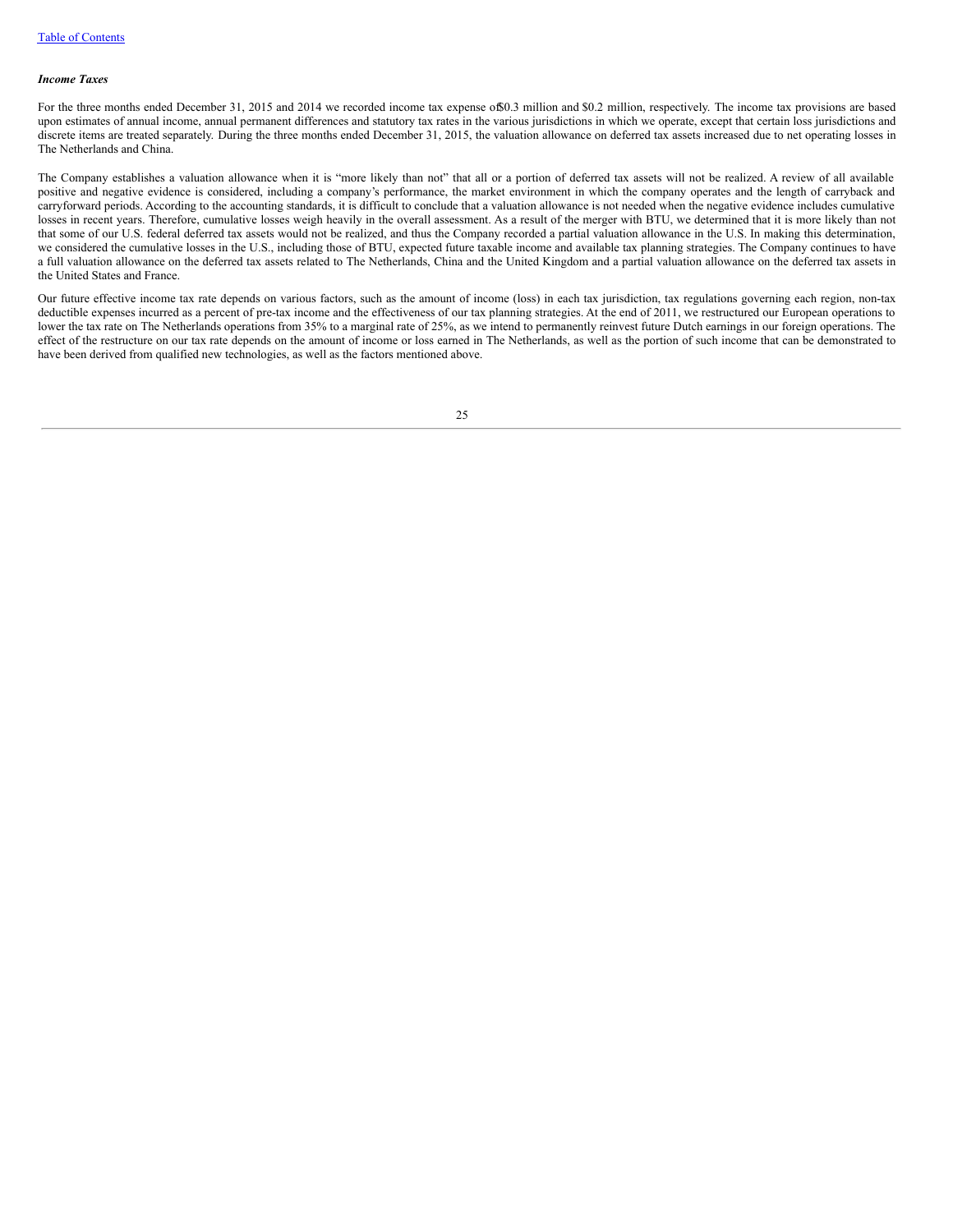## <span id="page-26-0"></span>**Liquidity and Capital Resources**

At December 31, 2015, and September 30, 2015, cash and cash equivalents were\$22.6 million and \$25.9 million, respectively. At December 31, 2015, and September 30, 2015, restricted cash was \$0.8 million and \$0.6 million, respectively. Our working capital was \$45.9 million as of December 31, 2015 and\$46.3 million as of September 30, 2015.

The decrease in cash for the first three months of fiscal 2016 of \$3.2 million was primarily due to cash used by operating activities of\$10.8 million and capital expenditures of \$0.1 million, partially offset by \$7.0 million of net cash from proceeds from the partial sale of Kingstone and net borrowings of \$0.7 million. We maintain a portion of our cash and cash equivalents in Euros at our Dutch and French operations; therefore, changes in the exchange rate have an impact on our cash balances. Our ratio of current assets to current liabilities was 2.5:1 and 2.2:1 as of December 31, 2015, and September 30, 2015, respectively. We have never paid dividends on our common stock.

The success of our growth strategy is dependent upon the availability of additional capital resources on terms satisfactory to management. Our sources of capital in the past have included the sale of equity securities, which include common and preferred stock sold in private transactions and public offerings, capital leases and long-term debt. We believe that our principal sources of liquidity discussed above are sufficient to support operations for at least the next twelve months.

#### *Cash Flows from Operating Activities*

Cash used in our operating activities was\$10.8 million for the three months ended December 31, 2015, compared to \$1.9 million provided by such activities for the three months ended December 31, 2014. During the three months ended December 31, 2015, \$3.4 million was used in losses on operations, net of non-cash charges, and cash of \$8.2 million was used to pay accounts payable and other accrued liabilities.

## *Cash Flows from Investing Activities*

Our investing activities for each of the three month periods ended December 31, 2015 and 2014 consisted of purchases of property, plant and equipment of approximately \$0.1 million and \$0.2 million, respectively. In the first quarter of fiscal 2015, we received cash of \$7.0 million from the partial sale of Kingstone. In December 2014, we acquired a 51% interest SoLayTec, for an investment of \$0.3 million net of the cash of the acquired company.

## *Cash Flows from Financing Activities*

For the three months ended December 31, 2015, the primary source of \$0.7 million of cash provided by financing activities were borrowings of long-term debt of \$0.8 million, net of payments of \$0.2 million. There were no cash flows from financing activities for the three months ended December 31, 2014.

| ł |             |
|---|-------------|
| I | ٠           |
|   | I<br>×<br>٧ |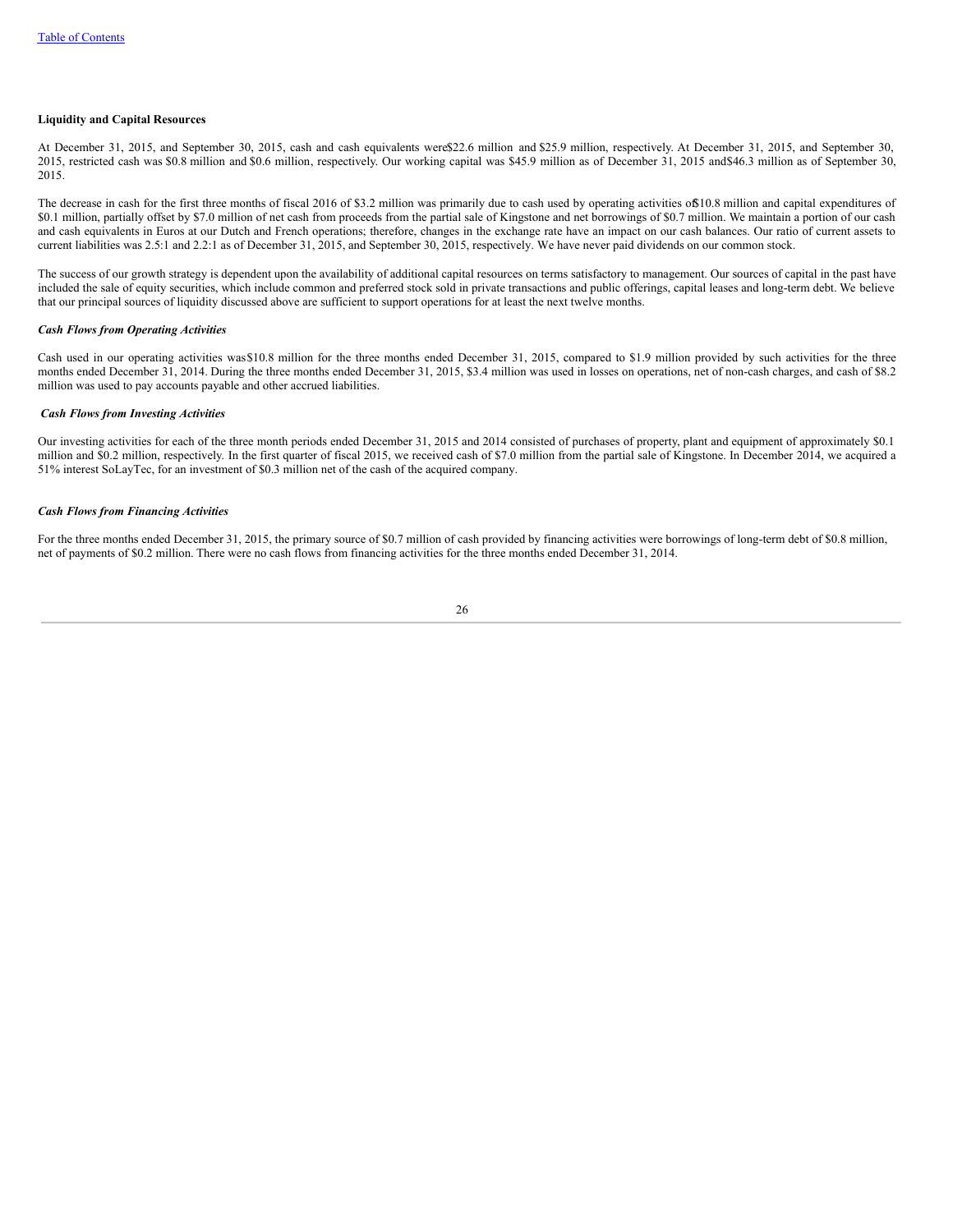#### <span id="page-27-0"></span>**Off-Balance Sheet Arrangements**

As of December 31, 2015, Amtech had no off-balance sheet arrangements as defined in Item 303(a)(4) of Regulation S-K promulgated by the Securities and Exchange Commission.

## <span id="page-27-1"></span>**Contractual Obligations**

Purchase obligations were \$7.2 million as of December 31, 2015, compared to \$9.8 million as of September 30, 2015, a decrease of \$2.6 million. In December 2014, the Company acquired long-term debt as part of the SoLayTec acquistion. SoLayTec borrowed additional funds in the three months ended December 31, 2015 of \$0.8 million. The SoLayTec debt is stated at fair market value of \$3.2 million as of December 31, 2015. The SoLayTec debt has interest rates ranging from 5.95% to 10% and maturity dates ranging from fiscal 2017 to fiscal 2021.

Additionally, in January 2015, the Company acquired a mortgage, which is included in long-term debt, as part of the merger with BTU. The mortgage acquired is stated at fair market value of \$6.8 million as of December 31, 2015. The mortgage acquired from BTU has an interest rate of 4.4% through September 26, 2018, at which time the interest rate will be adjusted to a per annum fixed rate equal to the aggregate of the Federal Home Loan Board Five Year Classic Advance Rate plus two hundred forty basis points. All outstanding principal and accrued and unpaid interest will be due and payable on the maturity date.

<span id="page-27-2"></span>Refer to Amtech's annual report on Form 10-K for the year ended September 30, 2015, for information on the Company's other contractual obligations.

#### **Critical Accounting Policies**

"Management's Discussion and Analysis of Financial Condition and Results of Operations" discusses our condensed consolidated financial statements that have been prepared in accordance with accounting principles generally accepted in the United States of America. The preparation of these condensed consolidated financial statements requires us to make estimates and assumptions that affect the reported amount of assets and liabilities at the date of the condensed consolidated financial statements, the disclosure of contingent assets and liabilities at the date of the condensed consolidated financial statements and the reported amounts of revenue and expenses during the reporting period.

On an ongoing basis, we evaluate our estimates and judgments, including those related to revenue recognition, inventory valuation, accounts and notes receivable collectability, warranty and impairment of long-lived assets. We base our estimates and judgments on historical experience and on various other factors that we believe to be reasonable under the circumstances. The results of these estimates and judgments form the basis for making conclusions about the carrying value of assets and liabilities that are not readily apparent from other sources. Actual results may differ from these estimates under different assumptions or conditions.

A critical accounting policy is one that is both important to the presentation of our financial position and results of operations, and requires management's most difficult, subjective or complex judgments, often as a result of the need to make estimates about the effect of matters that are inherently uncertain. These uncertainties are discussed in Part I, Item 1A of our Annual Report on Form 10-K for the year ended September 30, 2015. We believe our critical accounting policies relate to the more significant judgments and estimates used in the preparation of our consolidated financial statements.

We believe the critical accounting policies discussed in the section entitled "Item 7: Management's Discussion and Analysis of Financial Condition and Results of Operations -Critical Accounting Policies" in our Annual Report on Form 10-K for the fiscal year ended September 30, 2015 represent the most significant judgments and estimates used in the preparation of our consolidated financial statements. There have been no significant changes in our critical accounting policies during the three months ended December 31, 2015.

## <span id="page-27-3"></span>**Impact of Recently Issued Accounting Pronouncements**

For discussion of the impact of recently issued accounting pronouncements, see "Item 1: Financial Information" under "Impact of Recently Issued Accounting Pronouncements".

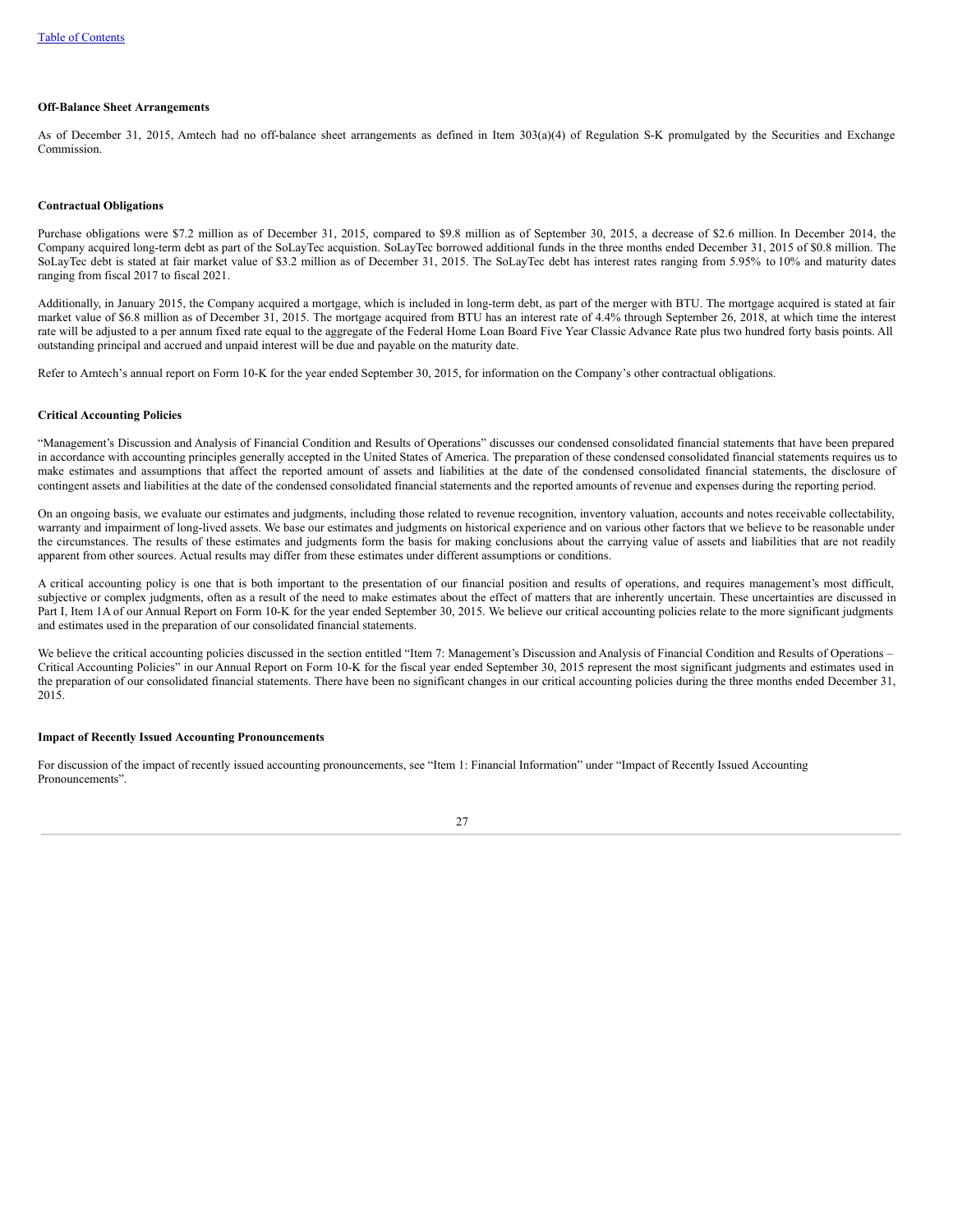#### <span id="page-28-0"></span>**Item 3. QUANTITATIVE AND QUALITATIVE DISCLOSURES ABOUT MARKET RISK**

We are exposed to foreign currency exchange rates to the extent sales contracts, purchase contracts, assets or liabilities of our operations are denominated in currencies other than their functional currency. Our operations in the United States are generally conducted in the U.S. dollar. Our operations in Europe, China and other countries conduct business primarily in their respective functional currencies, but occasionally we enter into transactions in non-functional currencies. It is highly uncertain how currency exchange rates will fluctuate in the future. Actual changes in foreign exchange rates could adversely affect our operating results or financial condition.

During fiscal 2015 and in the first three months of fiscal 2016, we did not hold any stand-alone or separate derivative instruments. We incurred net foreign currency transaction gains or losses of less than \$0.1 million during the three months ended December 31, 2015 and 2014.

We incurred foreign currency translation losses of \$0.5 million and \$1.1 million, during the three months ended December 31, 2015 and 2014, respectively, a type of other comprehensive income (loss), which is a direct adjustment to stockholders' equity. Our net investment in and advances to our foreign operations totaled \$23.6 million as of December 31, 2015. A 10% change in the value of the foreign currencies relative to the U.S. dollar would cause approximately \$2.4 million of other comprehensive income (loss).

As of December 31, 2015, sales commitments denominated in a currency other than the functional currency of our transacting operation totaled approximately \$1.5 million. Our lead-times to fulfill these commitments generally range between 13 and 26 weeks. A 10% change in the relevant exchange rates between the time the order was taken and the time of shipment would not cause our gross profit on such orders to be significantly greater or less than expected on the date the order was taken.

As of December 31, 2015, purchase commitments denominated in a currency other than the functional currency of our transacting operation totaled \$0.4 million. A 10% change in the relevant exchange rates between the time the purchase order was placed and the time the order is received would not cause our cost of such items to be significantly greater or less than expected on the date the purchase order was placed.

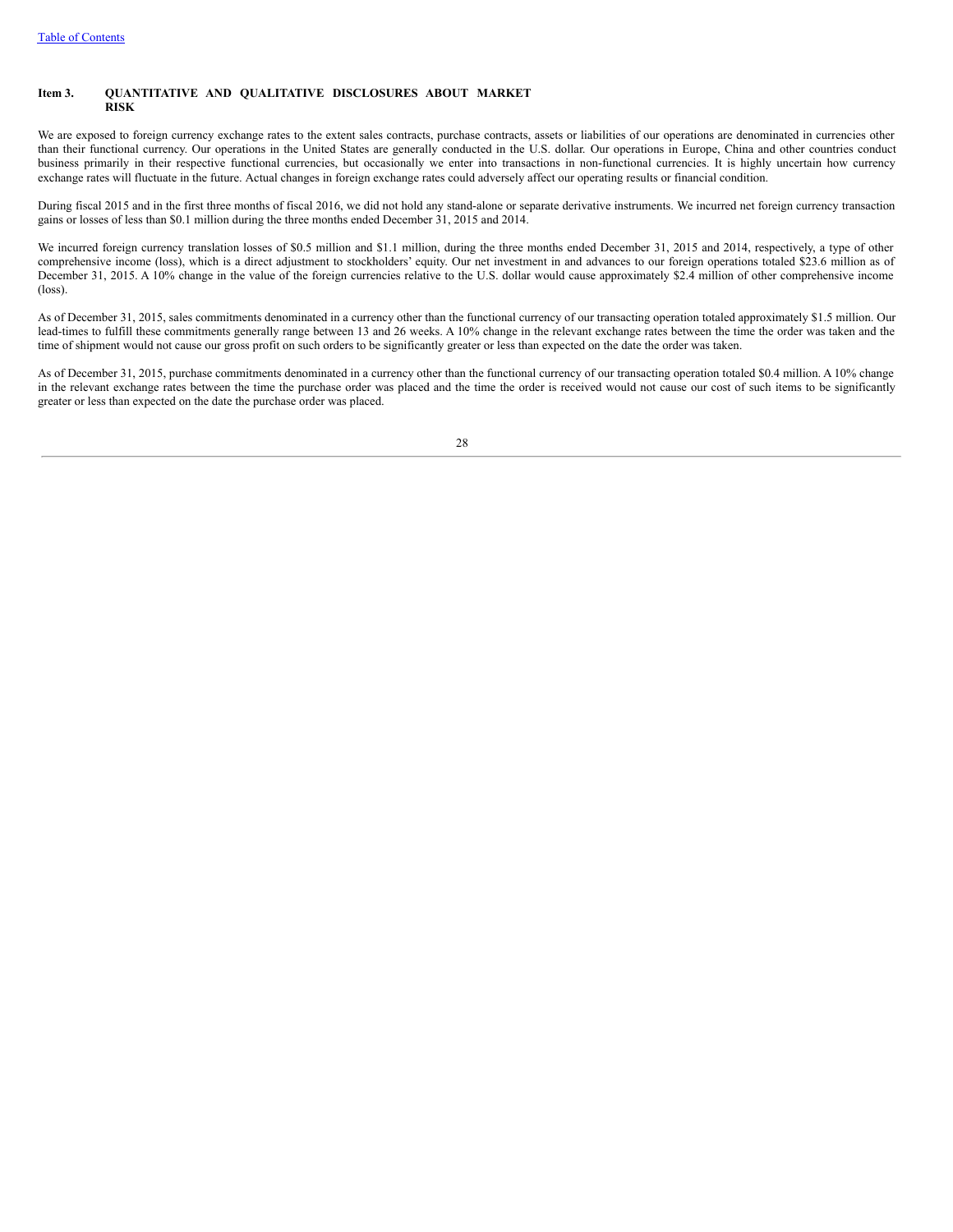#### <span id="page-29-0"></span>**Item 4. CONTROLS AND PROCEDURES**

## *Disclosure Controls and Procedures*

Our management, including the Chief Executive Officer ("CEO") and the Chief Financial Officer ("CFO"), has carried out an evaluation of the effectiveness of our disclosure controls and procedures as of December 31, 2015, pursuant to Exchange Act Rules 13a-15(e) and 15(d)-15(e). Disclosure controls and procedures means controls and other procedures that are designed to ensure that information required to be disclosed by the Company in the reports it files or submits under the Exchange Act is recorded, processed, summarized and reported within the time periods specified in the Securities and Exchange Commission's rules and forms. Disclosure controls and procedures include, without limitation, controls and procedures designed to ensure that information required to be disclosed by the Company in the reports that it files or submits under the Exchange Act is accumulated and communicated to management, including the principal executive and principal financial officer, as appropriate, to allow timely decisions regarding required disclosure. Based upon that evaluation, our CEO and CFO have concluded that as of such date, our disclosure controls and procedures in place were effective.

## *Changes in Internal Control Over Financial Reporting*

There were no changes in Amtech's internal control over financial reporting during the three months ended December 31, 2015 that has materially affected, or is reasonably likely to materially affect, its internal control over financial reporting.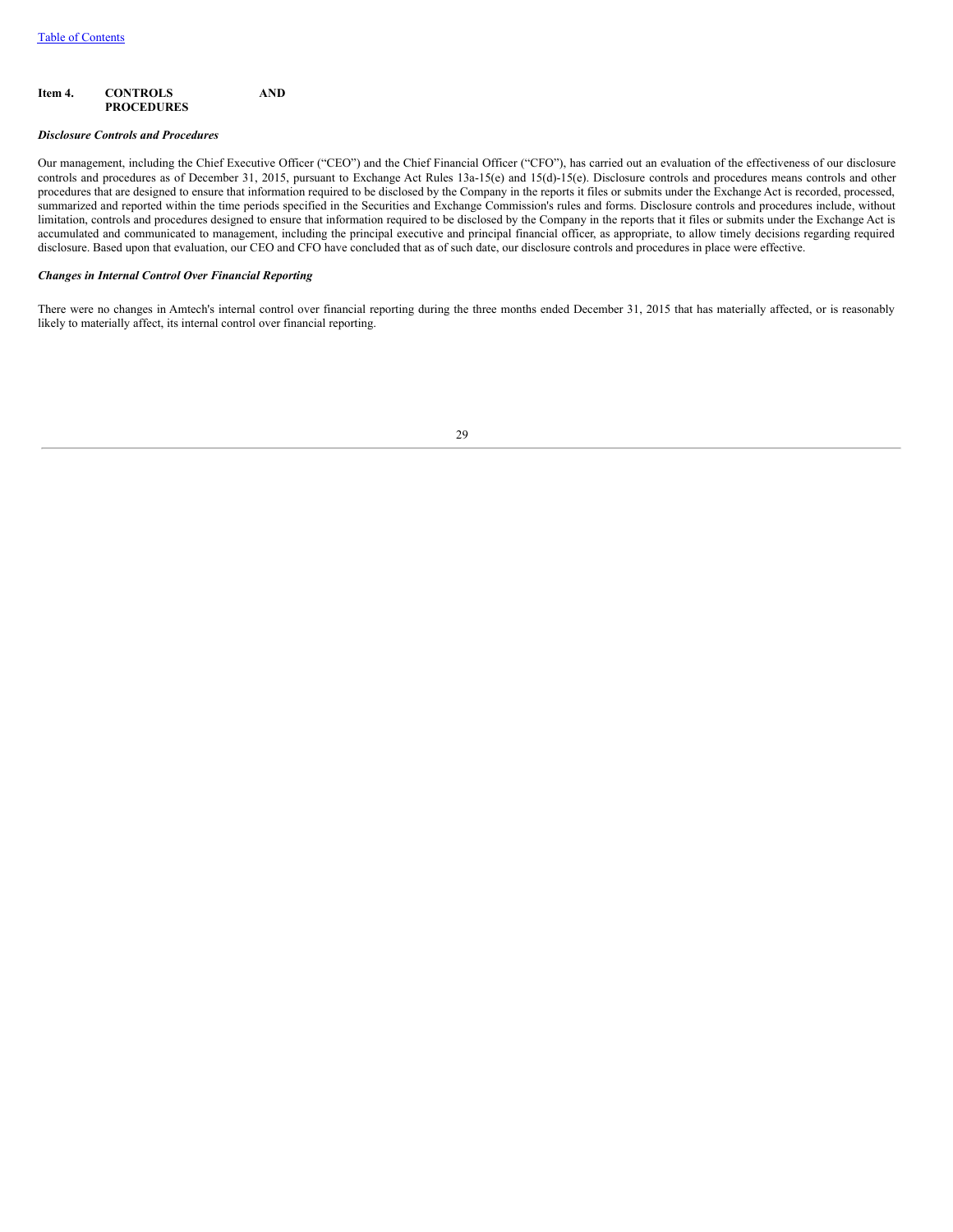## <span id="page-30-0"></span>**PART II. OTHER INFORMATION**

## <span id="page-30-1"></span>**Item 1. Legal Proceedings**

The Company and its subsidiaries are defendants from time to time in actions for matters arising out of their business operations. As previously disclosed in the Company's filings with the SEC, shortly after the Company entered into the merger agreement with BTU, two separate putative stockholder class action complaints (together, the "Stockholder Actions") were filed in the Court of Chancery of the State of Delaware (the "Delaware Court"). The first was filed on November 4, 2014 and the second on November 17, 2014, on behalf of BTU's public stockholders, against BTU, members of the BTU board, Amtech and the special purpose merger subsidiary. The Stockholder Actions were consolidated on December 4, 2014. The complaints generally alleged that, in connection with entering into the merger agreement, the BTU board of directors breached certain fiduciary duties owed to BTU's stockholders. The complaints sought various forms of declaratory and injunctive relief, as well as compensatory damages.

On January 16, 2015, the Company and BTU, along with the other defendants named therein, entered into a memorandum of understanding (the "MOU") to settle the Stockholder Actions. Pursuant to the MOU, the parties to the Stockholder Actions agreed to resolve the claims alleged and the Company and BTU agreed to make certain additional disclosures regarding the merger. On June 22, 2015, the Company and BTU, along with the other defendants named therein, filed a Stipulation and Agreement of Compromise and Settlement with the Delaware Court to memorialize the MOU. On November 6, 2015, the Company and BTU, along with the other defendants named therein, filed an Amended Stipulation and Agreement of Compromise and Settlement (the "Amended Stipulation of Settlement") with the Delaware Court. The Amended Stipulation of Settlement provides for a release of all claims, including unknown claims, against the Company and BTU, along with the other defendants named therein, subject to an exception for certain securities law claims. In addition, the Amended Stipulation of Settlement provides that BTU, its insurer(s), or its successor(s) in interest will be responsible for the payment of certain amounts in plaintiffs' attorney fees and expenses in connection with the settlement, and that the defendants in the Stockholder Actions agree not to oppose an application to the Delaware Court for fees and expenses not to exceed \$325,000.

In an effort to bring the Amended Stipulation of Settlement into conformity with recent rulings by the Delaware Court, the parties to the Stockholder Actions modified the Order and Final Judgment (the "Order") to be approved by the Delaware Court. In amending the Order, the parties modified the definition of "Released Claims" by limiting the Released Claims solely to claims related to any disclosures (or lack thereof) to BTU's stockholders concerning the merger and any fiduciary claims concerning the decision to enter into the merger. The modified Order further narrowed the definition of Released Claims by removing the inclusion of "Unknown Claims" from the definition of the Released Claims.

The Amended Stipulation of Settlement and Order are subject to court approval. The Company and BTU entered into the Amended Stipulation of Settlement solely to avoid the costs, risks, and uncertainties inherent in litigation and without admitting any liability or wrongdoing. There can be no assurance that the court will approve the Amended Stipulation of Settlement or the Order, as amended. In such event, the proposed settlement as contemplated by the Amended Stipulation of Settlement may be terminated.

These Stockholder Actions may cause the company to incur substantial costs and divert management's attention from operational matters. Additionally, no outcome is certain, so additional harm could potentially result to the Company from this litigation.

#### <span id="page-30-2"></span>**Item 1A. Risk Factors**

The most significant risk factors applicable to Amtech are described in Part I, Item 1A (Risk Factors) of Amtech's Annual Report on Form 10-K for the fiscal year ended September 30, 2015. There have been no material changes to the risk factors previously disclosed in our Form 10-K for the fiscal year ended September 30, 2015.

<span id="page-30-5"></span><span id="page-30-4"></span><span id="page-30-3"></span>

| Item 2.         | Unregistered Sales of Equity Securities and Use of<br><b>Proceeds</b> |               |               |  |  |
|-----------------|-----------------------------------------------------------------------|---------------|---------------|--|--|
| None.           |                                                                       |               |               |  |  |
| Item 3.         | <b>Defaults</b><br><b>Securities</b>                                  | Upon          | <b>Senior</b> |  |  |
| None.           |                                                                       |               |               |  |  |
| Item 4.         | Mine<br><b>Disclosures</b>                                            | <b>Safety</b> |               |  |  |
| Not applicable. |                                                                       |               |               |  |  |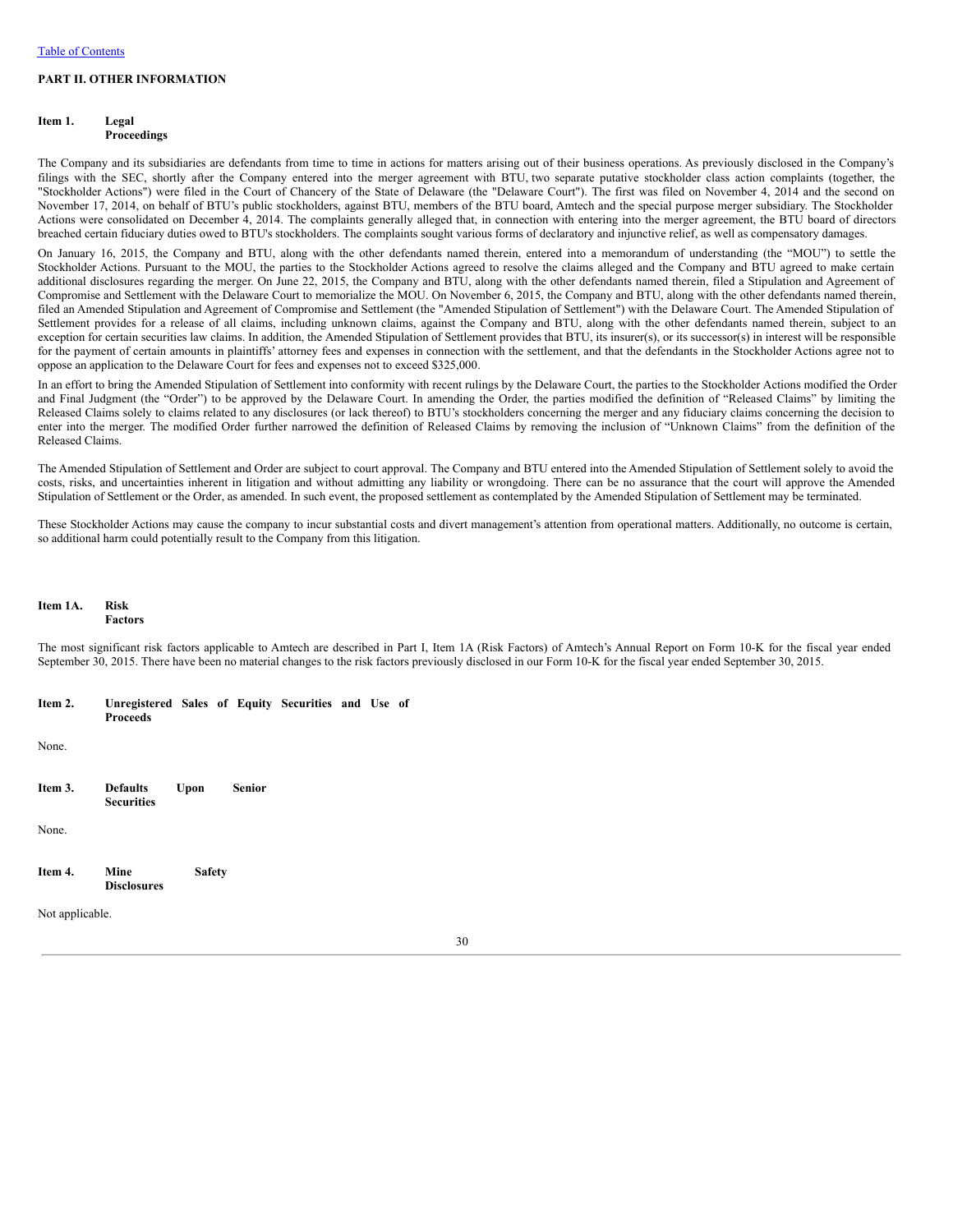<span id="page-31-0"></span>

| Item 5. | <b>Other</b>       |
|---------|--------------------|
|         | <b>Information</b> |

None.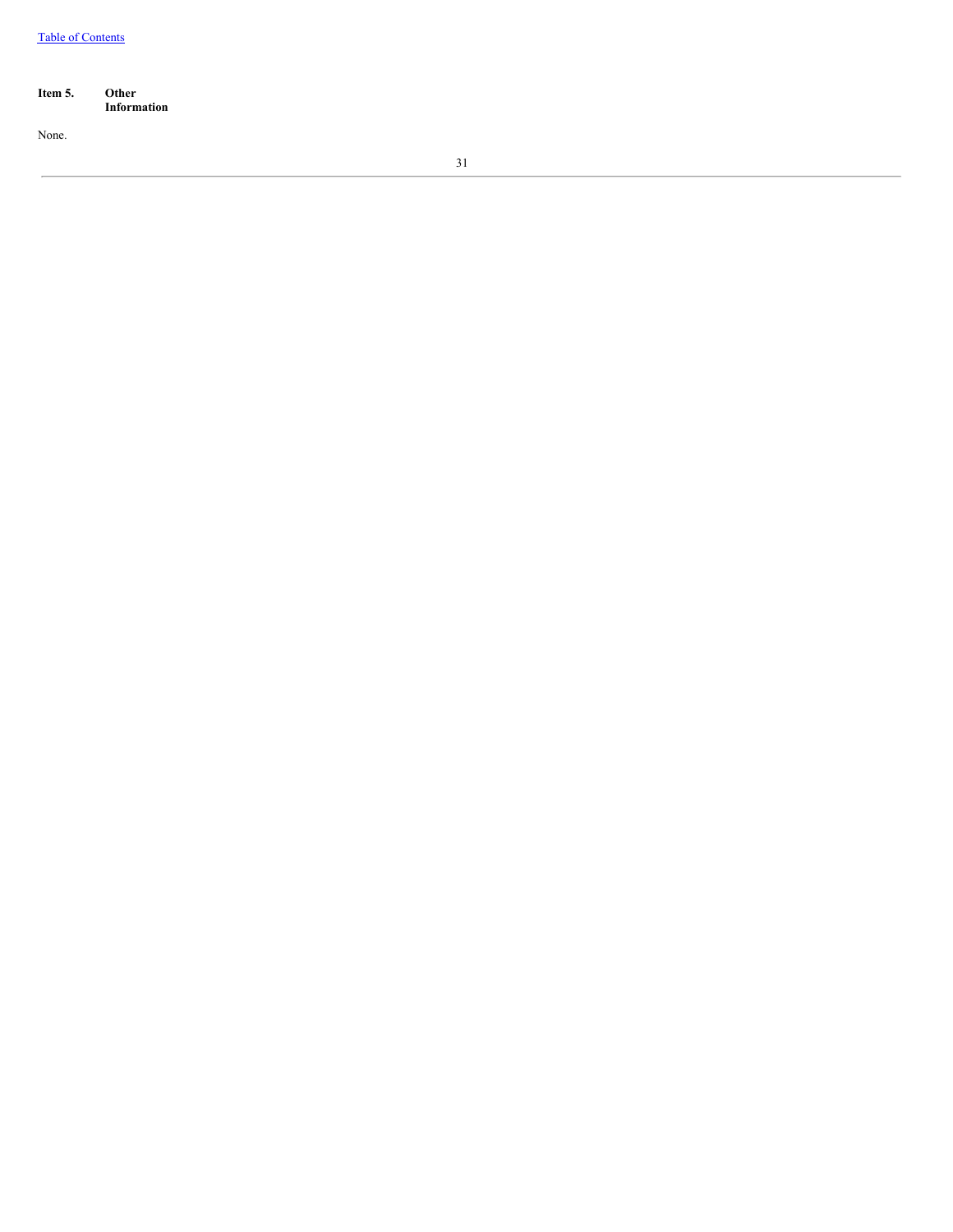<span id="page-32-0"></span>

| Item 6.    | <b>Exhibits</b>                                                                                                                                                                                                                                                                                                                        |        |
|------------|----------------------------------------------------------------------------------------------------------------------------------------------------------------------------------------------------------------------------------------------------------------------------------------------------------------------------------------|--------|
| 4.1        | Second Amended and Restated Rights Agreement, dated as of October 1, 2015, by and between Amtech Systems, Inc. and<br>Computershare Trust Company, N.A. (incorporated herein by reference to Exhibit 4.1 to Amtech Systems, Inc.'s Current<br>Report on Form 8-K filed with the Securities and Exchange Commission on October 5, 2015) |        |
| 10.1       | Fifth Amendment to Employment Agreement, dated November 19, 2015, by and between the Amtech Systems, Inc. and<br>Jong S. Whang (incorporated herein by reference to Exhibit 10.1 to Amtech Systems' Inc.'s Current Report on Form 8-K<br>filed with the Securities and Exchange Commission on November 19, 2015)                       |        |
| 31.1       | Certification of Chief Executive Officer Pursuant to Rule 13a-14(a)/15d-14(a) of the Securities Exchange Act of 1934, as<br>Amended                                                                                                                                                                                                    | $\ast$ |
| 31.2       | Certification of Chief Financial Officer Pursuant to Rule $13a-14(a)/15d-14(a)$ of the Securities Exchange Act of 1934, as<br>Amended                                                                                                                                                                                                  | $\ast$ |
| 32.1       | Certification of Chief Executive Officer Pursuant to 18 U.S.C. Section 1350, as Adopted Pursuant to Section 906 of the<br>Sarbanes-Oxley Act of 2002                                                                                                                                                                                   | $\ast$ |
| 32.2       | Certification of Chief Financial Officer Pursuant to 18 U.S.C. Section 1350, as Adopted Pursuant to Section 906 of the<br>Sarbanes-Oxley Act of 2002                                                                                                                                                                                   | $\ast$ |
| 99.1       | Letter Agreement, dated October 8, 2015, by and between the Company and the Joint Filers (incorporated herein by<br>reference to Exhibit 99.1 to Amtech Systems, Inc.'s Current Report on Form 8-K filed with the Securities and Exchange<br>Commission on October 8, 2015)                                                            |        |
| 101.INS    | <b>XBRL Instance Document</b>                                                                                                                                                                                                                                                                                                          | $\ast$ |
| 101.SCH    | XBRL Taxonomy Extension Schema Document                                                                                                                                                                                                                                                                                                |        |
| 101.PRE    | Taxonomy Presentation Linkbase Document                                                                                                                                                                                                                                                                                                | *      |
| 101.CAL    | XBRL Taxonomy Calculation Linkbase Document                                                                                                                                                                                                                                                                                            | $\ast$ |
| 101.LAB    | XBRL Taxonomy Label Linkbase Document                                                                                                                                                                                                                                                                                                  | $\ast$ |
| 101.DEF    | XBRL Taxonomy Extension Definition Linkbase Document                                                                                                                                                                                                                                                                                   | *      |
| *<br>Filed |                                                                                                                                                                                                                                                                                                                                        |        |

herewith.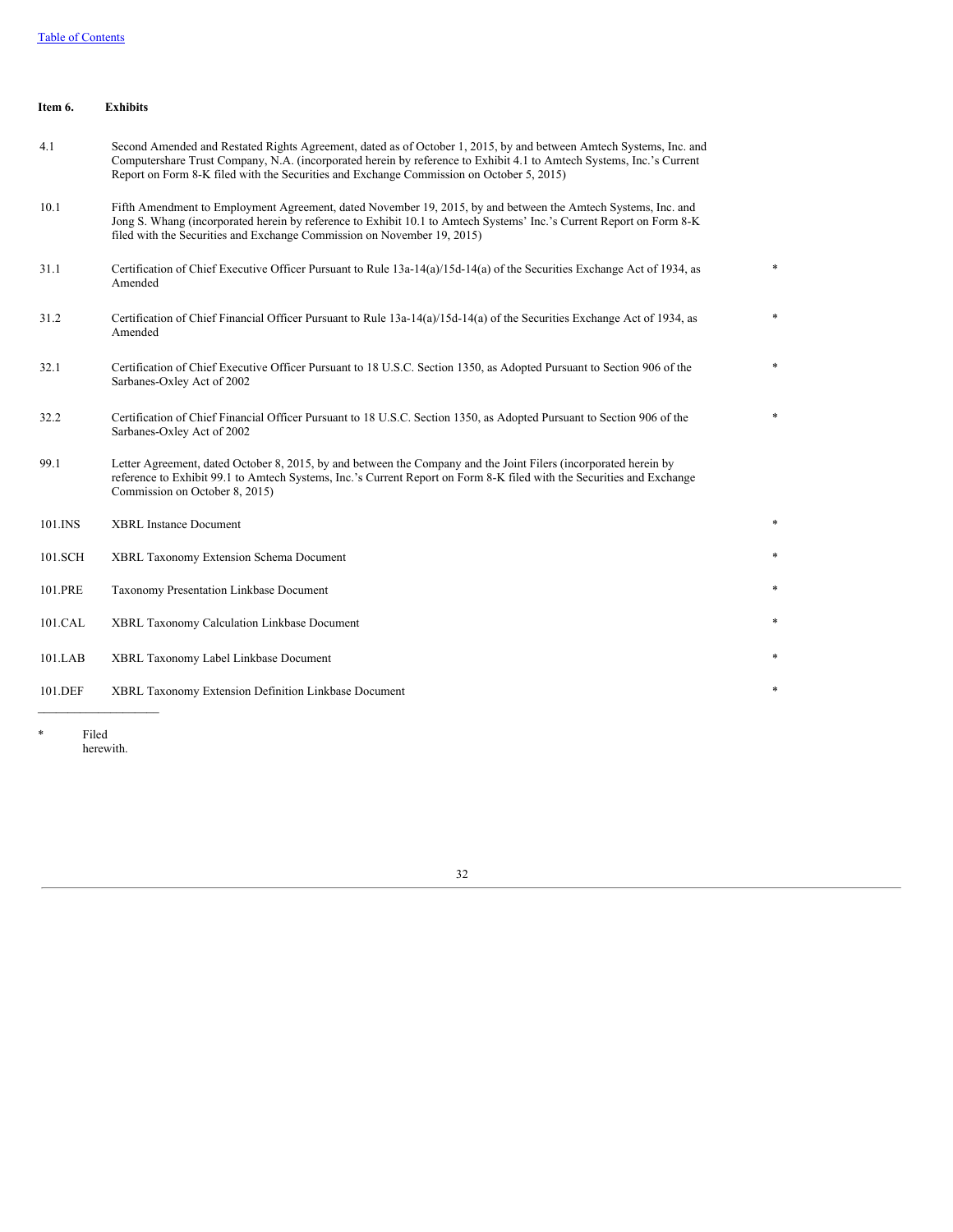## <span id="page-33-0"></span>SIGNATURES

Pursuant to the requirements of the Securities Exchange Act of 1934, the registrant has duly caused this report to be signed on its behalf by the undersigned thereunto duly authorized.

AMTECH SYSTEMS, INC.

By /s/ Bradley C. Anderson Dated: February 9, 2016

Bradley C. Anderson Executive Vice President - Finance/Chief Financial Officer (Principal Accounting Officer)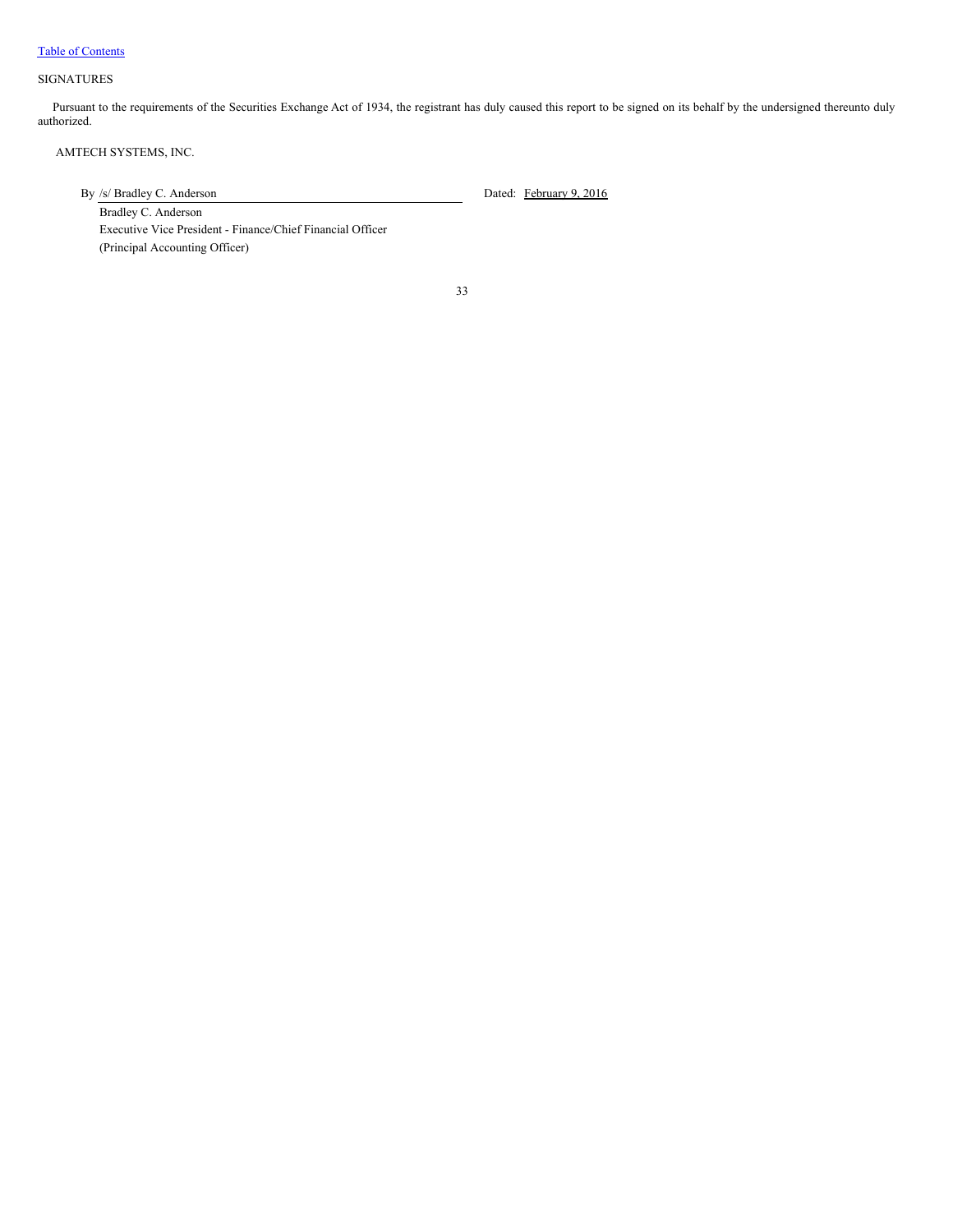## Exhibit 31.1

### AMTECH SYSTEMS, INC. AND ITS SUBSIDIARIES CERTIFICATION PURSUANT TO RULE 13a-14(a)/15d-14(a) OF THE SECURITIES EXCHANGE ACT OF 1934, AS AMENDED

I, Fokko Pentinga, certify that:

- 1. I have reviewed this Quarterly Report on Form 10-Q of Amtech Systems, Inc. (the "registrant"),
- Based on my knowledge, this quarterly report does not contain any untrue statement of a material fact or omit to state a material fact necessary to make the statements made, in light of the circumstances under which such statements were made, not misleading with respect to the period covered by this quarterly report;
- 3. Based on my knowledge, the financial statements, and other financial information included in this report, fairly present in all material respects the financial condition, results of operations and cash flows of the registrant as of, and for, the periods presented in this quarterly report;
- 4. The registrant's other certifying officer and I are responsible for establishing and maintaining disclosure controls and procedures (as defined in Exchange Act Rules 13a-15(e) and 15d-15(e)) and internal control over financial reporting (as defined in Exchange Act Rules 13a-15(f) and 15d-15(f)) for the registrant and have:
	- (a) Designed such disclosure controls and procedures, or caused such disclosure controls and procedures to be designed under our supervision, to ensure that material information relating to the registrant, including its consolidated subsidiaries, is made known to us by others within those entities, particularly during the period in which this report is being prepared;
	- (b) Designed such internal control over financial reporting, or caused such internal control over financial reporting to be designed under our supervision, to provide reasonable assurance regarding the reliability of financial reporting and the preparation of financial statements for external purposes in accordance with generally accepted accounting principles;
	- (c) Evaluated the effectiveness of the registrant's disclosure controls and procedures and presented in this report our conclusions about the effectiveness of the disclosure controls and procedures, as of the end of the period covered by this report based on such evaluation; and
	- (d) Disclosed in this report any change in the registrant's internal control over financial reporting that occurred during the registrant's most recent fiscal quarter that has materially affected, or is reasonably likely to materially affect, the registrant's internal control over financial reporting; and
- 5. The registrant's other certifying officer and I have disclosed, based on our most recent evaluation of internal control over financial reporting, to the registrant's auditors and the audit committee of the registrant's board of directors (or persons performing the equivalent functions):
	- (a) All significant deficiencies and material weaknesses in the design or operation of internal control over financial reporting which are reasonably likely to adversely affect the registrant's ability to record, process, summarize and report financial information; and
	- (b) Any fraud, whether or not material, that involves management or other employees who have a significant role in the registrant's internal control over financial reporting.

By /s/ Fokko Pentinga Fokko Pentinga President and Chief Executive Officer Amtech Systems, Inc. Date: February 9, 2016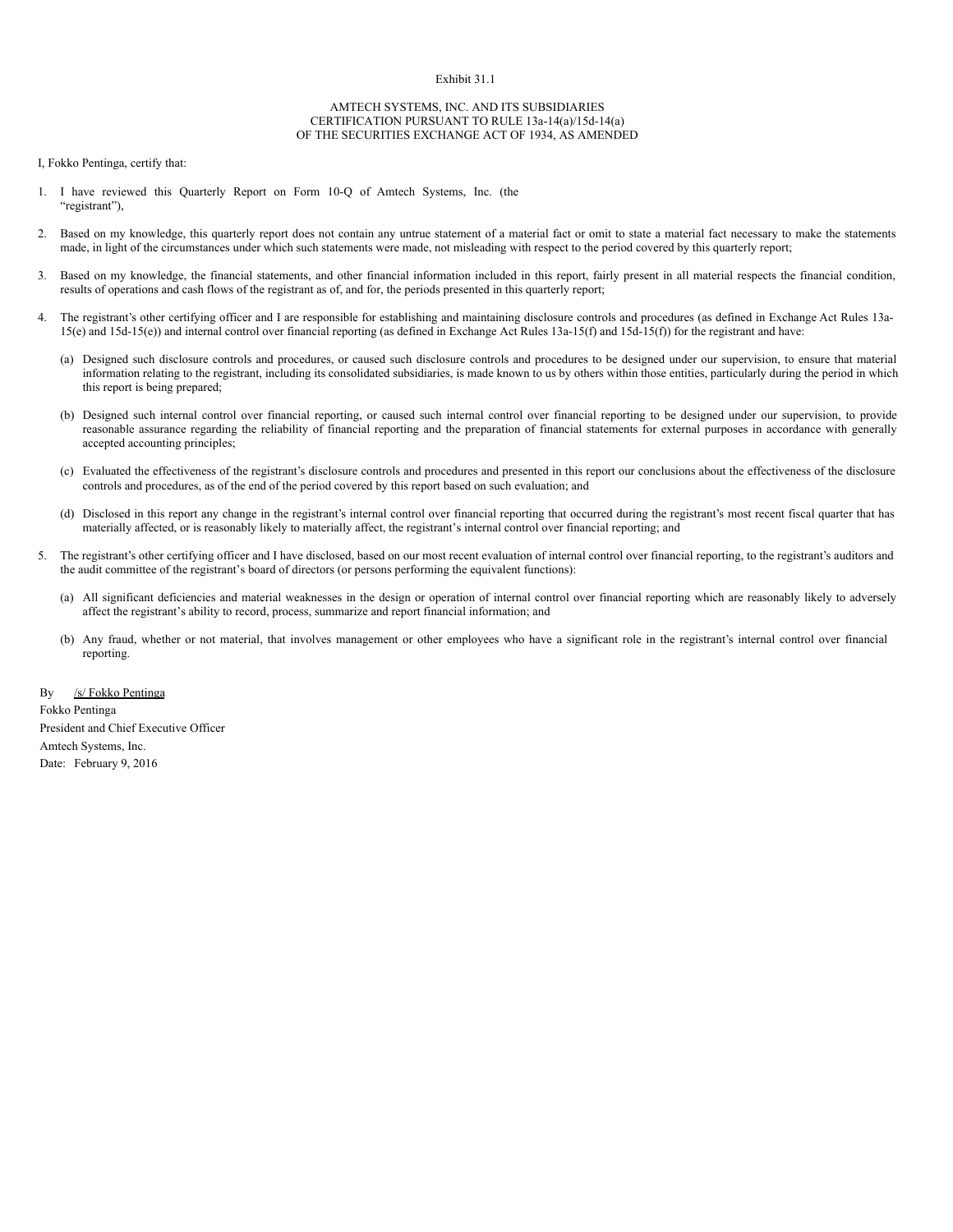## Exhibit 31.2

### AMTECH SYSTEMS, INC. AND ITS SUBSIDIARIES CERTIFICATION PURSUANT TO RULE 13a-14(a)/15d-14(a) OF THE SECURITIES EXCHANGE ACT OF 1934, AS AMENDED

I, Bradley C. Anderson, certify that:

- 1. I have reviewed this Quarterly Report on Form 10-Q of Amtech Systems, Inc. (the "registrant"),
- Based on my knowledge, this quarterly report does not contain any untrue statement of a material fact or omit to state a material fact necessary to make the statements made, in light of the circumstances under which such statements were made, not misleading with respect to the period covered by this quarterly report;
- 3. Based on my knowledge, the financial statements, and other financial information included in this report, fairly present in all material respects the financial condition, results of operations and cash flows of the registrant as of, and for, the periods presented in this quarterly report;
- 4. The registrant's other certifying officer and I are responsible for establishing and maintaining disclosure controls and procedures (as defined in Exchange Act Rules 13a-15(e) and 15d-15(e)) and internal control over financial reporting (as defined in Exchange Act Rules 13a-15(f) and 15d-15(f)) for the registrant and have:
	- (a) Designed such disclosure controls and procedures, or caused such disclosure controls and procedures to be designed under our supervision, to ensure that material information relating to the registrant, including its consolidated subsidiaries, is made known to us by others within those entities, particularly during the period in which this report is being prepared;
	- (b) Designed such internal control over financial reporting, or caused such internal control over financial reporting to be designed under our supervision, to provide reasonable assurance regarding the reliability of financial reporting and the preparation of financial statements for external purposes in accordance with generally accepted accounting principles;
	- (c) Evaluated the effectiveness of the registrant's disclosure controls and procedures and presented in this report our conclusions about the effectiveness of the disclosure controls and procedures, as of the end of the period covered by this report based on such evaluation; and
	- (d) Disclosed in this report any change in the registrant's internal control over financial reporting that occurred during the registrant's most recent fiscal quarter that has materially affected, or is reasonably likely to materially affect, the registrant's internal control over financial reporting; and
- 5. The registrant's other certifying officer and I have disclosed, based on our most recent evaluation of internal control over financial reporting, to the registrant's auditors and the audit committee of the registrant's board of directors (or persons performing the equivalent functions):
	- (a) All significant deficiencies and material weaknesses in the design or operation of internal control over financial reporting which are reasonably likely to adversely affect the registrant's ability to record, process, summarize and report financial information; and
	- (b) Any fraud, whether or not material, that involves management or other employees who have a significant role in the registrant's internal control over financial reporting.

By /s/ Bradley C. Anderson Bradley C. Anderson Executive Vice President – Finance and Chief Financial Officer Amtech Systems, Inc. Date: February 9, 2016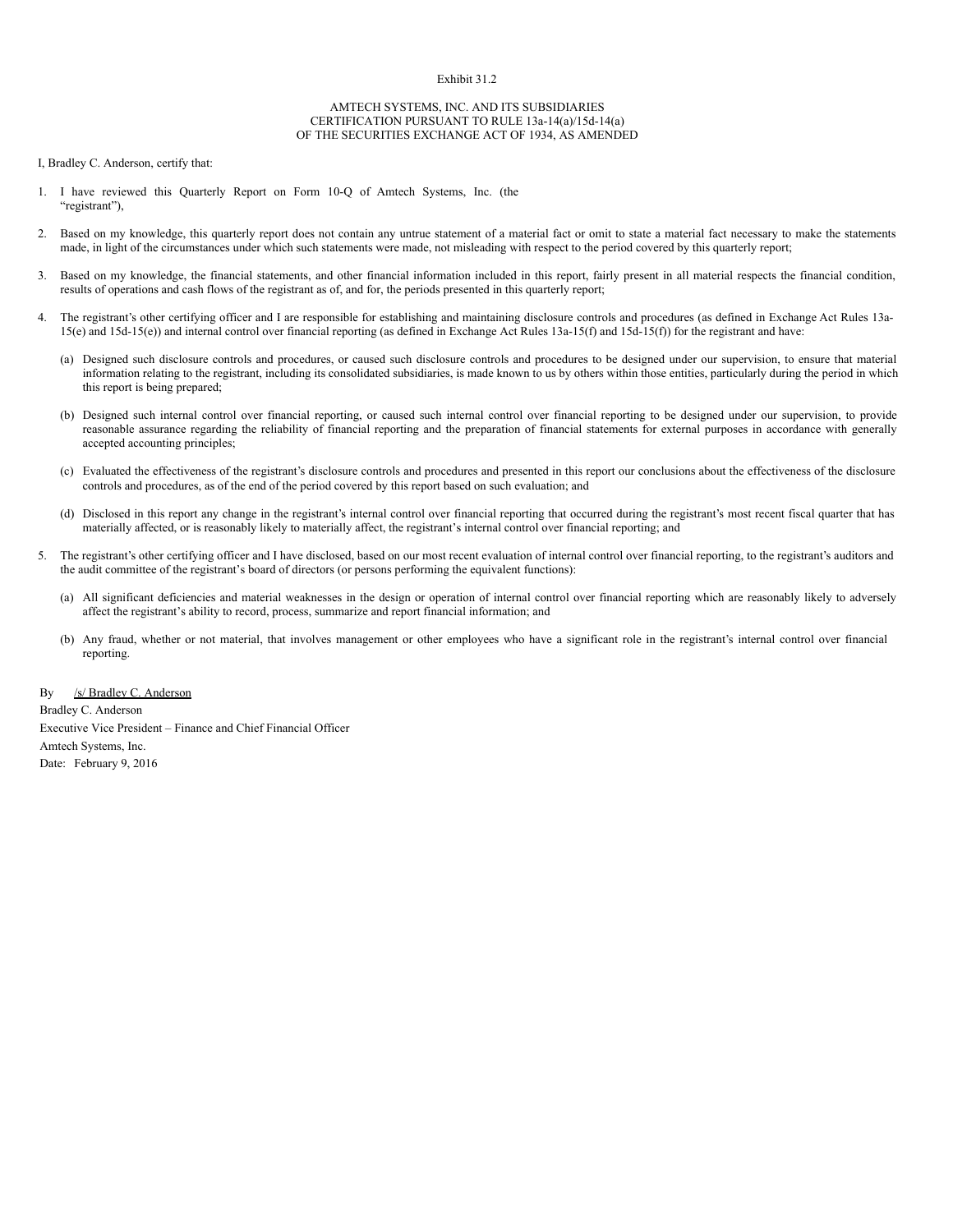## Exhibit 32.1

## AMTECH SYSTEMS, INC. AND ITS SUBSIDIARIES

## CERTIFICATION PURSUANT TO 18 U.S.C. SECTION 1350, AS ADOPTED PURSUANT TO SECTION 906 OF THE SARBANES-OXLEY ACT OF 2002

In connection with the Quarterly Report of Amtech Systems, Inc. (the "Company") on Form 10-Q for the period endedDecember 31, 2015, as filed with the Securities and Exchange Commission on the date hereof (the "Report"), I, Fokko Pentinga, President and Chief Executive Officer of the Company, certify, pursuant to 18 U.S.C. section 1350, as adopted pursuant to section 906 of the Sarbanes-Oxley Act of 2002, that, to the best of my knowledge:

- (1) The Report fully complies with the requirements of Section 13(a) or 15(d) of the Securities Exchange Act of 1934; and
- (2) The information contained in the Report fairly presents, in all material respects, the financial condition and results of operations of the Company.

By /s/ Fokko Pentinga Fokko Pentinga President and Chief Executive Officer Amtech Systems, Inc. Date: February 9, 2016

The foregoing certification is being furnished pursuant to 18 U.S.C. Section 1350. It is not being filed for purposes of Section 18 of the Securities Exchange Act of 1934, as amended, and it is not to be incorporated by reference into any filing of the Company, regardless of any general incorporation language in such filing.